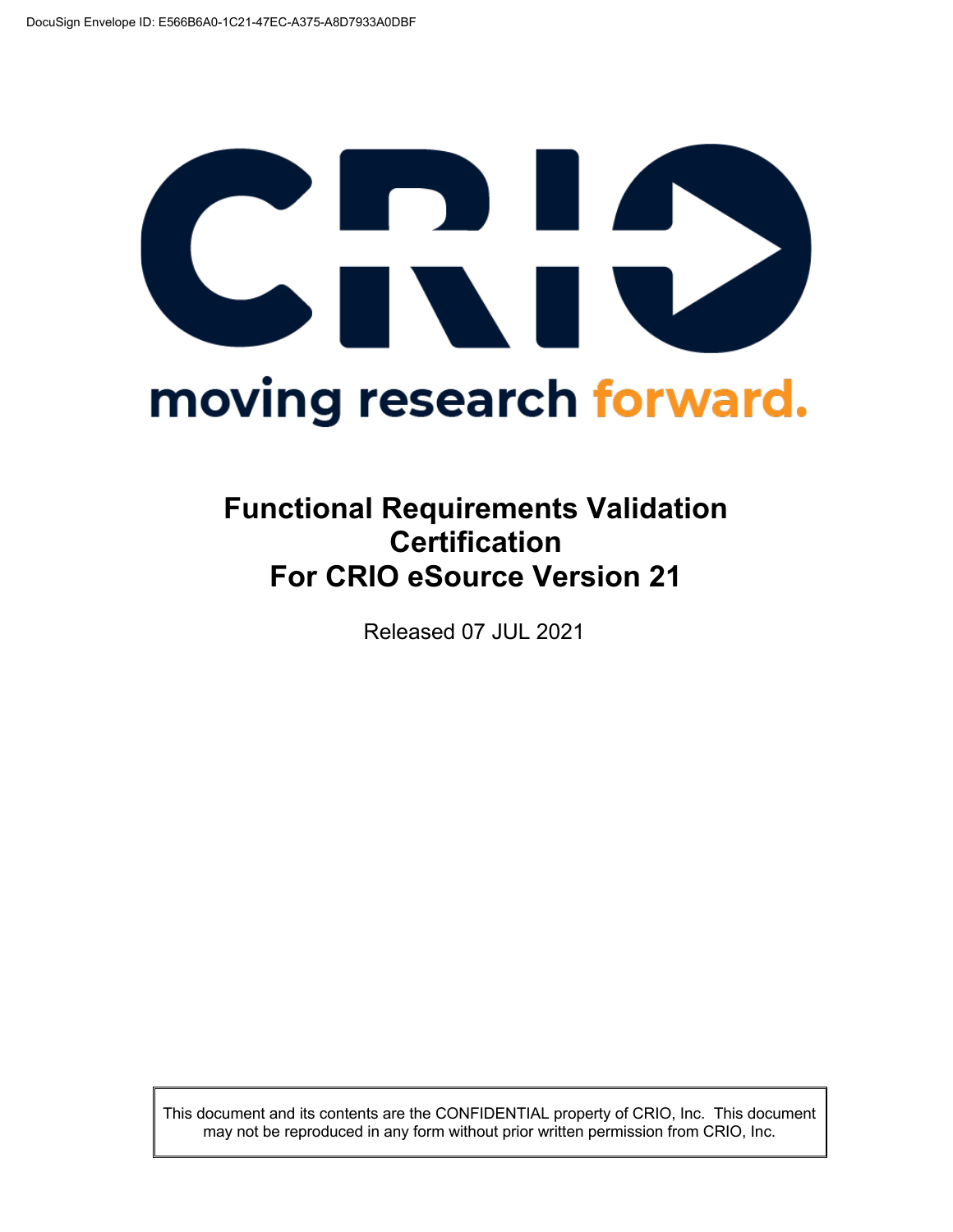| <u>"DIA</u><br>IVI!<br>clinicalresearch.io                                                   | <b>CONTROLLED DOCUMENT</b> |                                  |                                    |                 |
|----------------------------------------------------------------------------------------------|----------------------------|----------------------------------|------------------------------------|-----------------|
| Document #:<br>$D-110$                                                                       | Version:<br>2.0            | <b>Release Date</b><br>07JUL2021 | <b>Effective Date</b><br>01JUL2021 | Page<br>2 of 44 |
| Title<br><b>Functional Requirements Validation Certification For CRIO eSource Version 21</b> |                            |                                  |                                    |                 |

# *CRIO eSource Version 21*

# **Signature Page**

|                                                                    | <b>Date</b> |
|--------------------------------------------------------------------|-------------|
| -DocuSigned by:<br>Usha Sundaresan<br>- <del>20D6BB0F5E0A4D2</del> | 7/1/2021    |
| Usha Sundaresan                                                    |             |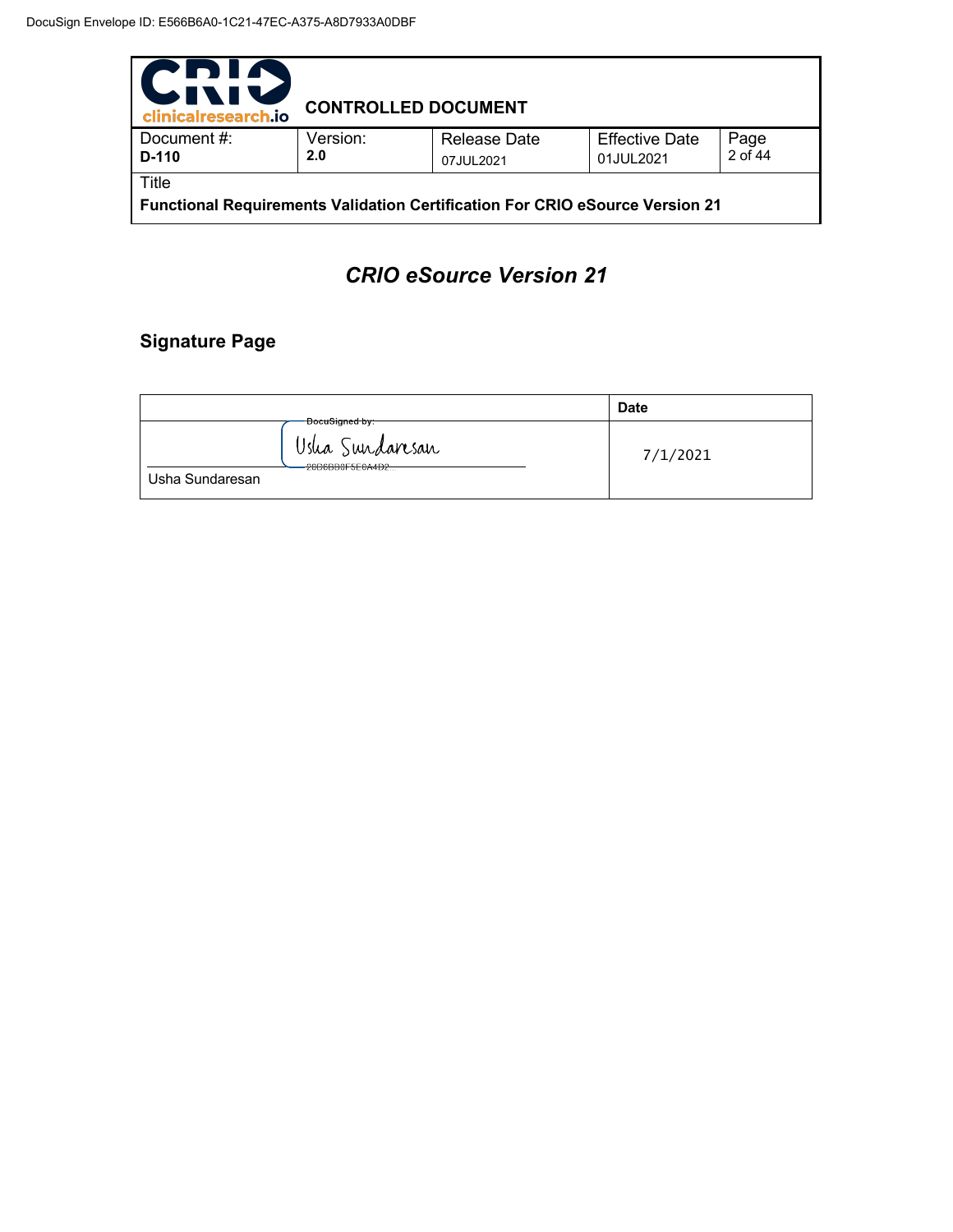| PDIA<br>511<br>clinicalresearch.io                                                  | <b>CONTROLLED DOCUMENT</b> |                           |                                    |                 |  |
|-------------------------------------------------------------------------------------|----------------------------|---------------------------|------------------------------------|-----------------|--|
| Document #:<br>D-110                                                                | Version:<br>2.0            | Release Date<br>07JUL2021 | <b>Effective Date</b><br>01JUL2021 | Page<br>3 of 44 |  |
| Title                                                                               |                            |                           |                                    |                 |  |
| <b>Functional Requirements Validation Certification For CRIO eSource Version 21</b> |                            |                           |                                    |                 |  |

# **1. Objective**

CRIO's SOP requires that CRIO validate every release version of the software. Validation is the process of ensuring that the software system operates as expected. This process is part of CRIO's Software Development Lifecycle.

This document describes the validation process and outcome with respect to the Functional Requirements Specification for this release. These requirements and testing activity are contained throughout the test matrix; they are aggregated in this section for the reader's benefit to provide clear traceability with respect to the FDA regulations.

# **2. Definitions and Reference Documentation**

### **2.1 Definitions**

| Term                   | Definition                                                                                                                                                                              |
|------------------------|-----------------------------------------------------------------------------------------------------------------------------------------------------------------------------------------|
| Requirement            | A description of an expected behavior of the system                                                                                                                                     |
| <b>Release Version</b> | The CRIO version at which the Requirement was first released                                                                                                                            |
| Ticket                 | The ticket number(s) in CRIO's internal software development<br>platform that correlates with the Requirement; CRIO developers<br>use this to track the lifecycle of each coding change |
| J-xxx                  | Jira ticket number xxx                                                                                                                                                                  |
| Gxxx                   | Github ticket number xxx                                                                                                                                                                |
| <b>URS</b>             | User Requirements Specification; a previously used document<br>by CRIO to capture specifications; since replaced by ticketing<br>systems                                                |
| Cxxx                   | TestRail test script number                                                                                                                                                             |

### **2.2 Reference Documents**

| <b>Document Title</b>                                                | <b>Document</b><br><b>Number</b> |
|----------------------------------------------------------------------|----------------------------------|
| Electronic Records; Electronic Signatures, U.S. FDA, 21 CFR, Part 11 | N/A                              |
| Validation SOP                                                       | $S-140$                          |
| See other SOP's and documentation from CRIO                          | N/A                              |

# **3. Validation Approach**

### **3.1 Methodology**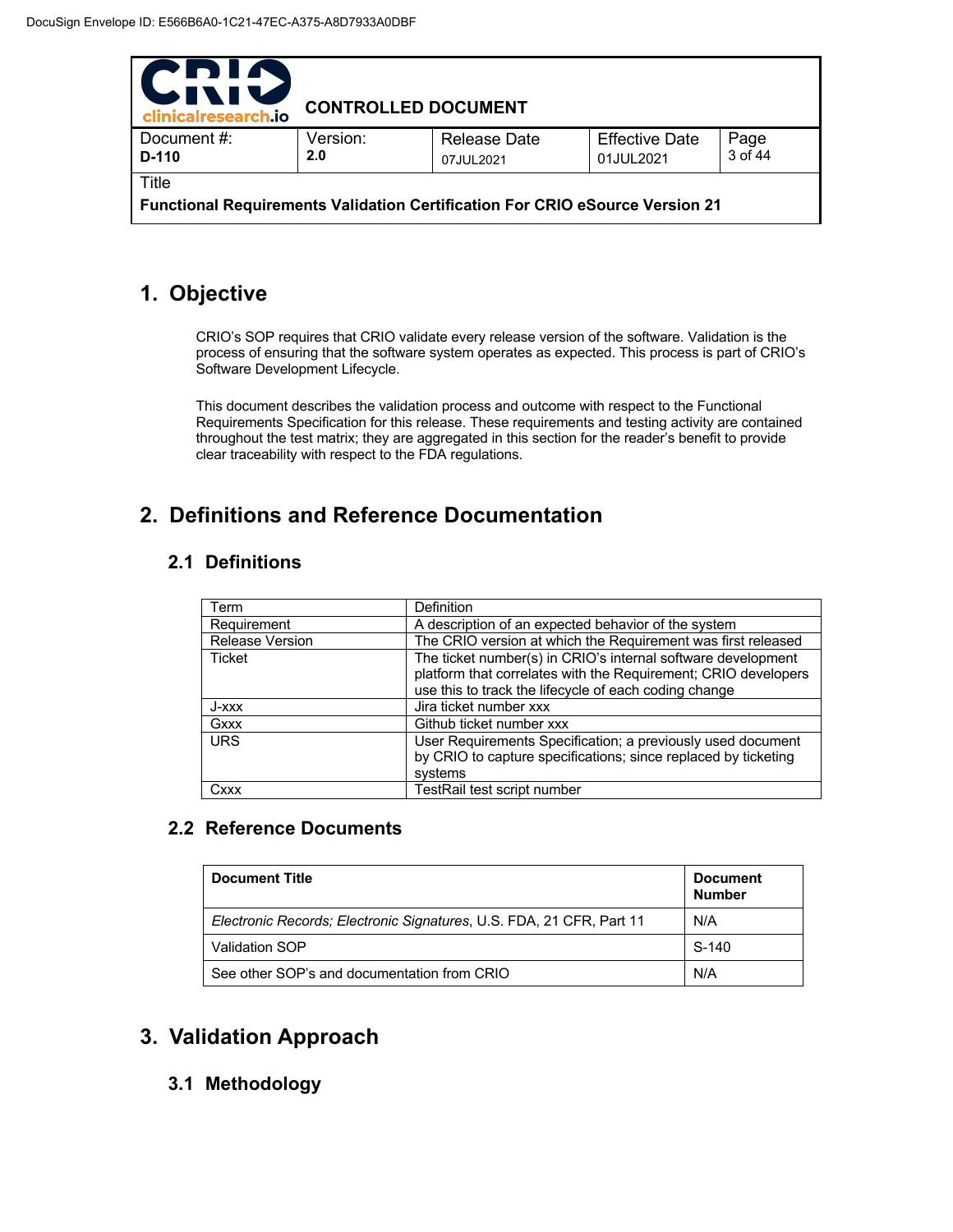| PDIN<br><b>UNIV</b><br>clinicalresearch.io                                   | <b>CONTROLLED DOCUMENT</b> |                                  |                                    |                 |  |
|------------------------------------------------------------------------------|----------------------------|----------------------------------|------------------------------------|-----------------|--|
| Document #:<br>D-110                                                         | Version:<br>2.0            | <b>Release Date</b><br>07JUL2021 | <b>Effective Date</b><br>01JUL2021 | Page<br>4 of 44 |  |
| Title                                                                        |                            |                                  |                                    |                 |  |
| Functional Requirements Validation Certification For CRIO eSource Version 21 |                            |                                  |                                    |                 |  |

CRIO performs validation per its Software Development Lifecycle and S-140 Validation SOP. Validation is the process of ensuring that the software behaves as expected; this is accomplished by developing and executing test scripts. A single requirement may have more than one test script associated with it, and a single test script may cover more than one requirement.

A test script describes a series of actions to be taken, and the expected outcome. For each test script, the tester must confirm that the observed outcome matches the expected outcome on each step. When the tester confirms that the expected and observed outcomes match, the tester makes a notation within the testing system (TestRail) of a "Pass" result.

### **3.2 Environment**

Validation was completed in CRIO's United States QA environment, using a test organization and associated sites with non-client data. All test results stored on TestRail.

### **3.3 Testing Personnel**

The following people performed testing:

• Usha Sundaresan - QA Manager

Qualifications: Experienced senior software quality engineer, with Masters in Computer Science, and fifteen years of technology experience at Kayak.com, Accenture, Paytronix systems leading quality teams, managed quality assurance processes, and implementing QA automation frameworks.

• Mark Gainan – Contractor , Test Launcher

Qualificaitons: 3 years experience in testing different systems for companies like PaintNight Inc, Frequency Inc. He is trained in CRIO features/systems, and pursuing a degree in Computer Science.

### **3.4 Timing**

Testing was completed on 01 JUL 2021.

## **4. Certification of Completion**

I hereby certify that all Functional Requirements were successfully tested for this version of the CRIO software system. All test results are stored in TestRail.

Based on these results, this release is suitable for deployment.

| Signed: | Usha Sundansan |
|---------|----------------|
| Date:   | 7/1/2021       |
|         |                |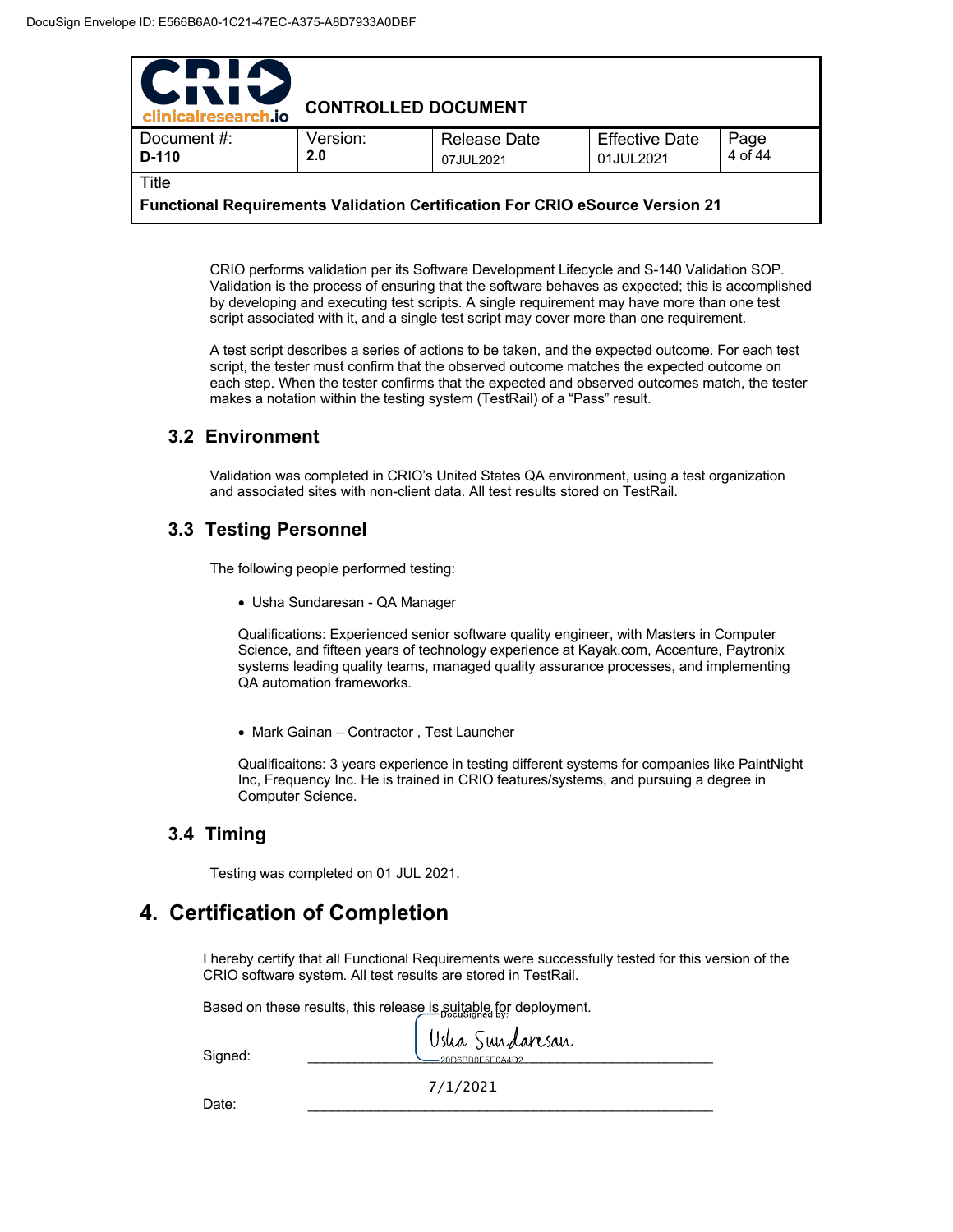| PDIA                                                                                         |                            |                           |                                    |                 |
|----------------------------------------------------------------------------------------------|----------------------------|---------------------------|------------------------------------|-----------------|
| 511<br>IV.<br>clinicalresearch.io                                                            | <b>CONTROLLED DOCUMENT</b> |                           |                                    |                 |
| Document #:<br>D-110                                                                         | Version:<br>2.0            | Release Date<br>07JUL2021 | <b>Effective Date</b><br>01JUL2021 | Page<br>5 of 44 |
| Title<br><b>Functional Requirements Validation Certification For CRIO eSource Version 21</b> |                            |                           |                                    |                 |

# **5. This Release**

This release includes additional functionality surrounding our current OOW (Out of Window) feature. Currently, upon scheduling a visit for a subject, the days in-window are highlighted in blue on the calendar (described in Requirement 12.07). To further assist the coordinator during the scheduling process, the system will now alert the user if a visit is scheduled out of window, prompting them to pick a day in-window.

If the visit remains scheduled OOW, it will be placed in the new Visits section of the TASKS tab, reiterating to the coordinator that the visit should ideally be rescheduled to a day that is in-window. If it is rescheduled to be in window, it will be removed from the Visits table (described in 13.12 and 13.12a).

If the visit is completed OOW, it will be placed in the Visits section of the TASKS tab, prompting the user to leave an OOW visit type progress note explaining the reasoning behind the deviation (described in 8.08, 13.13, and 13.13a).

The following matrices list the requirements for this release and the associated test scripts run.

| Number | Requirement                                                                                                                                                                                                | Release<br>Version            | <b>Ticket</b>  | TestRail<br>Ticket |
|--------|------------------------------------------------------------------------------------------------------------------------------------------------------------------------------------------------------------|-------------------------------|----------------|--------------------|
| 8.08   | In the completed visit view, for visits that are<br>completed OOW (Out of Window), the user is<br>required to leave an 'OOW Visit' type of progress<br>note explaining the reasoning behind the deviation. | V <sub>21</sub><br>(20210707) | J-Dev1118      | C1742              |
| 13.12  | Visits scheduled OOW (Out of Window) and<br>currently in "Scheduled" status will display in Visits<br>table.                                                                                               | V <sub>21</sub><br>(20210707) | $J$ -Dev $990$ | C <sub>1743</sub>  |
| 13.12a | Visits in "Scheduled" status will be removed from<br>table if rescheduled to be in-window.                                                                                                                 | V <sub>21</sub><br>(20210707) | $J$ -Dev $990$ | C <sub>1744</sub>  |
| 13.12b | Visits in "Scheduled" status will be removed from<br>table if visit status changes to "Cancelled", "Partially<br>Complete, or "Complete".                                                                  | V <sub>21</sub><br>(20210707) | J-Dev990       | C <sub>1745</sub>  |
| 13.13  | Visits completed OOW (Out of Window) and<br>currently in "Partially Complete" or "Complete"<br>status will display in the Visits table.                                                                    | V <sub>21</sub><br>(20210707) | $J$ -Dev $990$ | C <sub>1745</sub>  |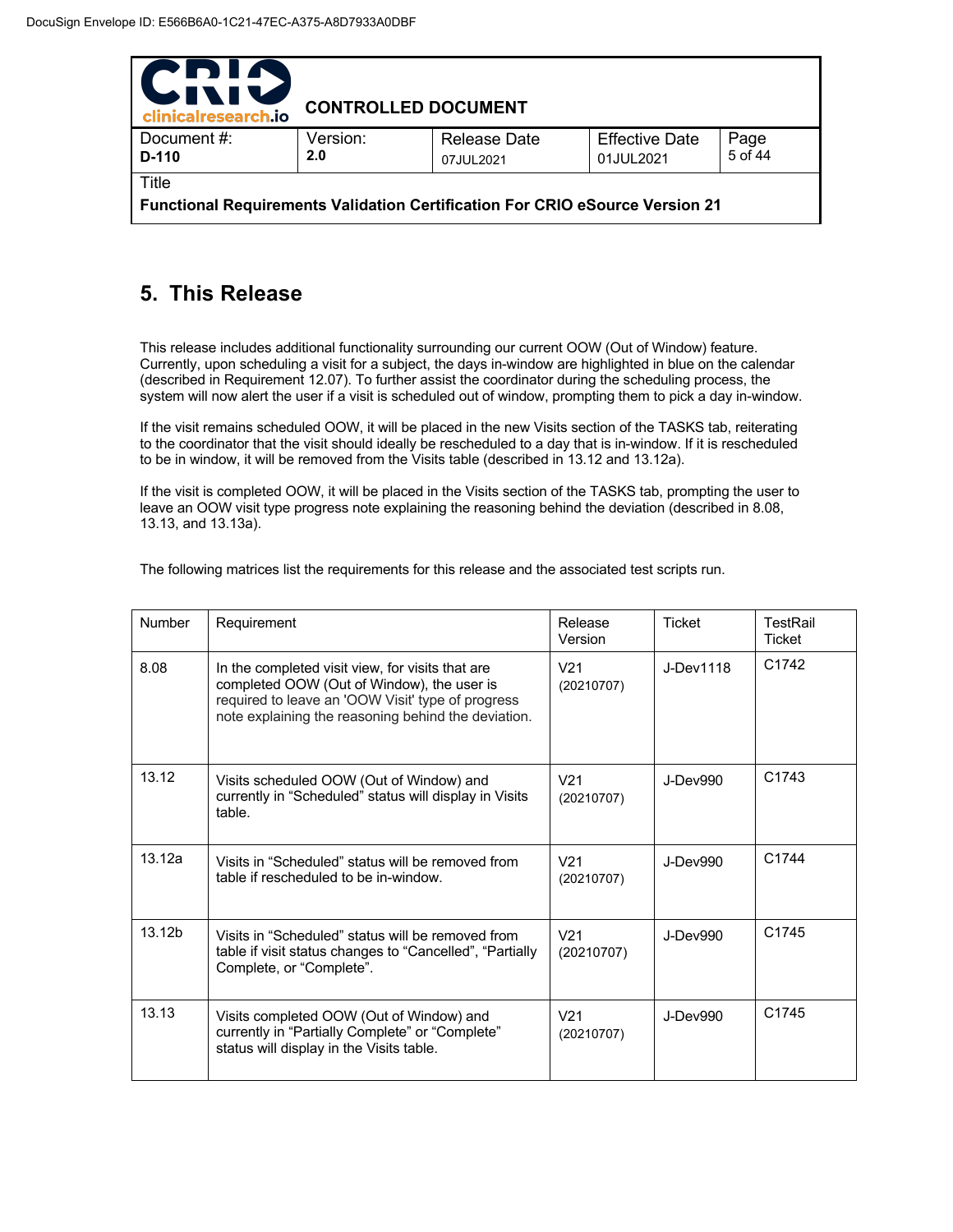| PDIA<br><b>WII</b><br>IV<br>clinicalresearch.io | <b>CONTROLLED DOCUMENT</b> |                                                                                     |                                    |                 |
|-------------------------------------------------|----------------------------|-------------------------------------------------------------------------------------|------------------------------------|-----------------|
| Document#:<br>$D-110$                           | Version:<br>2.0            | <b>Release Date</b><br>07JUL2021                                                    | <b>Effective Date</b><br>01JUL2021 | Page<br>6 of 44 |
| Title                                           |                            | <b>Functional Requirements Validation Certification For CRIO eSource Version 21</b> |                                    |                 |

| 13.13a | Visits in "Partially Complete" or "Complete" status<br>will be removed from table once an "OOW Visit"<br>type progress note is left on the visit. | V21<br>(20210707) | J-Dev990 | C <sub>1742</sub> |
|--------|---------------------------------------------------------------------------------------------------------------------------------------------------|-------------------|----------|-------------------|
|--------|---------------------------------------------------------------------------------------------------------------------------------------------------|-------------------|----------|-------------------|

# **6. 21 CFR compliance**

CRIO has issued D-400, a controlled document that lists every regulatory requirement in 21 CFR 11 and how the CRIO system enables its clients to comply with those requirements. Many of those requirements have direct implications for the functional design, and those implications were considered from the outset of product development. As a result, requirements that enable compliance with 21 CFR 11 are embedded throughout the test matrix.

The following matrix lists those 21 CFR 11 requirements that directly impact product requirements, and the specific CRIO features that demonstrate compliance. For actual testing evidence indicating that the requirement is met, refer to the Test Matrix. For a complete view of 21 CFR 11 compliance, see D-400.

| Section<br>No. | 21 CFR 11 Requirement                                                                                            | <b>CRIO Functionality</b>                                                                                                                                                                                                                                                                                                                                                | CRIO<br>requirements |
|----------------|------------------------------------------------------------------------------------------------------------------|--------------------------------------------------------------------------------------------------------------------------------------------------------------------------------------------------------------------------------------------------------------------------------------------------------------------------------------------------------------------------|----------------------|
| 11.10(b)       | The ability to generate accurate and<br>complete copies of records in both<br>human readable and electronic form | Source data stored electronically in                                                                                                                                                                                                                                                                                                                                     | 11.05                |
|                |                                                                                                                  | the CRIO solution is capable of<br>being downloaded and/or printed as                                                                                                                                                                                                                                                                                                    | 11.05a               |
|                | suitable for inspection, review, and                                                                             | PDF files for review. In addition, the                                                                                                                                                                                                                                                                                                                                   | 11.06                |
|                | copying by the agency.                                                                                           | client administrator may provide<br>read-only, study-specific electronic<br>access as required to external<br>reviewers.                                                                                                                                                                                                                                                 | 11.08                |
|                |                                                                                                                  |                                                                                                                                                                                                                                                                                                                                                                          | 14.04                |
|                |                                                                                                                  |                                                                                                                                                                                                                                                                                                                                                                          | 14.05                |
|                |                                                                                                                  |                                                                                                                                                                                                                                                                                                                                                                          | 15.04                |
|                |                                                                                                                  |                                                                                                                                                                                                                                                                                                                                                                          | 16.21                |
|                |                                                                                                                  |                                                                                                                                                                                                                                                                                                                                                                          | 21.01                |
| 11.10(d)       | Limiting system access to authorized                                                                             | The Client Administrator is                                                                                                                                                                                                                                                                                                                                              | 20.05                |
|                | individuals.                                                                                                     | responsible for provisioning user<br>access. Once granted access,<br>individual users define their own<br>userid and password, subject to<br>minimum requirements on character<br>length and type. Every userid must<br>be unique. The Client Administrator<br>is responsible for providing specific<br>role-based access to individual<br>users for individual studies. | 20.06                |
|                |                                                                                                                  |                                                                                                                                                                                                                                                                                                                                                                          | 20.07                |
|                |                                                                                                                  |                                                                                                                                                                                                                                                                                                                                                                          | 20.08                |
|                |                                                                                                                  |                                                                                                                                                                                                                                                                                                                                                                          | 22.01                |
|                |                                                                                                                  |                                                                                                                                                                                                                                                                                                                                                                          | 22.05                |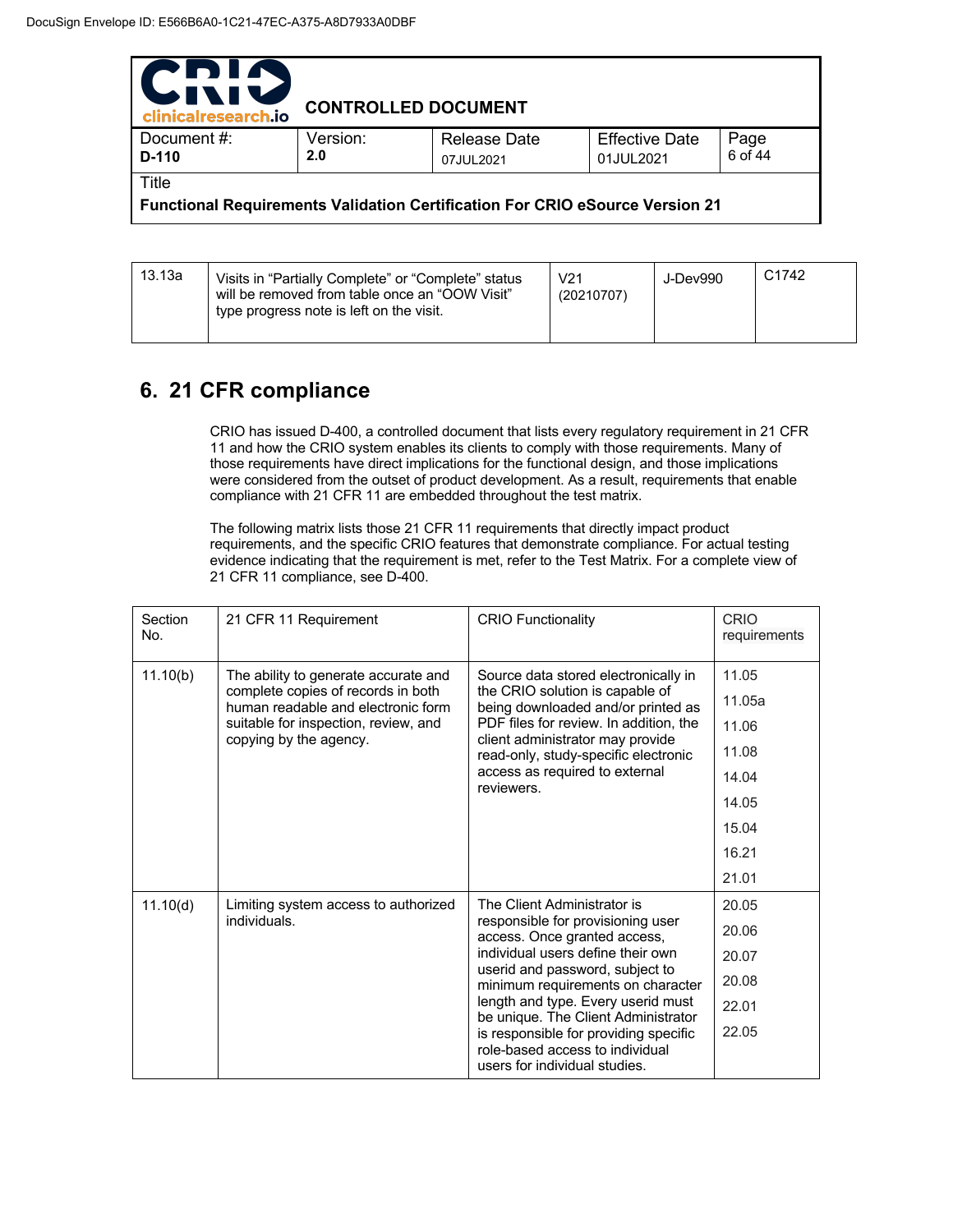| PDIA<br>UNIV<br>clinicalresearch.io                                                          | <b>CONTROLLED DOCUMENT</b> |                           |                                    |                 |
|----------------------------------------------------------------------------------------------|----------------------------|---------------------------|------------------------------------|-----------------|
| Document #:<br>$D-110$                                                                       | Version:<br>2.0            | Release Date<br>07JUL2021 | <b>Effective Date</b><br>01JUL2021 | Page<br>7 of 44 |
| Title<br><b>Functional Requirements Validation Certification For CRIO eSource Version 21</b> |                            |                           |                                    |                 |

| 11.10(e) | Use of secure, computer-generated,                                               | CRIO has these system features:                                                                                                                                         | 11.01  |
|----------|----------------------------------------------------------------------------------|-------------------------------------------------------------------------------------------------------------------------------------------------------------------------|--------|
|          | time-stamped audit trails to<br>independently record the date and                | 1. The system generates automatic,                                                                                                                                      | 11.03  |
|          | time of operator entries and actions                                             | electronic audit trail information of<br>who created or modified what data                                                                                              | 11.03a |
|          | that create, modify, or delete<br>electronic records.                            | and when.                                                                                                                                                               | 11.03b |
|          |                                                                                  | 2. The audit trail functionality is part                                                                                                                                | 11.04  |
|          |                                                                                  | of the design and cannot be turned<br>off by any user at any time.                                                                                                      | 17.01a |
|          |                                                                                  | 3. The audit trail captures every user                                                                                                                                  | 17.02  |
|          |                                                                                  | action that creates or modifies<br>records.                                                                                                                             | 17.03  |
|          |                                                                                  | 4. When information is changed in a<br>record, the audit trail records and<br>saves the previous version.                                                               |        |
|          |                                                                                  | 5. Audit trail entries are made at the<br>time the action/operation was<br>performed.                                                                                   |        |
|          |                                                                                  | 6. Electronic audit trails (all or any<br>part) are readily available for review<br>and copying, and can be printed.<br>Reference section 11.10(b) of this<br>document. |        |
|          |                                                                                  | 7. The audit trail contains date and<br>time stamps. The time is displayed<br>in local time.                                                                            |        |
|          |                                                                                  | 8. The audit trail is completely<br>transparent to, and outside the<br>control and access of, the user.                                                                 |        |
|          |                                                                                  | 9. Server time stamps are used for<br>audit trails in all cases and are not<br>available for change by anyone at<br>the deploying organization.                         |        |
| 11.10(f) | Use of operational system checks to                                              | Individual users may present                                                                                                                                            | 2.08   |
|          | enforce permitted sequencing of<br>steps and events, as appropriate.             | collection procedures in a desired<br>sequence, and use instructions and                                                                                                | 2.08a  |
|          |                                                                                  | alerts to cue the user as to the                                                                                                                                        | 3.11   |
|          |                                                                                  | appropriate sequencing of steps, if<br>any.                                                                                                                             | 5.04   |
| 11.50(a) | (a) Signed electronic records shall                                              | CRIO has these features:                                                                                                                                                | 16.18  |
|          | contain information associated with<br>the signing that clearly indicates all of | 1. The full name of the user (first and                                                                                                                                 | 16.18a |
|          | the following:                                                                   | last) is displayed along with the date<br>and time of signature.                                                                                                        | 16.19  |
|          | (1) The printed name of the signer;                                              | 2. The CRIO system requires that                                                                                                                                        | 16.21  |
|          | (2) The date and time when the                                                   | there is always a statement<br>associated with any electronic                                                                                                           |        |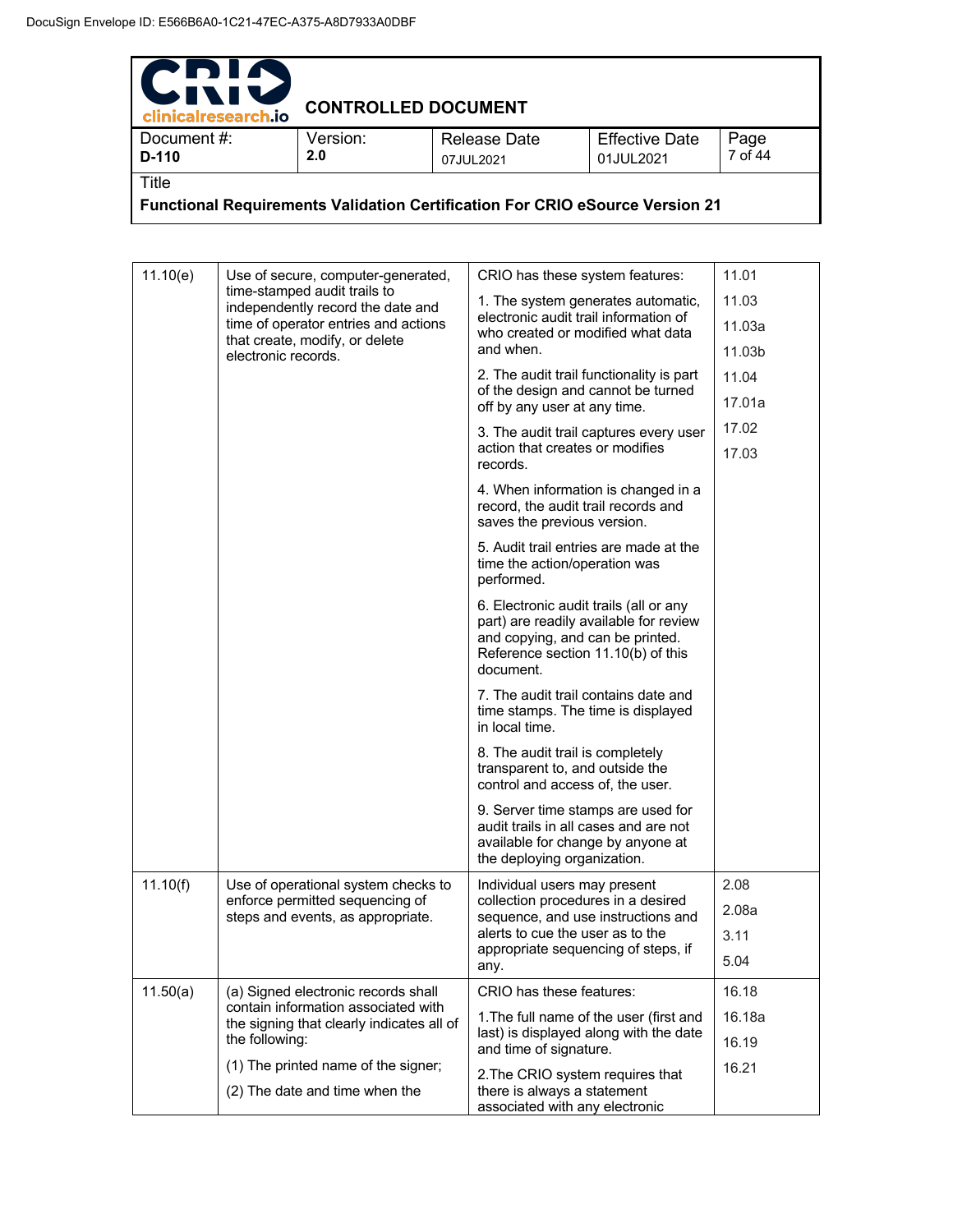| PDIA<br>IVI                                                                  |                            |                     |                       |         |  |
|------------------------------------------------------------------------------|----------------------------|---------------------|-----------------------|---------|--|
| clinicalresearch.io                                                          | <b>CONTROLLED DOCUMENT</b> |                     |                       |         |  |
| Document #:                                                                  | Version:                   | <b>Release Date</b> | <b>Effective Date</b> | Page    |  |
| $D-110$                                                                      | 2.0                        | 07JUL2021           | 01JUL2021             | 8 of 44 |  |
| Title                                                                        |                            |                     |                       |         |  |
| Functional Requirements Validation Certification For CRIO eSource Version 21 |                            |                     |                       |         |  |

signature was executed; and (3) The meaning (such as review, approval, responsibility). signature, and that the user attests to the veracity of such statement. This ensures that the signature's meaning is clear and unambiguous. 11.70 | Electronic signatures and handwritten signatures executed to electronic records shall be linked to their respective electronic records to ensure that the signatures cannot be excised, copied, or otherwise transferred to falsify an electronic record by ordinary means. CRIO provides all the technical controls to comply with these requirements. The CRIO system stores the signature with relational mapping to associated content. 16.19 17.03 11.200(a)  $\bigcup$  (a) Electronic signatures that are not based upon biometrics shall: (1) Employ at least two distinct identification components such as an identification code and password. CRIO uses the unique User ID and password combination as the two distinct identification components for signatures. 16.17 22.05

# **7. Test Matrix**

The following matrix lists the cumulative set of requirements and the associated test scripts run.

### **7.1 Study Overview**

| Number | Requirement                                                                                                                                              | Release<br>Version | Ticket                  | TestRail<br>ticket |
|--------|----------------------------------------------------------------------------------------------------------------------------------------------------------|--------------------|-------------------------|--------------------|
| 1.01   | The system must allow users to create studies with<br>certain attributes, including protocol name, sponsor,<br>CRO, indication, and phase.               | 20160831           | <b>URS 1.0</b><br>3.1.1 | C <sub>213</sub>   |
| 1.01a  | The system should allow users to give the study a<br>nickname.                                                                                           | 20170705           | G990                    | C <sub>213</sub>   |
| 1.02   | The system must allow the user to select from<br>previously entered studies and leverage pre-<br>populated data fields for name, CRO, sponsor,<br>phase. | 20160831           | <b>URS 1.0</b><br>3.1.2 | C <sub>213</sub>   |
| 1.03   | The user should be able to edit any of the fields.                                                                                                       | 20160831           | <b>URS 1.0</b><br>3.1.3 | C <sub>180</sub>   |
| 1.04   | Each study should have a lifecycle attribute, such as<br>Start Up, Enrolling, etc.                                                                       | 20160831           | <b>URS 1.0</b><br>3.1.4 | C <sub>213</sub>   |
| 1.05   | The lifecycle attributes Start-Up or Enrolling or                                                                                                        | 20160831           | <b>URS 1.0</b>          | C <sub>213</sub>   |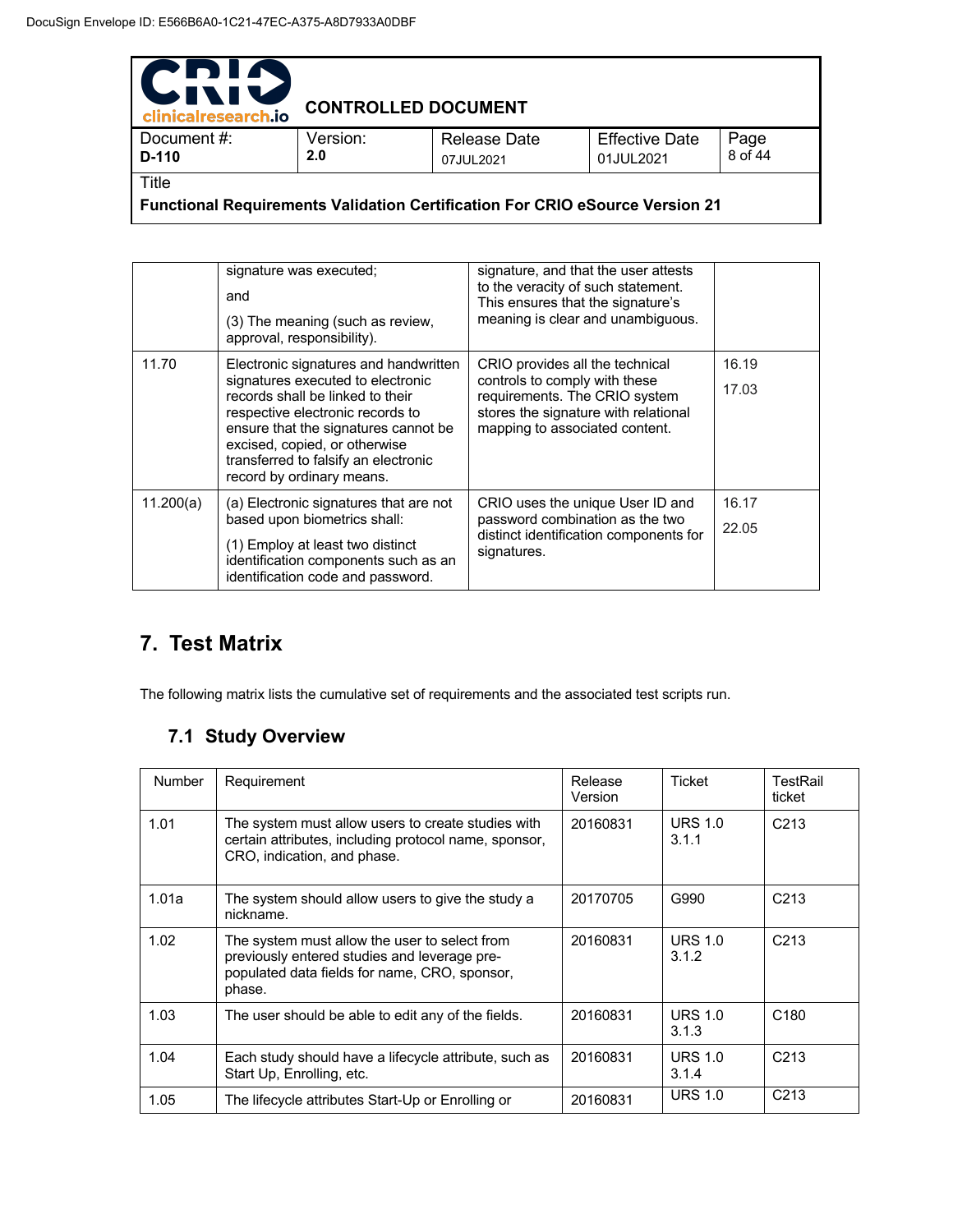| PDIN<br>clinicalresearch.io                                                         | <b>CONTROLLED DOCUMENT</b> |                                  |                                    |                 |
|-------------------------------------------------------------------------------------|----------------------------|----------------------------------|------------------------------------|-----------------|
| Document #:<br>D-110                                                                | Version:<br>2.0            | <b>Release Date</b><br>07JUL2021 | <b>Effective Date</b><br>01JUL2021 | Page<br>9 of 44 |
| Title                                                                               |                            |                                  |                                    |                 |
| <b>Functional Requirements Validation Certification For CRIO eSource Version 21</b> |                            |                                  |                                    |                 |

Number Requirement Release Version Ticket TestRail ticket Maintenance define the study as "Active": attributes Pre-Closed, Closed, Suspended or Withdrawn define the study as "Inactive".  $3.1.5$ 1.06 For ease of use, active and inactive studies should be displayed separately. 20160831 URS 1.0 3.1.6 C214 1.07 The user should be able to filter by lifecycle attribute. 20160831 URS 1.0  $\frac{3.1.7}{URS}$  1.0 C214 1.08 The system should allow users to upload study documents and assign attributes, including document type, document name, version number, and version date. 20160831 3.1.8 C174 1.09 Users should be able to delete and replace study documents and edit attributes. 20160831 URS 1.0 3.1.9 C182 1.10 When there are multiple versions of the same document, the system should display the most recent document first, and have an interface that requires user effort to download prior versions. 20160831 URS 1.0 3.1.10 C179

### **7.2 Template**

| <b>Number</b> | Requirement                                                                                                                                                                                    | Release<br>Version | Ticket                  | TestRail<br>ticket |
|---------------|------------------------------------------------------------------------------------------------------------------------------------------------------------------------------------------------|--------------------|-------------------------|--------------------|
| 2.01          | The system must allow the user to define one or<br>more Visits, which shall contain a visit number, a<br>visit name and, except for the first visit and an<br>"anchor" visit, a target window. | 20160831           | <b>URS 1.0</b><br>3.2.1 | C <sub>99</sub>    |
| 2.02          | The system must allow the user to add a visit and<br>edit previous entries.                                                                                                                    | 20160831           | <b>URS 1.0</b><br>3.2.2 | C <sub>91</sub>    |
| 2.03          | The user shall have the ability to specify one or<br>more visits as "anchor" visits.                                                                                                           | 20160831           | <b>URS 1.0</b><br>3.2.3 | C99, C91           |
| 2.03a         | [REMOVED]                                                                                                                                                                                      | 20161201           | G2666                   | C <sub>99</sub>    |
|               | The user shall be able to specify consecutive                                                                                                                                                  | Removed in         |                         |                    |
|               | visits as anchor visits; in that case, the last visit<br>serves as the anchor to subsequent visits.                                                                                            | V19                |                         |                    |
|               |                                                                                                                                                                                                | (20210525)         |                         |                    |
|               |                                                                                                                                                                                                |                    |                         |                    |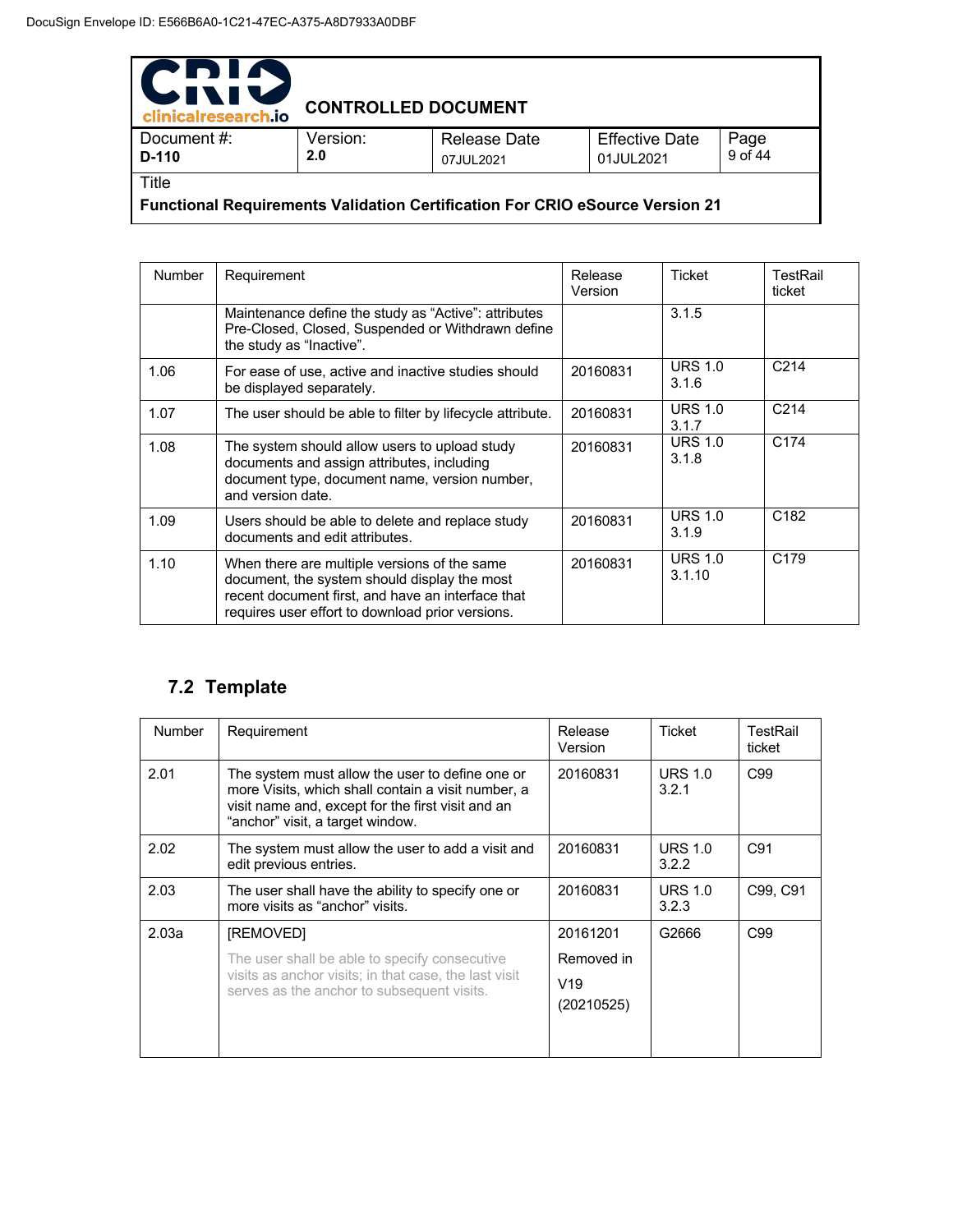| PDIA<br>IVI!<br>$\blacktriangleright$<br>clinicalresearch.io | <b>CONTROLLED DOCUMENT</b> |                                  |                                    |                  |
|--------------------------------------------------------------|----------------------------|----------------------------------|------------------------------------|------------------|
| Document#:<br>$D-110$                                        | Version:<br>2.0            | <b>Release Date</b><br>07JUL2021 | <b>Effective Date</b><br>01JUL2021 | Page<br>10 of 44 |
| Title<br>- -                                                 | .                          | - -                              | $\cdots$                           |                  |

**Functional Requirements Validation Certification For CRIO eSource Version 21** 

| Number | Requirement                                                                                                                                                                                         | Release<br>Version | Ticket                   | <b>TestRail</b><br>ticket |
|--------|-----------------------------------------------------------------------------------------------------------------------------------------------------------------------------------------------------|--------------------|--------------------------|---------------------------|
| 2.04   | The user shall have the ability to specify target<br>windows, which are defined as a target number of<br>days before or after an anchor date, with a<br>permitted plus/minus range around the date. | 20160831           | <b>URS 1.0</b><br>3.2.4  | C99                       |
| 2.04a  | A visit that is an anchor visit may itself anchor off<br>another visit.                                                                                                                             | V19<br>(20210525)  | J-Dev778                 | C1710                     |
| 2.04b  | For a visit with a window, the window may be<br>relative to any anchor visit, and is not limited to<br>the last chronological anchor visit.                                                         | V19<br>(20210525)  | J-Dev778                 | C1710                     |
| 2.05   | The system must allow the user to add one or<br>more Procedure and then specify which<br>Procedure(s) apply to which Visit(s).                                                                      | 20160831           | <b>URS 1.0</b><br>3.2.5  | C92                       |
| 2.06   | The system must offer the user a "library" of<br>Procedures, which represent commonly used<br>Procedures. The user may select from the library<br>as a way of populating the Procedures.            | 20160831           | <b>URS 1.0</b><br>3.2.6  | C92                       |
| 2.07   | Users may add or remove Procedures to or from<br>the library.                                                                                                                                       | 20160831           | <b>URS 1.0</b><br>3.2.7  | C <sub>92</sub>           |
| 2.08   | Users may re-order, delete, or duplicate<br>Procedures.                                                                                                                                             | 20160831           | <b>URS 1.0</b><br>3.2.8  | C <sub>92</sub>           |
| 2.08a  | Users may re-order Procedures by dragging and<br>dropping.                                                                                                                                          | 20161201           | G477,<br>G582            | C <sub>92</sub>           |
| 2.09   | Users may preview individual Procedures. The<br>preview should simulate how the procedure would<br>appear to the User during the data collection<br>process.                                        | 20160831           | <b>URS 1.0</b><br>3.2.9  | C92                       |
| 2.10   | Users may edit Procedures added to the Schedule<br>of Events from the library.                                                                                                                      | 20160831           | <b>URS 1.0</b><br>3.2.10 | C92                       |
| 2.11   | Users may create Procedures afresh, without<br>having to refer to Procedures stored in the library.                                                                                                 | 20160831           | <b>URS 1.0</b><br>3.2.11 | C848                      |
| 2.12   | Users may preview individual Visits. The preview<br>should simulate how the Visit would appear to the<br>User during the data collection process.                                                   | 20160831           | <b>URS 1.0</b><br>3.2.12 | C170                      |
| 2.13   | The system should allow the User to indicate that<br>a Procedure is complete as a means of keeping<br>track of which Procedures are done and which<br>Procedures need to be reviewed/edited.        | 20160831           | <b>URS 1.0</b><br>3.2.13 | C668                      |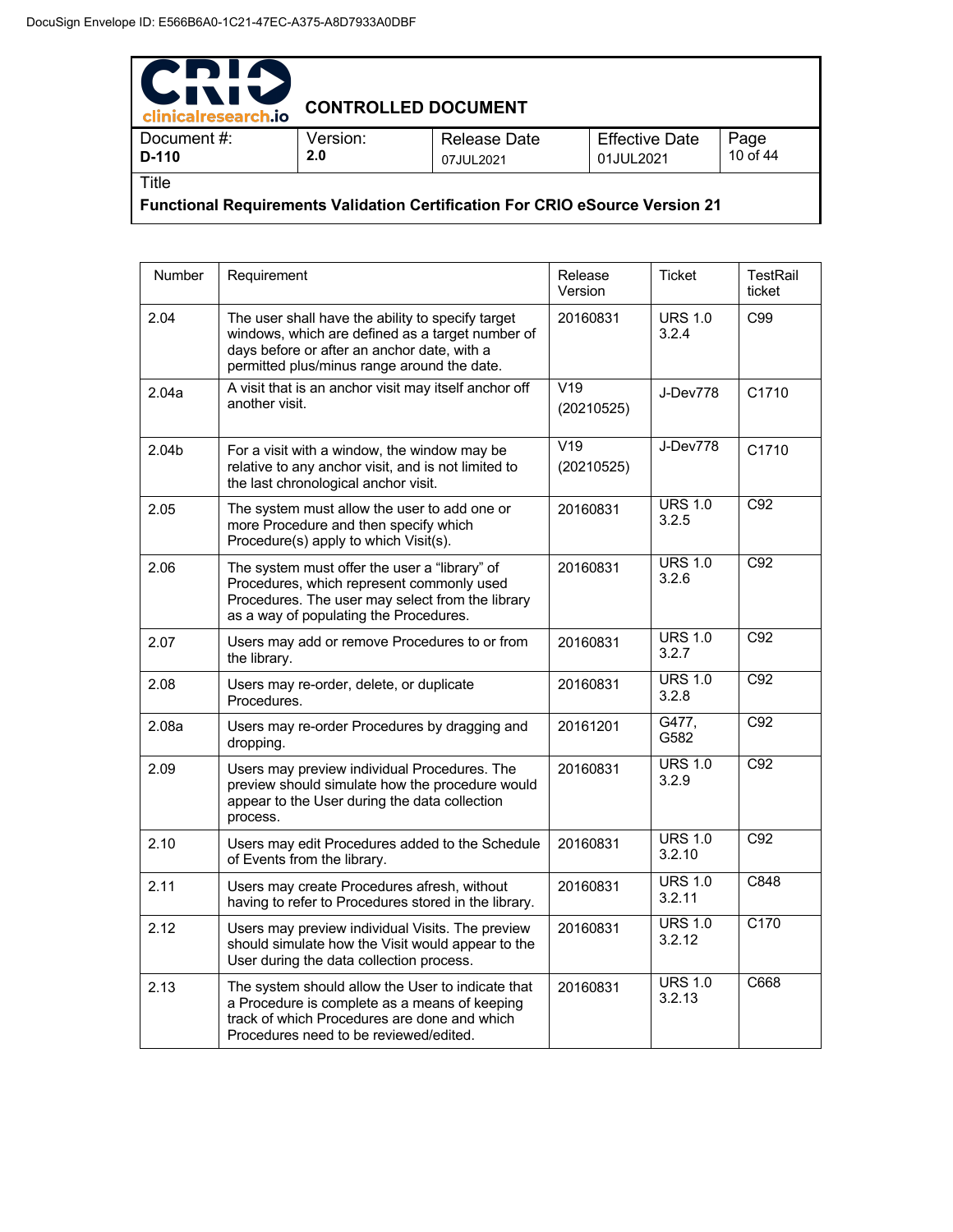| PDIA<br>WIN<br>clinicalresearch.io | <b>CONTROLLED DOCUMENT</b>                                                   |                                  |                                    |                  |  |  |
|------------------------------------|------------------------------------------------------------------------------|----------------------------------|------------------------------------|------------------|--|--|
| Document#:<br>D-110                | Version:<br>2.0                                                              | <b>Release Date</b><br>07JUL2021 | <b>Effective Date</b><br>01JUL2021 | Page<br>11 of 44 |  |  |
| Title                              |                                                                              |                                  |                                    |                  |  |  |
|                                    | Functional Requirements Validation Certification For CRIO eSource Version 21 |                                  |                                    |                  |  |  |

Number Requirement Release Version Ticket | TestRail ticket 2.14 **REMOVED** Previously: The system should allow the User to test the Template on the Android tablet without creating actual source data by generating a sandbox environment. This is accomplished by generating a dedicated login on the tablet that gives the User access to all the Visits in one sitting. This sandbox simulates the actual data entry process but does not save data entered. 20160831 Android support terminated 27 July 2020 URS 1.0 3.2.15 N/A 2.15 **[REMOVED]** Previously: The system should allow the User to specify that certain Procedures may only be completed by certain Users, based on role or by individual name. These procedures should have a flag appear when someone other than that role or name calls it up for data entry (but not activated for data view only). 20170215 Removed in version 20180929 URS 1.0 3.2.14 N/A 2.15a | The system should allow the User to specify that certain Procedures may only be completed by certain Users, based on role or individual name with a soft warning. These procedures will have a flag appear when someone other than that role or name calls it up for data entry, but will not block them from entering data if needed. 20180929 G2507 C128 2.15b The system should allow the User to specify that certain Procedures may only be completed by certain Users, based on role or individual name with a hard stop. These procedures will have a flag appear when someone other than that role or name calls it up for data entry, and will display in Read Only mode ie. blocking them from entering any data. 20180929 G2507 C127

### **7.3 Procedures and Questions**

| <b>Number</b> | Requirement                                                                                           | Release<br>Version | Ticket                  | TestRail<br>ticket |
|---------------|-------------------------------------------------------------------------------------------------------|--------------------|-------------------------|--------------------|
| 3.01          | The User may assign a procedure to a category of<br>procedures and create a description.              | 20160831           | <b>URS 1.0</b><br>3.3.1 | C <sub>98</sub>    |
| 3.02          | The User may create and edit instructions, which<br>appear as text at the beginning of the Procedure. | 20160831           | <b>URS 1.0</b><br>3.3.2 | C <sub>100</sub>   |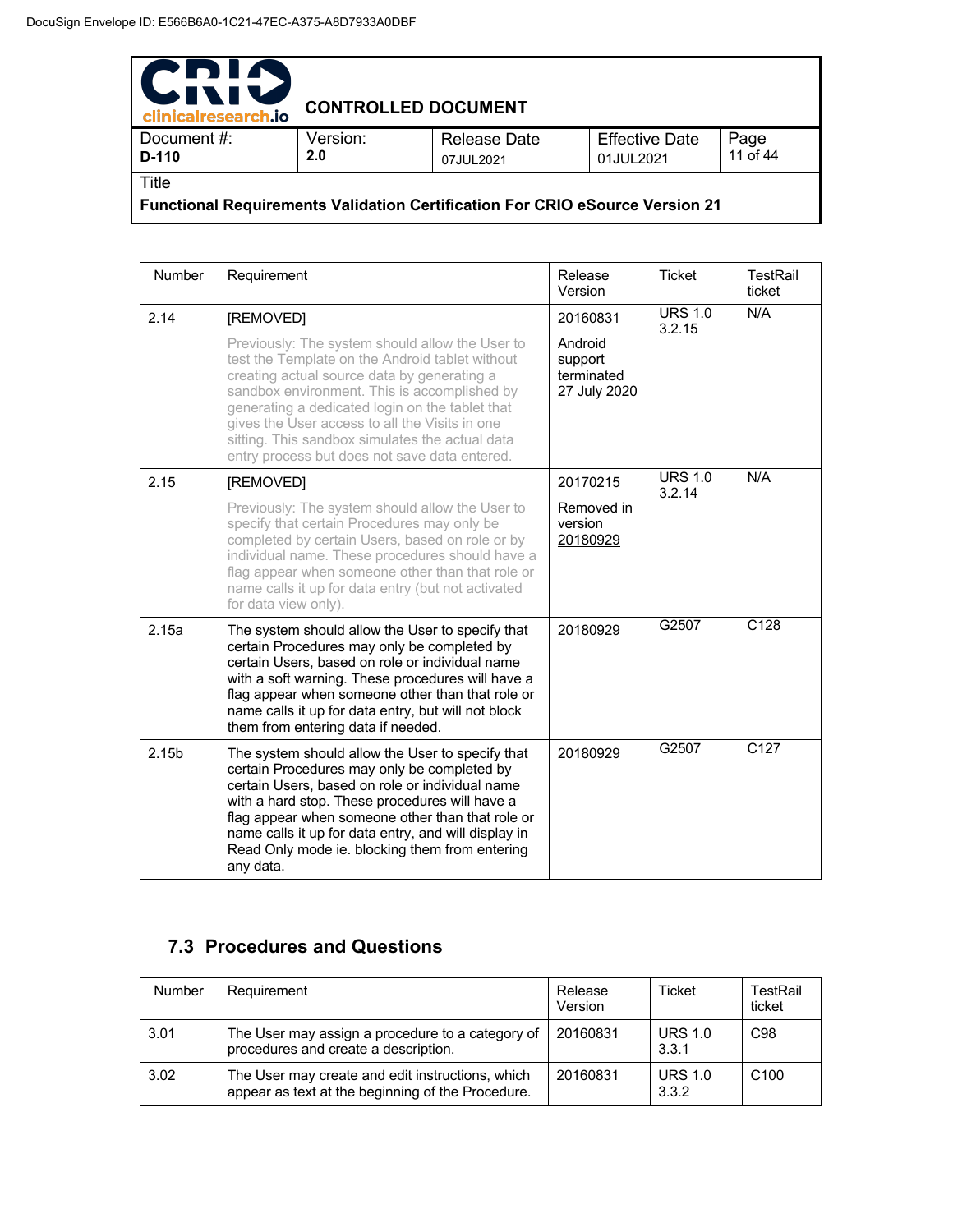| PDIA<br>WIN<br>clinicalresearch.io                                                  | <b>CONTROLLED DOCUMENT</b> |                                  |                                    |                  |  |
|-------------------------------------------------------------------------------------|----------------------------|----------------------------------|------------------------------------|------------------|--|
| Document #:<br>D-110                                                                | Version:<br>2.0            | <b>Release Date</b><br>07JUL2021 | <b>Effective Date</b><br>01JUL2021 | Page<br>12 of 44 |  |
| Title                                                                               |                            |                                  |                                    |                  |  |
| <b>Functional Requirements Validation Certification For CRIO eSource Version 21</b> |                            |                                  |                                    |                  |  |

| Number | Requirement                                                                                                                                                                                                                                                                                                                                                                                                                                                                                                                      | Release<br>Version | <b>Ticket</b>           | <b>TestRail</b><br>ticket |
|--------|----------------------------------------------------------------------------------------------------------------------------------------------------------------------------------------------------------------------------------------------------------------------------------------------------------------------------------------------------------------------------------------------------------------------------------------------------------------------------------------------------------------------------------|--------------------|-------------------------|---------------------------|
| 3.03   | The User may create one or more questions with<br>associated responses.                                                                                                                                                                                                                                                                                                                                                                                                                                                          | 20160831           | <b>URS 1.0</b><br>3.3.3 | C848                      |
| 3.04   | The User must assign a variable name to the<br>response. The variable name must be unique<br>within that Procedure.                                                                                                                                                                                                                                                                                                                                                                                                              | 20160831           | <b>URS 1.0</b><br>3.3.4 | C848                      |
| 3.05   | The system should allow for the specification of<br>response type "Single Choice" and the taxonomy<br>of available answers. Single choice permits the<br>user to select one and only one answer from a<br>dropdown of choices. In data collection mode, the<br>question should appear as programmed.<br>Modified to remove reference to Android.                                                                                                                                                                                 | 20160831           | <b>URS 1.0</b><br>3.3.5 | C101                      |
| 3.06   | The system should allow for the specification of<br>response type "Multi Choice" and the taxonomy of<br>available answers. Multi choice permits the user<br>to select one or more answers from a dropdown of<br>choices. In data collection mode, the question<br>should appear as programmed.<br>Modified to remove reference to Android.                                                                                                                                                                                       | 20160831           | <b>URS 1.0</b><br>3.3.6 | C102                      |
| 3.07   | For Single and Multi Choice question types, the<br>User may specify that if a certain response is<br>selected, then a free-text field appears for the<br>User to populate. An example would be if a<br>taxonomy of Heart, Lung or Other were offered; in<br>this case, the User may wish to have the free-text<br>field appear when "Other" is selected so the user<br>can describe the body system. In data collection<br>mode, the free-text field should appear as<br>programmed.<br>Modified to remove reference to Android. | 20160831           | <b>URS 1.0</b><br>3.3.7 | C105                      |
| 3.07a  | For comment field, the User should be able to<br>attach a list of entries. See 3.09a.                                                                                                                                                                                                                                                                                                                                                                                                                                            | 20170918           | See 3.09a               | C848                      |
| 3.08   | The system should allow for the specification of<br>response type "Free Entry". Free entry permits the<br>user to enter a response. In data collection mode,<br>the question should appear as programmed.                                                                                                                                                                                                                                                                                                                        | 20160831           | <b>URS 1.0</b><br>3.3.8 | C103                      |
|        | Modified to remove reference to Android.                                                                                                                                                                                                                                                                                                                                                                                                                                                                                         |                    |                         |                           |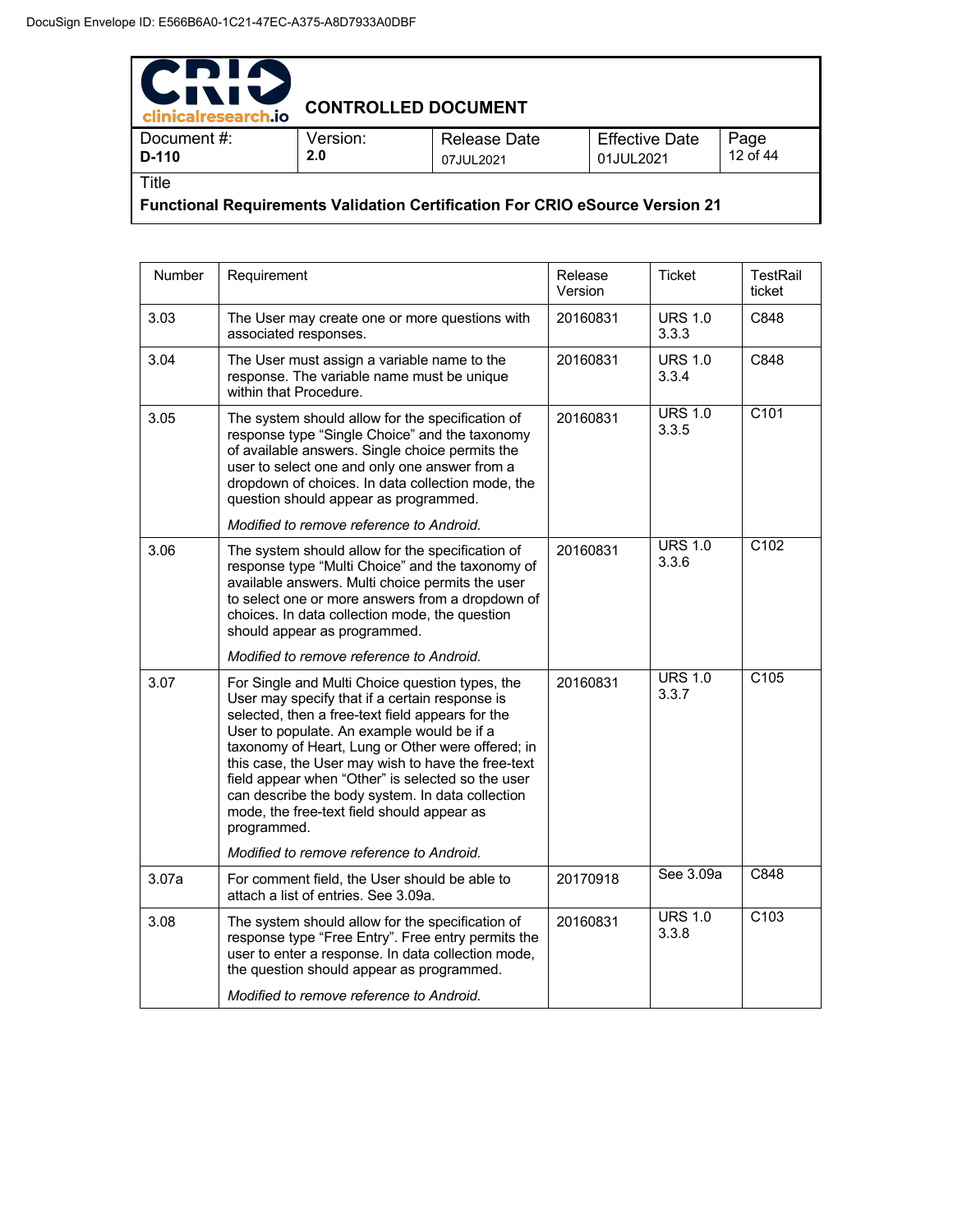| PDIA<br>WIN<br>clinicalresearch.io                                                  | <b>CONTROLLED DOCUMENT</b> |                                  |                                    |                  |  |
|-------------------------------------------------------------------------------------|----------------------------|----------------------------------|------------------------------------|------------------|--|
| Document #:<br>D-110                                                                | Version:<br>2.0            | <b>Release Date</b><br>07JUL2021 | <b>Effective Date</b><br>01JUL2021 | Page<br>13 of 44 |  |
| Title                                                                               |                            |                                  |                                    |                  |  |
| <b>Functional Requirements Validation Certification For CRIO eSource Version 21</b> |                            |                                  |                                    |                  |  |

| Number | Requirement                                                                                                                                                                                                                                                                                                                                                                                                                                                                                                       | Release<br>Version                                                 | <b>Ticket</b>                                                                                   | TestRail<br>ticket |
|--------|-------------------------------------------------------------------------------------------------------------------------------------------------------------------------------------------------------------------------------------------------------------------------------------------------------------------------------------------------------------------------------------------------------------------------------------------------------------------------------------------------------------------|--------------------------------------------------------------------|-------------------------------------------------------------------------------------------------|--------------------|
| 3.09   | For Free Entry response types, the User may<br>specify one of the following data formats:<br>Text (no constraint)<br>$\bullet$<br>Numeric, with or without decimals<br>$\bullet$<br>Date without "Ongoing" as an option<br>٠<br>Date with "Ongoing" as an option<br>Date-time<br>$\bullet$<br>In data collection mode, the entry type should be<br>constrained as specified.<br>Modified to remove reference to Android.                                                                                          | 20160831<br>20161201<br>(for whole)<br>and decimal<br>distinction) | <b>URS 1.0</b><br>3.3.9                                                                         | C <sub>103</sub>   |
| 3.09a  | For Free Entry text type, the User should be able<br>to attach a list of entries that auto-populate as the<br>user types in the first letter(s). The list should<br>have a "hard" setting where the user is<br>constrained to the list, and a "soft" setting where<br>the user can go off-list. When off-list entries are<br>made, the system should display them in the list<br>configuration section and permit the Administrator<br>to add them to the master list, or remove them as<br>a suggested addition. | 20170918                                                           | G1501.<br>G1503.<br>G1514,<br>G1515.<br>G1517,<br>G1521.<br>G1522,<br>G1523.<br>G1537.<br>G1545 | C <sub>107</sub>   |
| 3.10   | The system should allow the User to add a<br>Clarification to a question. A Clarification is a text<br>pop-up that appears when the user calls it up, and<br>is represented by the "?" symbol. In data<br>collection mode, the pop-up should appear as<br>programmed.<br>Modified to remove reference to Android.                                                                                                                                                                                                 | 20160831                                                           | <b>URS 1.0</b><br>3.3.10                                                                        | C <sub>117</sub>   |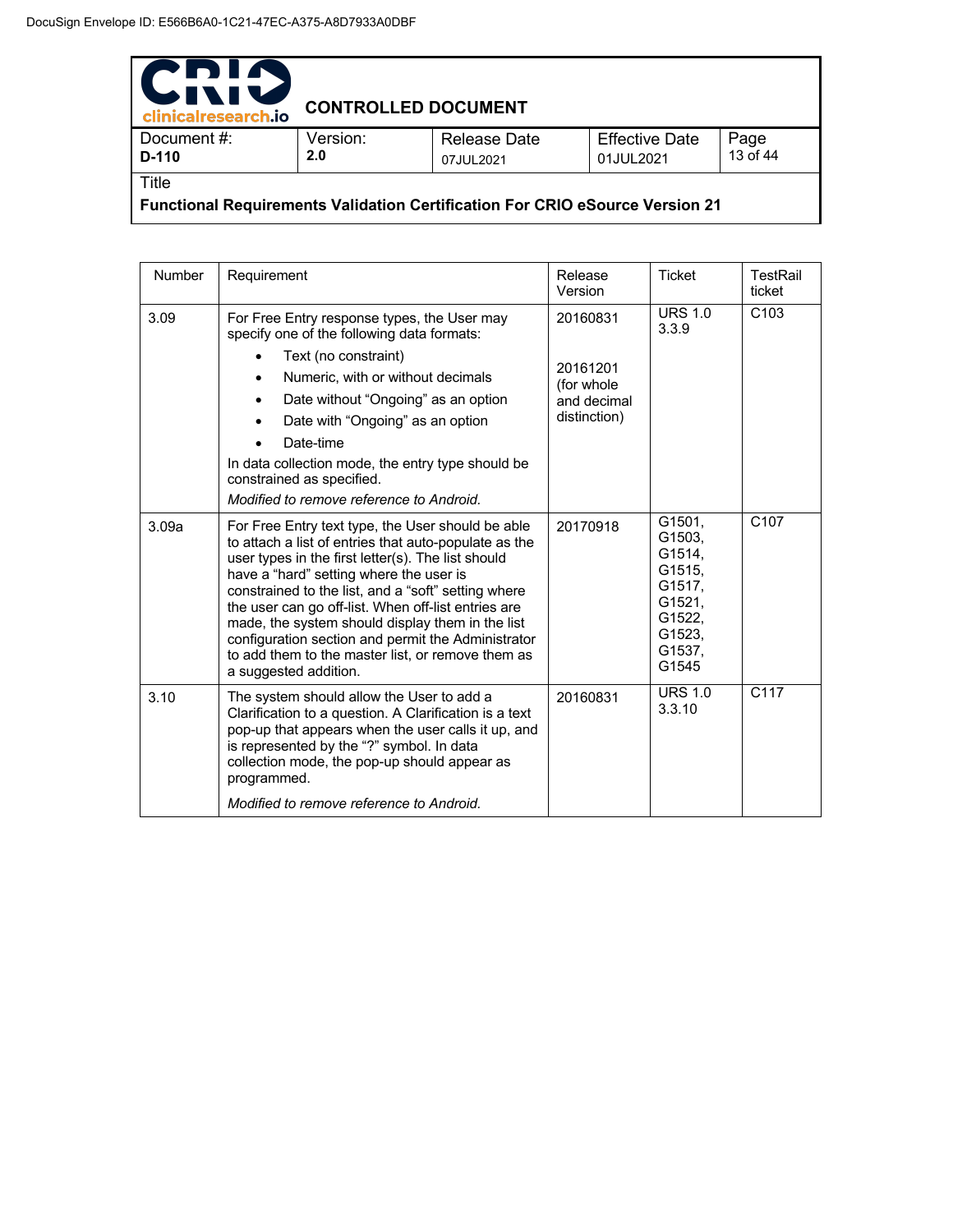| PDIA<br>IVI!<br>clinicalresearch.io                                                 | <b>CONTROLLED DOCUMENT</b> |                                  |                                    |                  |  |
|-------------------------------------------------------------------------------------|----------------------------|----------------------------------|------------------------------------|------------------|--|
| Document #:<br>$D-110$                                                              | Version:<br>2.0            | <b>Release Date</b><br>07JUL2021 | <b>Effective Date</b><br>01JUL2021 | Page<br>14 of 44 |  |
| Title                                                                               |                            |                                  |                                    |                  |  |
| <b>Functional Requirements Validation Certification For CRIO eSource Version 21</b> |                            |                                  |                                    |                  |  |

| Number | Requirement                                                                                                                                                                                                                                                                                                                | Release<br>Version                           | <b>Ticket</b>            | TestRail<br>ticket |
|--------|----------------------------------------------------------------------------------------------------------------------------------------------------------------------------------------------------------------------------------------------------------------------------------------------------------------------------|----------------------------------------------|--------------------------|--------------------|
| 3.11   | The system must allow the User to create an<br>Alert. An Alert is a pop-up text that appears when<br>certain conditions are triggered. The system must<br>allow the User to program Alerts to appear when<br>these conditions are triggered:                                                                               | 20160831                                     | <b>URS 1.0</b><br>3.3.11 | C1655              |
|        | In Single or Multi Choice, a certain<br>selection is made                                                                                                                                                                                                                                                                  |                                              |                          |                    |
|        | In Multi Choice, fewer than a target<br>$\bullet$<br>number of selections are made                                                                                                                                                                                                                                         |                                              |                          |                    |
|        | In Free Entry, a value is entered that is<br>$\bullet$<br>equal to, not equal to, greater than or<br>less than a set threshold, where the<br>threshold may be a set value, the value<br>entered for another variable, or a formula<br>that is based off the value entered for<br>another variable                          |                                              |                          |                    |
|        | In Calculated, a value is generated that<br>is equal to, not equal to, greater than or<br>less than a set threshold, where the<br>threshold may be a set value, the value<br>entered for another variable, or a formula<br>that is based off the value entered for<br>another variable                                     |                                              |                          |                    |
|        | In data collection mode, the alert should appear<br>as programmed.                                                                                                                                                                                                                                                         |                                              |                          |                    |
|        | Modified to remove reference to Android.                                                                                                                                                                                                                                                                                   |                                              |                          |                    |
| 3.12   | The system must allow the User to specify the<br>following types of calculations:                                                                                                                                                                                                                                          | 20160831                                     | <b>URS 1.0</b><br>3.3.12 | C <sub>115</sub>   |
|        | Sum<br><b>Difference</b><br>Product<br>$\bullet$<br>Division<br>Average<br>Age<br><b>Fahrenheit to Celsius</b><br>Inch to Centimeter<br>Pound to Kilogram<br><b>BMI</b><br><b>Years Between Dates</b><br>In data collection mode, the field should calculate<br>as programmed.<br>Modified to remove reference to Android. | For Years-<br>between-<br>dates,<br>20161201 |                          |                    |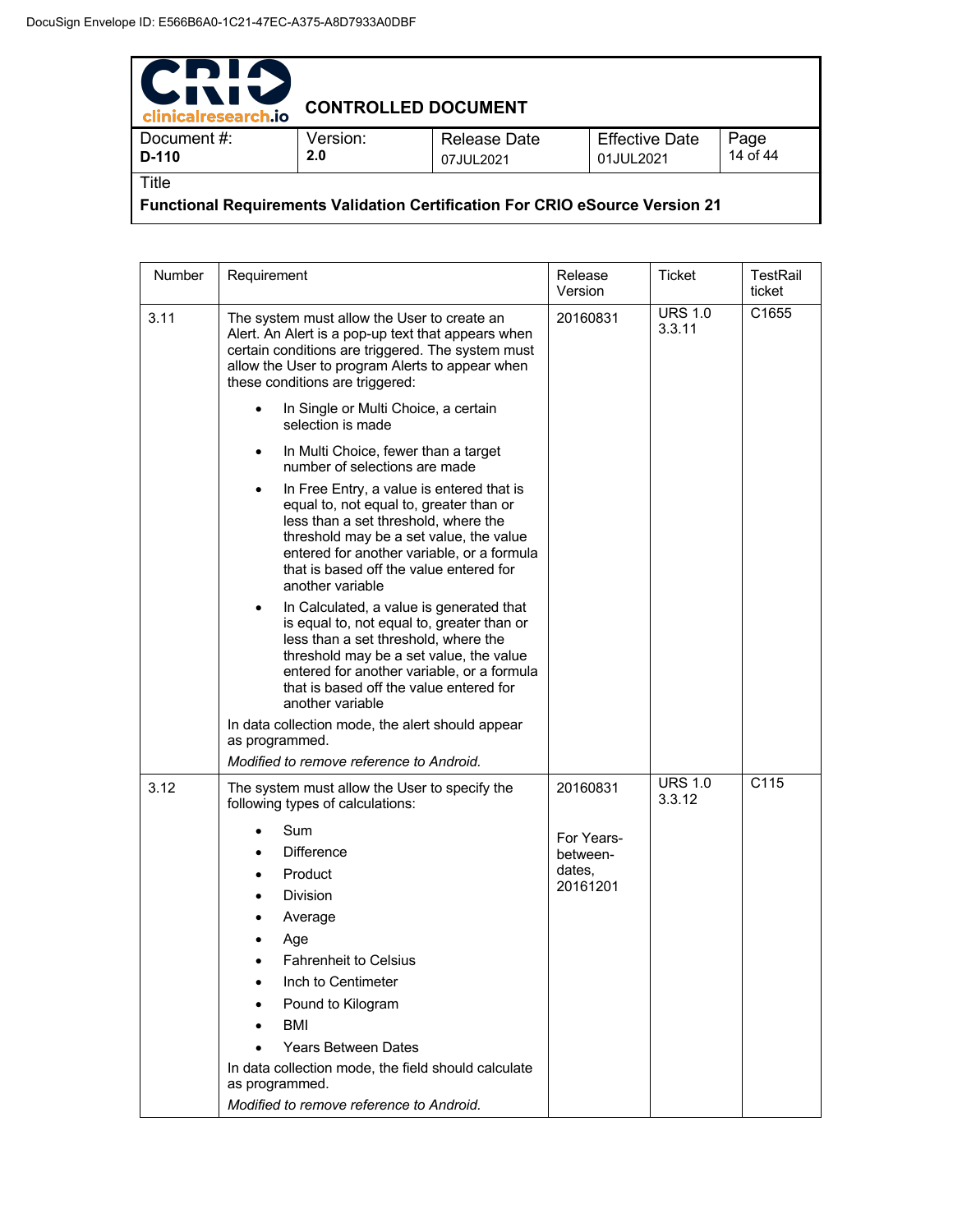| PDIA<br><b>UNI</b><br>clinicalresearch.io                                           | <b>CONTROLLED DOCUMENT</b> |                                  |                                    |                  |  |
|-------------------------------------------------------------------------------------|----------------------------|----------------------------------|------------------------------------|------------------|--|
| Document #:<br>$D-110$                                                              | Version:<br>2.0            | <b>Release Date</b><br>07JUL2021 | <b>Effective Date</b><br>01JUL2021 | Page<br>15 of 44 |  |
| Title                                                                               |                            |                                  |                                    |                  |  |
| <b>Functional Requirements Validation Certification For CRIO eSource Version 21</b> |                            |                                  |                                    |                  |  |

Number Requirement Release Version Ticket | TestRail ticket 3.12a The system should allow the User to be able to specify the rounding rules for calculated fields – how many decimal points, and what rule (round up, round down). 20161201 G2667 C116 3.12b The system should allow the User to specify a free-form formula where customized formulas such as (a\*b)-5 can be programmed. 20161201 G615 C115 3.12c **The system should allow the User to do auto**scoring, such as answer  $A = 1$  point, answer  $B = 2$ points, etc. 20170705 G2668 C108 3.13 The system must allow the User to disable questions when certain conditions are triggered. *Modified to remove reference to Android.* 20160831 URS 1.0 3.3.13 C90 3.14 The system must allow the User to display a series of Single Choice questions with identical selection choices in "Grid" view. "Grid" view is a way of displaying the questions and answers in a matrix-like format. The use case contemplated is for common forms such as Physical Examination or Eligibility, where a number of rows appear and the user checks off the answer by selecting the appropriate column. In data collection mode, the question should appear in grid format as programmed. The User should be able to unselect Grid view. *Modified to remove reference to Android.* 20160831 URS 1.0 3.3.14 C109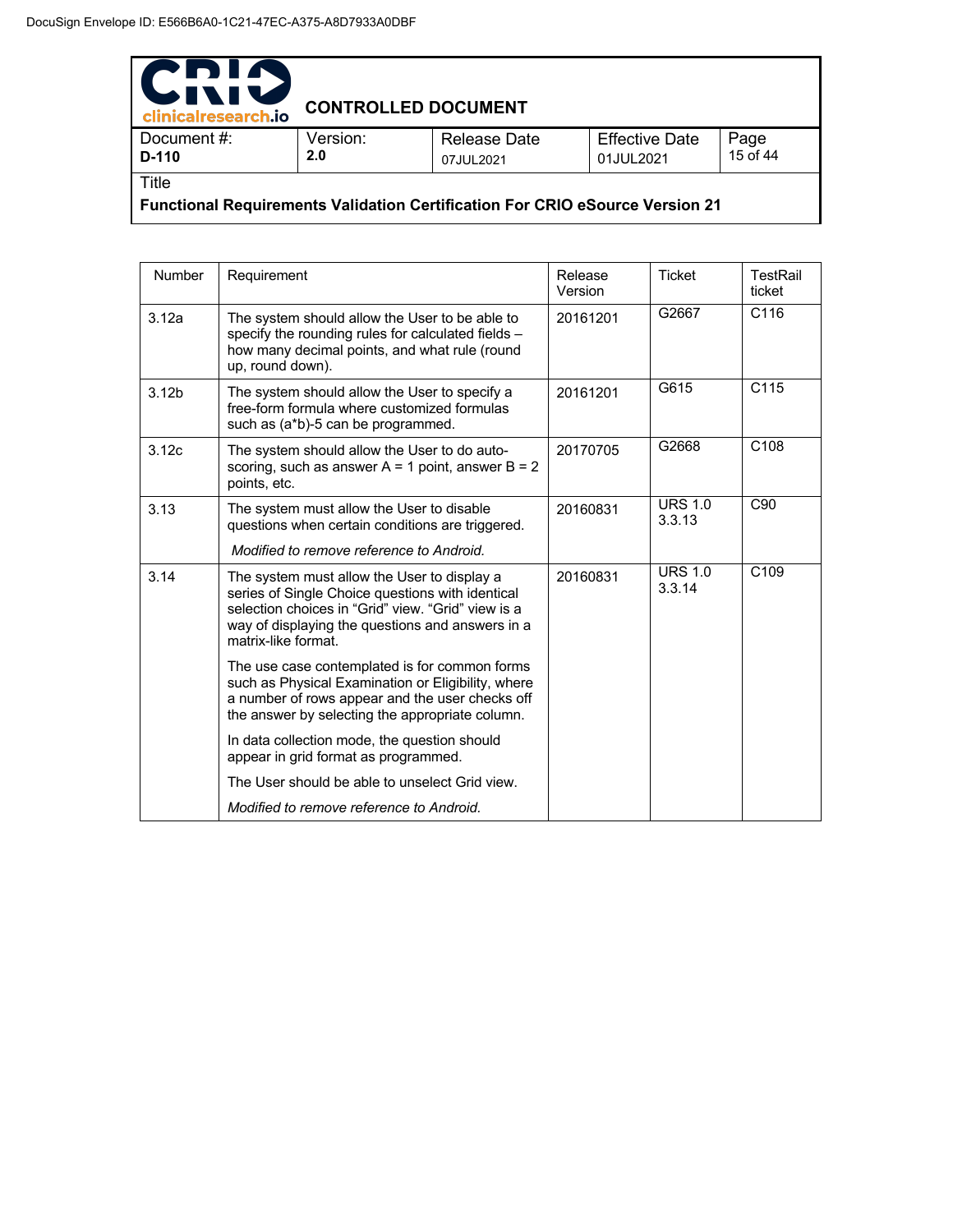| PDIN<br>611<br>clinicalresearch.io                                                  | <b>CONTROLLED DOCUMENT</b> |                           |                                    |                  |  |
|-------------------------------------------------------------------------------------|----------------------------|---------------------------|------------------------------------|------------------|--|
| Document #:<br>$D-110$                                                              | Version:<br>2.0            | Release Date<br>07JUL2021 | <b>Effective Date</b><br>01JUL2021 | Page<br>16 of 44 |  |
| Title                                                                               |                            |                           |                                    |                  |  |
| <b>Functional Requirements Validation Certification For CRIO eSource Version 21</b> |                            |                           |                                    |                  |  |

| Number | Requirement                                                                                                                                                                                                                                                                                                                                                                                                 | Release<br>Version | Ticket                   | <b>TestRail</b><br>ticket |
|--------|-------------------------------------------------------------------------------------------------------------------------------------------------------------------------------------------------------------------------------------------------------------------------------------------------------------------------------------------------------------------------------------------------------------|--------------------|--------------------------|---------------------------|
| 3.15   | The system must allow the User to specify a<br>Procedure as a Multi-Record type. A Multi-Record<br>has the following properties:                                                                                                                                                                                                                                                                            | 20160831           | <b>URS 1.0</b><br>3.3.15 | C86                       |
|        | The user may specify that no records<br>exist                                                                                                                                                                                                                                                                                                                                                               |                    |                          |                           |
|        | The user may enter one or more records                                                                                                                                                                                                                                                                                                                                                                      |                    |                          |                           |
|        | The use case contemplated is for common forms<br>such as Medical History, Adverse Events, or<br><b>Concomitant Medications.</b>                                                                                                                                                                                                                                                                             |                    |                          |                           |
|        | A Multi-Record may have any number of<br>questions and response types associated with it.                                                                                                                                                                                                                                                                                                                   |                    |                          |                           |
|        | In data collection mode, the question should<br>appear in Multi-Record type.                                                                                                                                                                                                                                                                                                                                |                    |                          |                           |
|        | The User should be able to unselect Multi-Record<br>type.                                                                                                                                                                                                                                                                                                                                                   |                    |                          |                           |
|        | Modified to remove reference to Android.                                                                                                                                                                                                                                                                                                                                                                    |                    |                          |                           |
| 3.16   | Multi-Record should have a cumulative setting.<br>When cumulative setting is enabled, then the<br>Procedure appears at each Visit as a cumulative<br>answer set (i.e., all past answers are displayed).<br>The User has the option to indicate that no<br>changes have occurred. Completed Procedures at<br>past Visits are locked for editing; only the most<br>recent Procedure is available for editing. | 20160831           | <b>URS 1.0</b><br>3.3.16 | C86                       |
|        | In data collection mode, the procedure should<br>"carry forward" the prior record to the next record.                                                                                                                                                                                                                                                                                                       |                    |                          |                           |
|        | Modified to remove reference to Android.                                                                                                                                                                                                                                                                                                                                                                    |                    |                          |                           |
| 3.16a  | In Multi-Record, during data collection, the "no<br>entry" checkbox should be disabled if there is one<br>or more entry saved.                                                                                                                                                                                                                                                                              | 20170215           | G741                     | C86                       |
| 3.16b  | In Multi-Record, the records should carry forward<br>when the procedure is part of an Unscheduled<br>Visit.                                                                                                                                                                                                                                                                                                 | 20170502           | G628                     | C684                      |
| 3.16c  | In Multi-Record, when a User modifies the<br>configuration to add a question, the new question<br>should appear on future visits, but apply to<br>previously entered records.                                                                                                                                                                                                                               | 20170705           | G1013                    | C86                       |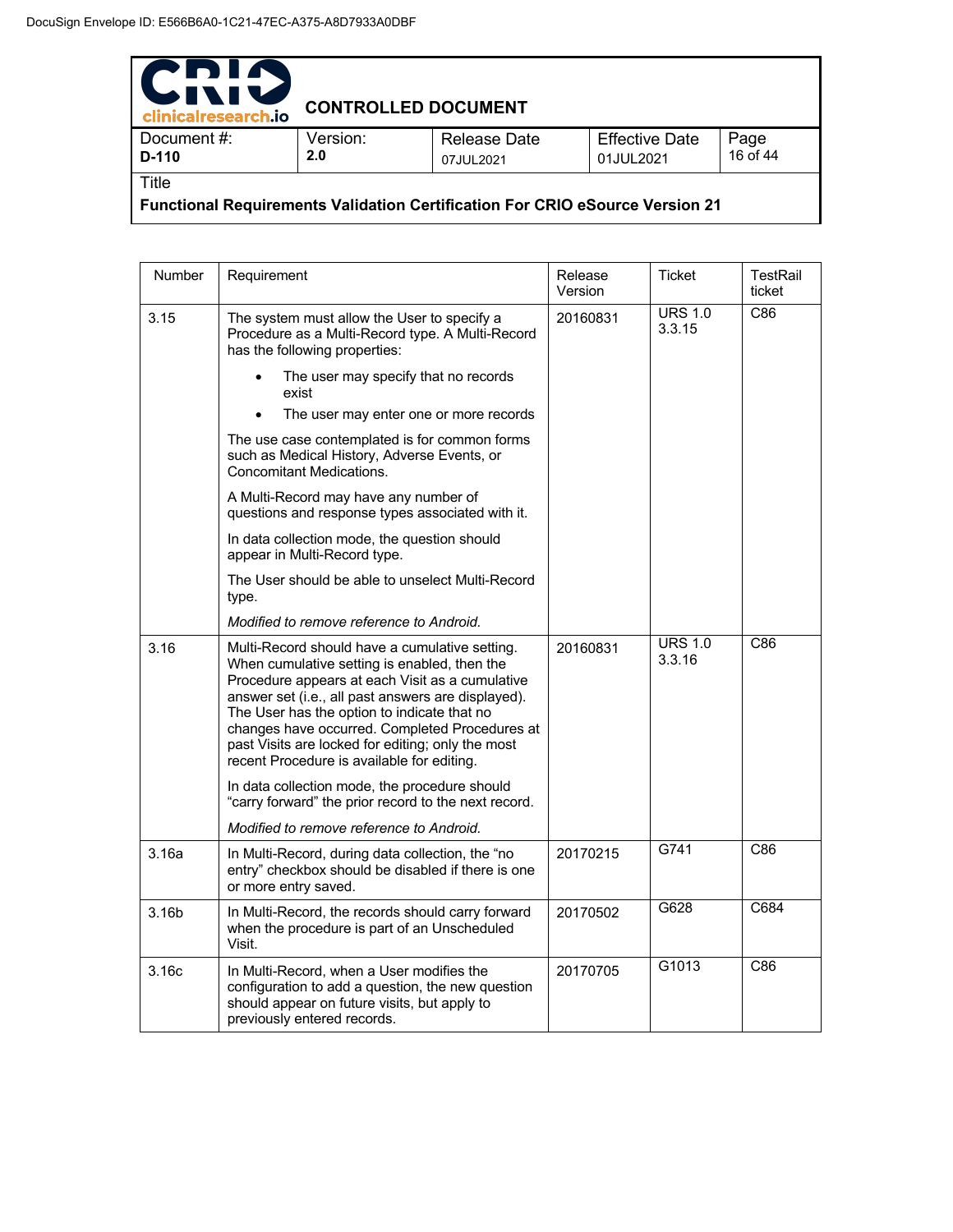| PDIA<br>INIS<br>clinicalresearch.io                                                 | <b>CONTROLLED DOCUMENT</b> |                           |                                    |                  |  |
|-------------------------------------------------------------------------------------|----------------------------|---------------------------|------------------------------------|------------------|--|
| Document #:<br>D-110                                                                | Version:<br>2.0            | Release Date<br>07JUL2021 | <b>Effective Date</b><br>01JUL2021 | Page<br>17 of 44 |  |
| Title                                                                               |                            |                           |                                    |                  |  |
| <b>Functional Requirements Validation Certification For CRIO eSource Version 21</b> |                            |                           |                                    |                  |  |

Number Requirement Release Version Ticket | TestRail ticket 3.17 When programming questions in a Procedure, the User should have, as a convenience, the ability to specify that a question should have the same answers and validation logic set as the prior question. 20160831 URS 1.0 3.3.17 C111 3.18 There should be an audit log displaying all changes made to the study template, including who made it and when. 20170918 G1458 C112 3.19 | The system must allow the User to specify a Procedure as a Permanent Procedure type. This is an upgrade from "Multi-Record" and has the following properties: The user may specify that no records exist The user may enter one or more records • Unlike Multi-Record, the procedure is permanent, in that a change to a record carries forward as well as backward. Permanent Procedure may have any number of questions and response types associated with it. 20180128 G1493 C86 3.20 | In a Permanent Procedure, the User has the option to indicate that no changes have occurred, or indicate that changes have occurred, which then enables the User to make additions or modifications. Any such addition or modification ripples through backward and forward. 20180128 G1493 C685 3.21 When deleting an answer option in Permanent Procedure in configuration, the system will flag any previously populated entries that are impacted, and require the user to modify those answers before moving forward with the deletion. 20180128 G1493 C113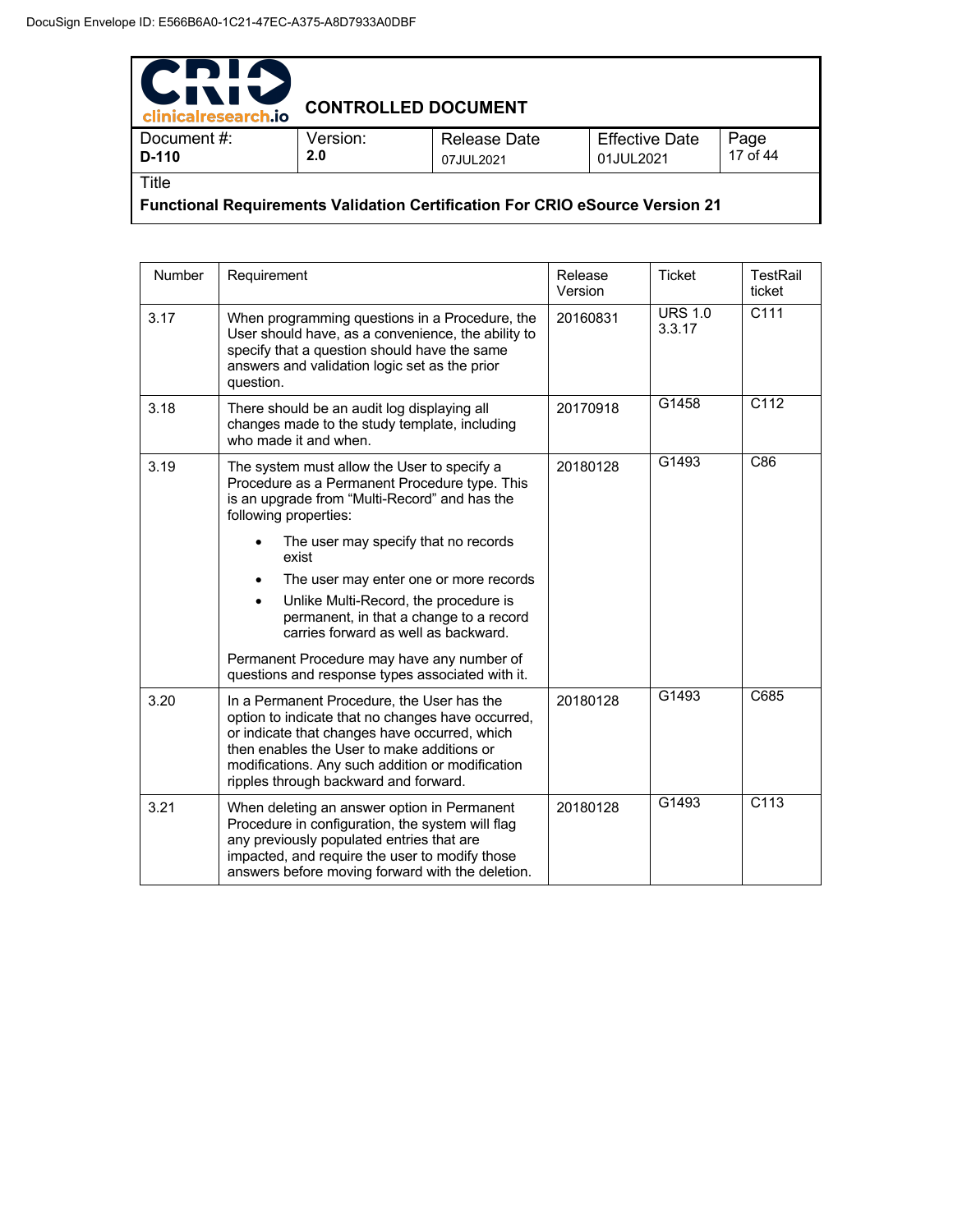| PDIA<br>IVIV<br>clinicalresearch.io                                                 | <b>CONTROLLED DOCUMENT</b> |                           |                                    |                  |  |
|-------------------------------------------------------------------------------------|----------------------------|---------------------------|------------------------------------|------------------|--|
| Document #:<br>D-110                                                                | Version:<br>2.0            | Release Date<br>07JUL2021 | <b>Effective Date</b><br>01JUL2021 | Page<br>18 of 44 |  |
| Title                                                                               |                            |                           |                                    |                  |  |
| <b>Functional Requirements Validation Certification For CRIO eSource Version 21</b> |                            |                           |                                    |                  |  |

Number Requirement Release Version Ticket TestRail ticket 3.22 The user should be able to specify a procedure as skippable by turning on the Skip Procedure option. When enabled, the person doing data completion can elect to remove this Procedure from the current and all future visits for that subject. This feature is useful when you have optional procedures, such as optional informed consent, optional PK, etc. Note: cannot be used on Multi-Record or Permanent Procedure type. 20180311 G2023 C114 3.23 The system will allow the user to "undo" a skipped procedure by re-adding it, as long as the visit is In Progress, Paused or Partially Complete. 20180311 G2023 C670

### **7.4 Subjects**

| Number | Requirement                                                                                                                                                                                                                           | <b>Release</b><br>Version | <b>Ticket</b>           | TestRail<br>ticket |
|--------|---------------------------------------------------------------------------------------------------------------------------------------------------------------------------------------------------------------------------------------|---------------------------|-------------------------|--------------------|
| 4.01   | The system must allow the user to add a patient to<br>a study as a Subject. The user should be able to<br>populate fields that include name, phone, email<br>address, Subject ID, Randomization ID (optional),<br>and Patient Status. | 20160831                  | <b>URS 1.0</b><br>3.4.1 | C447               |
| 4.02   | The user must be able to view Subjects by Patient<br>Status.                                                                                                                                                                          | 20160831                  | <b>URS 1.0</b><br>3.4.2 | C447               |
| 4.03   | The user must be able to view Subjects in Subject<br>ID order.                                                                                                                                                                        | 20160831                  | <b>URS 1.0</b><br>3.4.3 | C <sub>137</sub>   |
| 4.04   | The user must be able to view Subjects and the<br>Visits they have completed or are scheduled to<br>complete.                                                                                                                         | 20160831                  | <b>URS 1.0</b><br>3.4.4 | C <sub>137</sub>   |
| 4.05   | Users should be able to call a Subject by clicking<br>on a phone icon next to the Subject.                                                                                                                                            | 20160831                  | <b>URS 1.0</b><br>3.4.5 | C426               |
| 4.06   | Users should be able to email a Subject by<br>clicking on an email icon next to the Subject.                                                                                                                                          | 20160831                  | <b>URS 1.0</b><br>3.4.6 | C <sub>391</sub>   |
| 4.07   | The user must be able to schedule Visits for a<br>subject from the Subject tab.                                                                                                                                                       | 20160831                  | <b>URS 1.0</b><br>3.4.7 | C <sub>139</sub>   |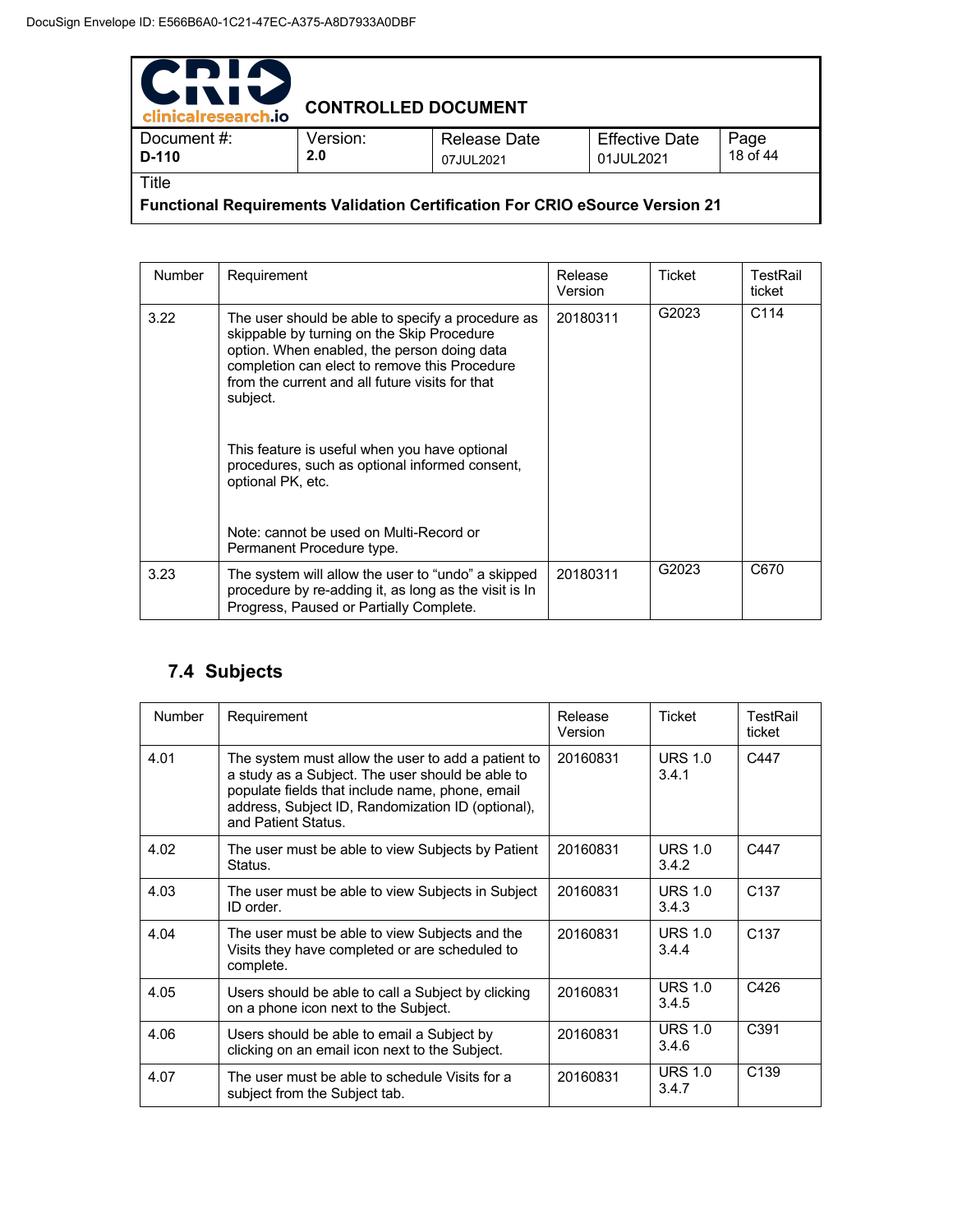| PDIA<br><b>WIN</b><br>clinicalresearch.jo                                           | <b>CONTROLLED DOCUMENT</b> |                                  |                                    |                  |  |
|-------------------------------------------------------------------------------------|----------------------------|----------------------------------|------------------------------------|------------------|--|
| Document #:<br>D-110                                                                | Version:<br>2.0            | <b>Release Date</b><br>07JUL2021 | <b>Effective Date</b><br>01JUL2021 | Page<br>19 of 44 |  |
| Title                                                                               |                            |                                  |                                    |                  |  |
| <b>Functional Requirements Validation Certification For CRIO eSource Version 21</b> |                            |                                  |                                    |                  |  |

Number Requirement Release Version Ticket | TestRail ticket 4.08 The subject's middle initial should be viewed in data collection mode, and external views. *Modified to remove reference to Android.* 20170215 G2669 C671 4.09 The user should be able to move a subject from one study to another study prior to collection of any data. 20170215 G2670 C166 4.10 There should be a site-wide setting which enables the Administrator to display subject initials only in all source. 20170705 G990 C1654

### **7.5 Source data collection**

| Number | Requirement                                                                                                                                                                   | Release<br>Version                               | <b>Ticket</b>           | TestRail<br>ticket |
|--------|-------------------------------------------------------------------------------------------------------------------------------------------------------------------------------|--------------------------------------------------|-------------------------|--------------------|
| 5.01   | [REMOVED]                                                                                                                                                                     | 20160831                                         | URS $1.0$               | N/A                |
|        | Previously: In the Android tablet, the system<br>should display a list of Visits scheduled for the<br>day and allow the User to select a Visit for source<br>data collection. | Android<br>support<br>terminated<br>27 July 2020 | 3.5.1                   |                    |
| 5.02   | In data collection mode, the system must display<br>the applicable Procedures for the Visit and then<br>display each Procedure on its own page for data<br>population.        | 20160831                                         | URS $1.0$<br>3.5.2      | C668               |
|        | Modified to remove reference to Android.                                                                                                                                      |                                                  |                         |                    |
| 5.03   | In data collection mode, the system should allow<br>the User to change or clear selected answers<br>before finalizing their answer set for saving.                            | 20160831                                         | URS $1.0$<br>3.5.3      | C668               |
|        | Modified to remove reference to Android.                                                                                                                                      |                                                  |                         |                    |
| 5.04   | In data collection mode, when a user completes a<br>Procedure, the system should move to the next<br>Procedure as sequentially ordered in the<br>Template.                    | 20160831                                         | <b>URS 1.0</b><br>3.5.4 | C668               |
|        | Modified to remove reference to Android.                                                                                                                                      |                                                  |                         |                    |
| 5.05   | In data collection mode, the system must also let<br>the user complete Procedures in the order of their<br>choice.                                                            | 20160831                                         | <b>URS 1.0</b><br>3.5.5 | C668               |
|        | Modified to remove reference to Android.                                                                                                                                      |                                                  |                         |                    |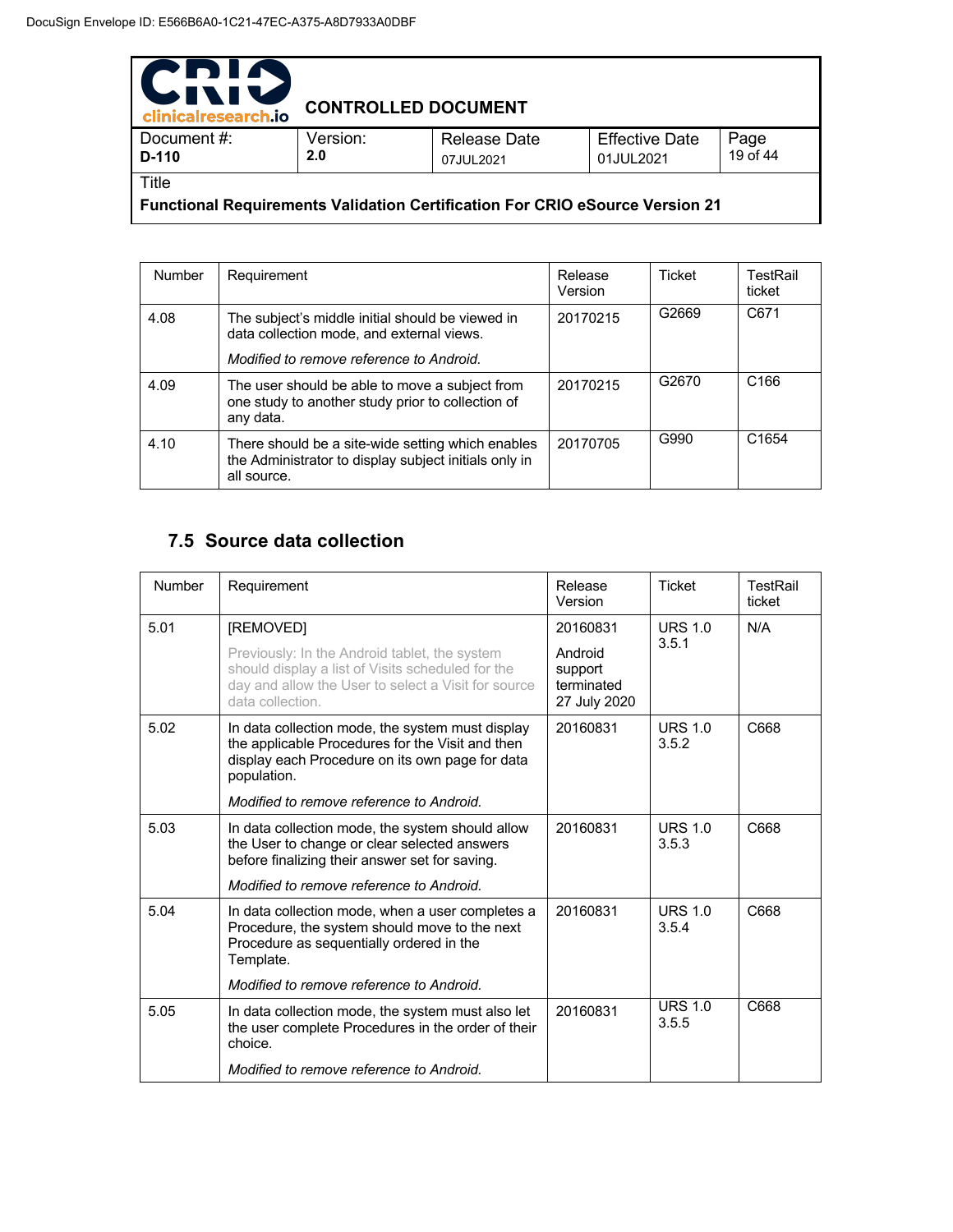| PDIA<br>IVI<br>$\blacktriangleright$<br>clinicalresearch.io | <b>CONTROLLED DOCUMENT</b> |                                  |                                    |                  |
|-------------------------------------------------------------|----------------------------|----------------------------------|------------------------------------|------------------|
| Document #:<br>$D-110$                                      | Version:<br>2.0            | <b>Release Date</b><br>07JUL2021 | <b>Effective Date</b><br>01JUL2021 | Page<br>20 of 44 |
| Title                                                       |                            |                                  |                                    |                  |

**Functional Requirements Validation Certification For CRIO eSource Version 21** 

| <b>Number</b> | Requirement                                                                                                                                                                             | Release<br>Version | Ticket                   | TestRail<br>ticket |
|---------------|-----------------------------------------------------------------------------------------------------------------------------------------------------------------------------------------|--------------------|--------------------------|--------------------|
| 5.06          | In data collection mode, the system must allow a<br>user to complete part or all of a Procedure and<br>then save.                                                                       | 20160831           | <b>URS 1.0</b><br>3.5.6  | C674               |
|               | Modified to remove reference to Android.                                                                                                                                                |                    |                          |                    |
| 5.07          | In data collection mode, when a user completes<br>part of a Procedure, the system should assign an<br>icon to the Procedure indicating that it is partially<br>completed.               | 20160831           | <b>URS 1.0</b><br>3.5.7  | C674               |
|               | Modified to remove reference to Android.                                                                                                                                                |                    |                          |                    |
| 5.08          | In data collection mode, when a user completes<br>all required questions of a Procedure, the system<br>should assign an icon to the Procedure indicating<br>that it is fully completed. | 20160831           | <b>URS 1.0</b><br>3.5.8  | C666               |
|               | Modified to remove reference to Android.                                                                                                                                                |                    |                          |                    |
| 5.09          | In data collection mode, the system must require,<br>and must display, date values in the DD-MON-<br>YYYY format.                                                                       | 20160831           | <b>URS 1.0</b><br>3.5.9  | C659               |
|               | Modified to remove reference to Android.                                                                                                                                                |                    |                          |                    |
| 5.10          | In data collection mode, the system must require,<br>and must display, time values in 24 hour format.                                                                                   | 20160831           | <b>URS 1.0</b><br>3.5.10 | C672               |
|               | Modified to remove reference to Android.                                                                                                                                                |                    |                          |                    |
| 5.11          | In data collection mode, the system must allow<br>the user to click one or two buttons to populate a<br>date value with today's date.                                                   | 20160831           | <b>URS 1.0</b><br>3.5.11 | C653               |
|               | Modified to remove reference to Android.                                                                                                                                                |                    |                          |                    |
| 5.12          | In data collection mode, the system must allow<br>the user to click one or two buttons to populate a<br>date value with "ONGOING".                                                      | 20160831           | <b>URS 1.0</b><br>3.5.12 | C653               |
|               | Modified to remove reference to Android.                                                                                                                                                |                    |                          |                    |
| 5.13          | In data collection mode, the system must allow<br>the user to enter a date value in either direct entry<br>or calendar form.                                                            | 20160831           | <b>URS 1.0</b><br>3.5.13 | C653               |
|               | Modified to remove reference to Android.                                                                                                                                                |                    |                          |                    |
| 5.14          | In data collection mode, the system must allow<br>the user to specify a date with an unknown day<br>and/or an unknown month.                                                            | 20160831           | <b>URS 1.0</b><br>3.5.14 | C653               |
|               | Modified to remove reference to Android.                                                                                                                                                |                    |                          |                    |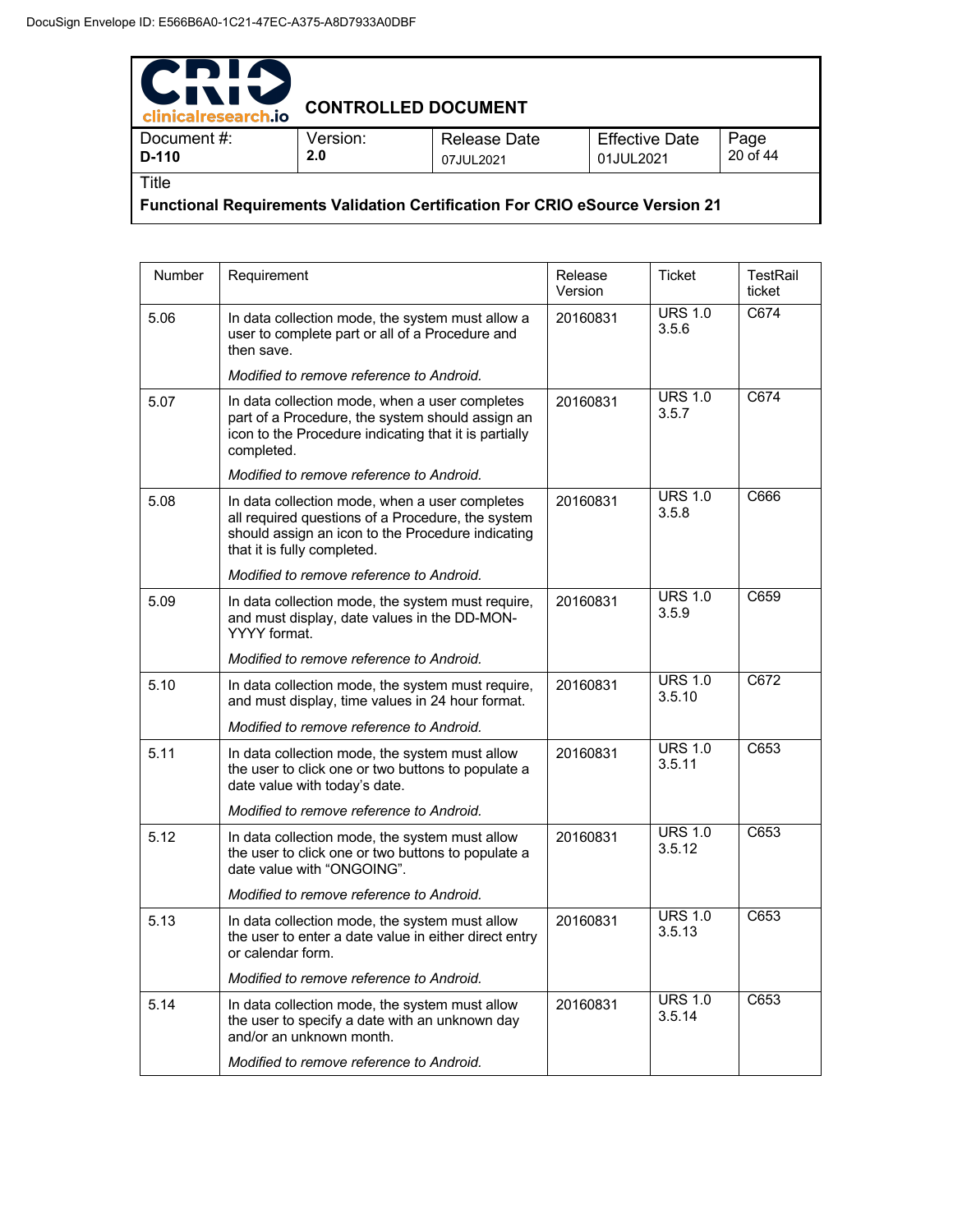| PDIA<br>611<br>TN.<br>clinicalresearch.io                                           | <b>CONTROLLED DOCUMENT</b> |                           |                                    |                  |  |
|-------------------------------------------------------------------------------------|----------------------------|---------------------------|------------------------------------|------------------|--|
| Document#:<br>D-110                                                                 | Version:<br>2.0            | Release Date<br>07JUL2021 | <b>Effective Date</b><br>01JUL2021 | Page<br>21 of 44 |  |
| Title                                                                               |                            |                           |                                    |                  |  |
| <b>Functional Requirements Validation Certification For CRIO eSource Version 21</b> |                            |                           |                                    |                  |  |

Number Requirement Release Version Ticket TestRail ticket 5.15 | In data collection mode, the system must allow the user to click one button to populate a time value with the current time. *Modified to remove reference to Android.* 20160831 URS 1.0 3.5.15 C672 5.16 | In data collection mode, the system should have a "history" view that allows the user to view past responses for the same Procedure for the Subject. For example, if a user were on Visit 6 and in the Weight procedure, they may view the history of past Weight values on previous visits to get a sense of the trendline. *Modified to remove reference to Android.* 20160831 URS 1.0 3.5.16 C621 5.17 **I** In data collection mode, the system should allow multiple users to be editing the Visit at the same time, except that it prevents users from being in the same procedure at the same time. *Modified to remove reference to Android.* 20170705 G859 C619 5.18 | In data collection mode, the system should flag incomplete fields and offer the user the ability to designate them as "Not Done", which completes the procedure. *Modified to remove reference to Android.* 20170727 G1070, G1307, G1326 C680

### **7.6 Patient status**

| <b>Number</b> | Requirement                                                                                                                                           | Release<br>Version | Ticket         | TestRail<br>ticket |
|---------------|-------------------------------------------------------------------------------------------------------------------------------------------------------|--------------------|----------------|--------------------|
| 6.01          | [REMOVED]                                                                                                                                             | 20160831           | <b>URS 1.0</b> | C636               |
|               | Previously: In data collection mode, the system<br>must require that, at the end of each Visit, the user<br>select or re affirm the patient's Status. |                    | 3.6.1          |                    |
|               | Replaced with 6.04, more comprehensive<br>requirement                                                                                                 |                    |                |                    |
| 6.02          | [REMOVED]                                                                                                                                             | 20160831           | <b>URS 1.0</b> | C <sub>167</sub>   |
|               | Previously: The system must allow the user to<br>modify the Patient Status at any time, outside of a<br>Visit.                                        |                    | 3.6.2          |                    |
|               | Replaced with 6.05, more comprehensive<br>requirement                                                                                                 |                    |                |                    |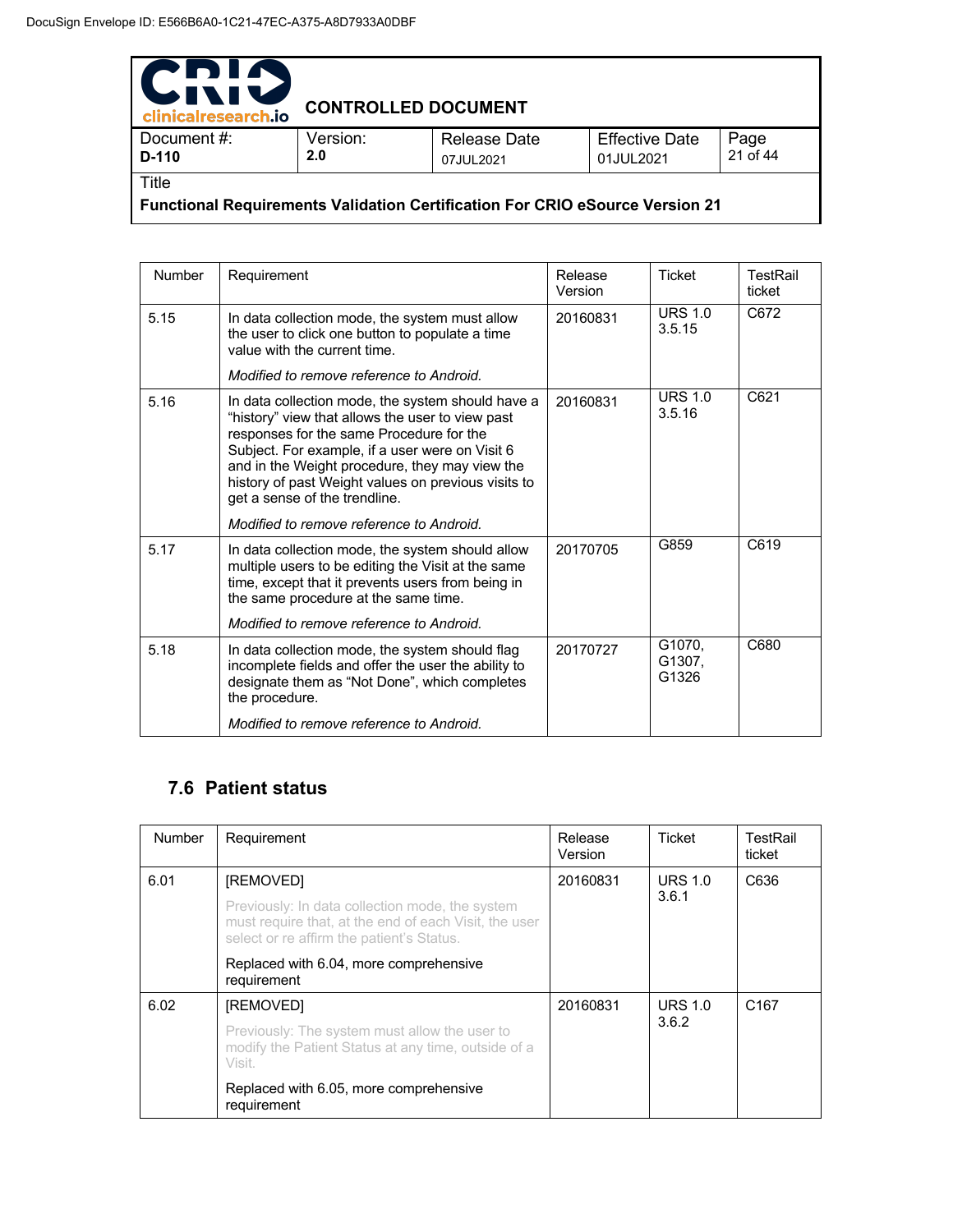| PDIA<br>611<br>clinicalresearch.io                                                  | <b>CONTROLLED DOCUMENT</b> |                                  |                                    |                  |  |
|-------------------------------------------------------------------------------------|----------------------------|----------------------------------|------------------------------------|------------------|--|
| Document#:<br>D-110                                                                 | Version:<br>2.0            | <b>Release Date</b><br>07JUL2021 | <b>Effective Date</b><br>01JUL2021 | Page<br>22 of 44 |  |
| Title                                                                               |                            |                                  |                                    |                  |  |
| <b>Functional Requirements Validation Certification For CRIO eSource Version 21</b> |                            |                                  |                                    |                  |  |

| <b>Number</b> | Requirement                                                                                                                                                                                                                                                                                                                                                                                                                                                                                                                       | Release<br>Version            | Ticket     | TestRail<br>ticket |
|---------------|-----------------------------------------------------------------------------------------------------------------------------------------------------------------------------------------------------------------------------------------------------------------------------------------------------------------------------------------------------------------------------------------------------------------------------------------------------------------------------------------------------------------------------------|-------------------------------|------------|--------------------|
| 6.03          | The system should allow the user to configure<br>options for the reason entered when a subject is<br>changed from one status to another.                                                                                                                                                                                                                                                                                                                                                                                          | V <sub>18</sub><br>(20210305) | J-Dev524   | C1681              |
| 6.04          | Within the data collection for a visit, if the user<br>changes the status, the reason configuration from<br>the study Configure tab should populate as<br>follows: For a status that is unconfigured or is<br>configured as a Free Entry, a free-text input will<br>appear. For a status that is configured as a Single<br>Select, the configured answer options will appear<br>as radio buttons. If the user selects an option that<br>requires a comment, a free-text input field will<br>appear underneath that answer option. | V18<br>(20210305)             | J-Dev525   | C <sub>1682</sub>  |
| 6.05          | On editing of Subject Profile, the system should<br>display the reason configuration from the study<br>Configure tab as follows: For a status that is<br>unconfigured or is configured as a Free Entry, a<br>free-text input will appear. For a status that is<br>configured as a Single Select, the configured<br>answer options will appear as radio buttons.                                                                                                                                                                   | V18<br>(20210305)             | $J-Dev525$ | C <sub>1683</sub>  |
| 6.06          | Subject Profile Changes audit trail should be<br>updated to show the reason with the comment<br>after it.                                                                                                                                                                                                                                                                                                                                                                                                                         | V18<br>(20210305)             | J-Dev727   | C1684              |

# **7.7 Visit completion**

| <b>Number</b> | Requirement                                                                                                                                                                                                                                                                                                                                                       | Release<br>Version | Ticket                  | TestRail<br>ticket |
|---------------|-------------------------------------------------------------------------------------------------------------------------------------------------------------------------------------------------------------------------------------------------------------------------------------------------------------------------------------------------------------------|--------------------|-------------------------|--------------------|
| 7.01          | In data collection mode, when all procedures are<br>completed, the system should have the user<br>complete Patient Status, and then offer the user<br>the option to confirm close-out before closing the<br>visit.                                                                                                                                                | 20160831           | <b>URS 1.0</b><br>3.7.1 | C636               |
|               | Modified to remove reference to Android.                                                                                                                                                                                                                                                                                                                          |                    |                         |                    |
| 7.02          | In data collection mode, when all procedures are<br>not completed, and the user indicates the visit is<br>to be completed, the system should create an<br>alert that lists all procedures that are not<br>completed to confirm prior to moving to Patient<br>Status. Procedures that are partially completed<br>and left completely blank should both be flagged. | 20160831           | <b>URS 1.0</b><br>3.7.2 | C680               |
|               | Modified to remove reference to Android.                                                                                                                                                                                                                                                                                                                          |                    |                         |                    |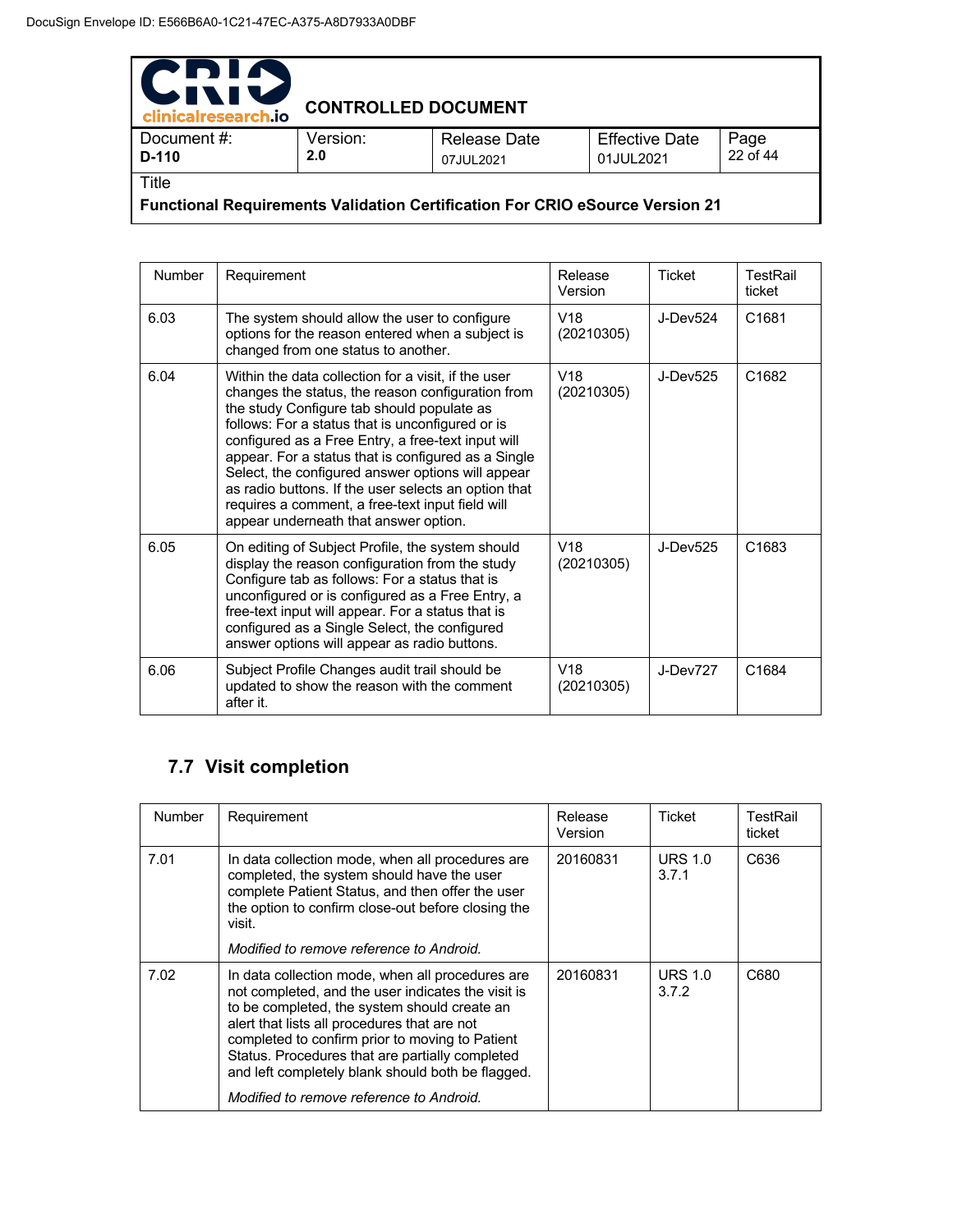| PDIA<br>IXI!<br>clinicalresearch.io                                                          | <b>CONTROLLED DOCUMENT</b> |                                  |                                    |                  |
|----------------------------------------------------------------------------------------------|----------------------------|----------------------------------|------------------------------------|------------------|
| Document #:<br>$D-110$                                                                       | Version:<br>2.0            | <b>Release Date</b><br>07JUL2021 | <b>Effective Date</b><br>01JUL2021 | Page<br>23 of 44 |
| Title<br><b>Functional Requirements Validation Certification For CRIO eSource Version 21</b> |                            |                                  |                                    |                  |

Number Requirement Release Version Ticket | TestRail ticket 7.03 When a visit has all Procedures complete, it is identified in the system as fully completed. When a visit has one or more Procedures not complete, it is identified in the system as partially completed. 20160831 URS 1.0 3.7.3 C674 7.03a When a visit is partially complete, but the subject's status is Screen Fail, the system should display that visit differently, indicating it's a SF with some data fields left blank. 20170705 G733 C143 7.04 The system should treat the Completed visit date as the Scheduled visit date; if the visit was scheduled on 2 different dates, it should display both. 20170705 | G975 | C1616

### **7.8 Progress notes**

| Number | Requirement                                                                                                                                                   | Release<br>Version | <b>Ticket</b>           | TestRail<br>ticket |
|--------|---------------------------------------------------------------------------------------------------------------------------------------------------------------|--------------------|-------------------------|--------------------|
| 8.01   | In data collection mode, the user should be able<br>to add a progress note to either the Visit or the<br>Procedure.                                           | 20160831           | URS $1.0$<br>3.8.1      | C631               |
|        | Modified to remove reference to Android.                                                                                                                      |                    |                         |                    |
| 8.01a  | In the application, the user should be able to add<br>a progress note at the Subject level.                                                                   | 20170502           | G829                    | C <sub>157</sub>   |
| 8.02   | In data collection mode, the user should be able<br>to save a Note as a draft.                                                                                | 20160831           | <b>URS 1.0</b><br>3.8.2 | C673               |
|        | Modified to remove reference to Android.                                                                                                                      |                    |                         |                    |
| 8.03   | In data collection mode, when saved as draft, the<br>Note does not appear on the source, and is visible<br>only to internal users.                            | 20160831           | URS $1.0$<br>3.8.3      | C673               |
|        | Modified to remove reference to Android.                                                                                                                      |                    |                         |                    |
| 8.04   | In data collection mode, when published, the Note<br>appears as part of the source document.                                                                  | 20160831           | URS $1.0$<br>3.8.4      | C631               |
|        | Modified to remove reference to Android.                                                                                                                      |                    |                         |                    |
| 8.05   | The system should have a separate section where<br>all progress notes across a study are displayed so<br>they can be filtered by subject, visit or procedure. | 20160831           | <b>URS 1.0</b><br>3.8.5 | C <sub>225</sub>   |
| 8.06   | The system should allow the user to perform text<br>searches against published progress notes.                                                                | 20160831           | <b>URS 1.0</b><br>3.8.6 | C <sub>158</sub>   |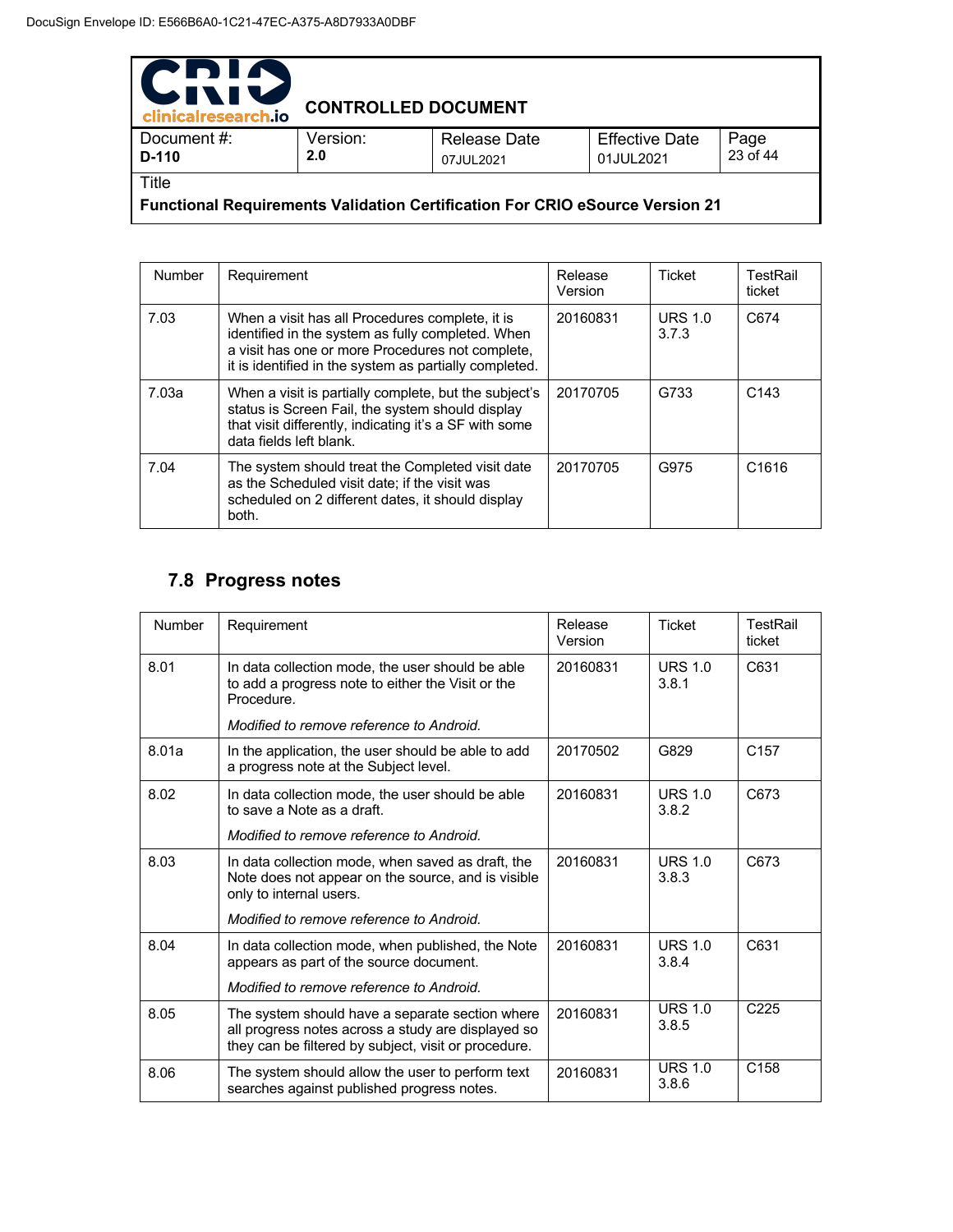| PDIA<br>clinicalresearch.io                                                         | <b>CONTROLLED DOCUMENT</b> |                                  |                                    |                  |  |
|-------------------------------------------------------------------------------------|----------------------------|----------------------------------|------------------------------------|------------------|--|
| Document#:<br>$D-110$                                                               | Version:<br>2.0            | <b>Release Date</b><br>07JUL2021 | <b>Effective Date</b><br>01JUL2021 | Page<br>24 of 44 |  |
| Title                                                                               |                            |                                  |                                    |                  |  |
| <b>Functional Requirements Validation Certification For CRIO eSource Version 21</b> |                            |                                  |                                    |                  |  |

Number Requirement Release Version Ticket | TestRail ticket 8.07 | The system should allow multiple users to sign the same progress note. 20171013 G1363 C196 8.08 In the completed visit view, for visits that are completed OOW (Out of Window), the user is required to leave an 'OOW Visit' type of progress note explaining the reasoning behind the deviation. V21 (20210707) J-Dev1118 C1742

### **7.9 Comments**

| Number            | Requirement                                                                                                                                                                                         | Release<br>Version | <b>Ticket</b>           | TestRail<br>ticket |
|-------------------|-----------------------------------------------------------------------------------------------------------------------------------------------------------------------------------------------------|--------------------|-------------------------|--------------------|
| 9.01              | The system must allow either internal or external<br>users to post a comment, which is a free-form text<br>field, and attach the comment to any Procedure,<br>question within a Procedure or Visit. | 20160831           | <b>URS 1.0</b><br>3.9.1 | C <sub>202</sub>   |
| 9.01a             | The system should allow the user to post a<br>comment to a progress note.                                                                                                                           | 20170215           | G711                    | C <sub>201</sub>   |
| 9.01 <sub>b</sub> | The system should allow the user to post a<br>comment to a file.                                                                                                                                    | 20170512           | G835                    | C <sub>231</sub>   |
| 9.02              | The system must designate each thread as<br>internal or external based on whether the initial<br>comment thread is limited to internal users or<br>contains an external user.                       | 20160831           | <b>URS 1.0</b><br>3.9.2 | C <sub>202</sub>   |
| 9.03              | The Comment should always say internal or<br>external. No user may add an external user to an<br>internal Comment.                                                                                  | 20160831           | URS $1.0$<br>3.9.3      | C <sub>202</sub>   |
| 9.04              | The system must then display the comment next<br>to the source data in question.                                                                                                                    | 20160831           | <b>URS 1.0</b><br>3.9.4 | C <sub>227</sub>   |
| 9.05              | Internal comments should be visible to all internal<br>users with read-only access (regardless of who it<br>was addressed to).                                                                      | 20160831           | <b>URS 1.0</b><br>3.9.5 | C <sub>9</sub>     |
| 9.06              | External comments should be visible to all internal<br>and external users with read-only access<br>(regardless of who it was addressed to).                                                         | 20160831           | <b>URS 1.0</b><br>3.9.6 | C <sub>9</sub>     |
| 9.07              | The system must allow anyone on the Comment<br>thread to post a response, visible to all on the<br>Comment thread.                                                                                  | 20160831           | <b>URS 1.0</b><br>3.9.7 | C206               |
| 9.08              | The system must allow anyone on the Comment<br>thread to close out the Comment by marking it as                                                                                                     | 20160831           | <b>URS 1.0</b><br>3.9.8 | C206               |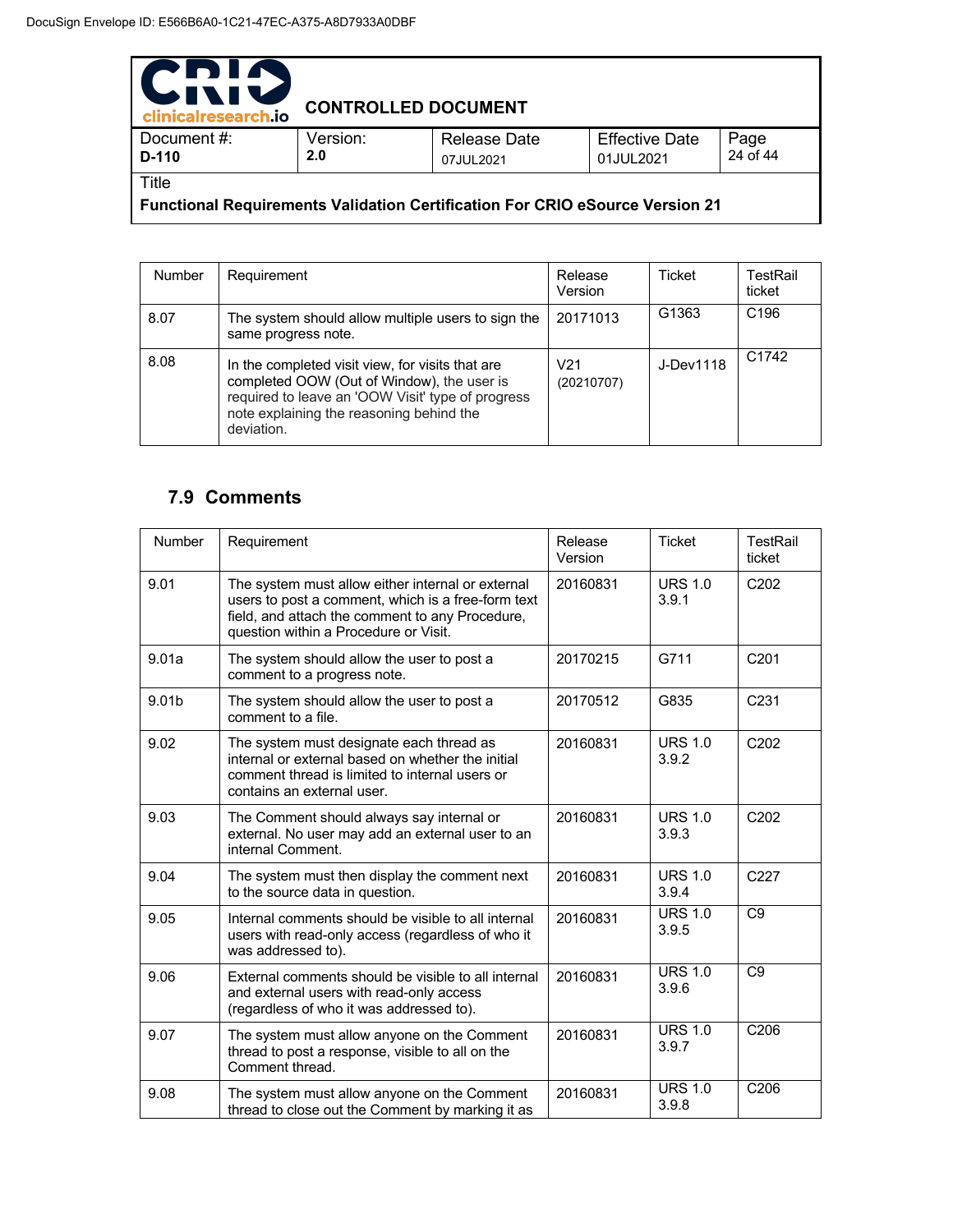| PDIA<br><b>WIND</b><br>clinicalresearch.io                                                   | <b>CONTROLLED DOCUMENT</b> |                           |                                    |                  |  |  |
|----------------------------------------------------------------------------------------------|----------------------------|---------------------------|------------------------------------|------------------|--|--|
| Document#:<br>$D-110$                                                                        | Version:<br>2.0            | Release Date<br>07JUL2021 | <b>Effective Date</b><br>01JUL2021 | Page<br>25 of 44 |  |  |
| Title<br><b>Functional Requirements Validation Certification For CRIO eSource Version 21</b> |                            |                           |                                    |                  |  |  |

| <b>Number</b> | Requirement                                                                                                                                                                                                                                                                                                                                                           | Release<br>Version | <b>Ticket</b>            | TestRail<br>ticket |
|---------------|-----------------------------------------------------------------------------------------------------------------------------------------------------------------------------------------------------------------------------------------------------------------------------------------------------------------------------------------------------------------------|--------------------|--------------------------|--------------------|
|               | resolved.                                                                                                                                                                                                                                                                                                                                                             |                    |                          |                    |
| 9.09          | The user should be able to hide closed<br>Comments.                                                                                                                                                                                                                                                                                                                   | 20160831           | URS $1.0$<br>3.9.9       | C <sub>28</sub>    |
| 9.10          | The user should be able to see all Comments<br>associated with a visit in one place.                                                                                                                                                                                                                                                                                  | 20160831           | <b>URS 1.0</b><br>3.9.10 | C <sub>22</sub>    |
| 9.11          | The user should be able to see all Comments<br>associated with a Study in one place.                                                                                                                                                                                                                                                                                  | 20160831           | <b>URS 1.0</b><br>3.9.11 | C <sub>22</sub>    |
| 9.12          | The user should be able to see all Comments<br>associated with all studies they are on in one<br>place.                                                                                                                                                                                                                                                               | 20160831           | URS $1.0$<br>3.9.12      | C <sub>59</sub>    |
| 9.13          | When creating a comment, a user should be able<br>to "direct" the comment to another user. This<br>means the comment thread displays who it's<br>directed to, and the recipient receives an email<br>alert.                                                                                                                                                           | 20161031           | G592                     | C <sub>228</sub>   |
| 9.14          | For any given study, a user should be able to set<br>their preference in their account profile on<br>whether to be notified by email of any comments<br>created. It they opt to receive an email alert, they<br>should receive an email when a comment is<br>created. Principal Investigators and Prime<br>Coordinators should automatically default to<br>Subscribe. | 20161201           | G603                     | C <sub>229</sub>   |

# **7.10 Informed Consent Workflow**

| <b>Number</b> | Requirement                                                                                                                                                                                                   | Release<br>Version | Ticket                   | TestRail<br>ticket |
|---------------|---------------------------------------------------------------------------------------------------------------------------------------------------------------------------------------------------------------|--------------------|--------------------------|--------------------|
| 10.01         | The system must identify when a subject needs to<br>execute an ICF version by identifying the unique<br>name-version according to the following rules:                                                        | 20160831           | <b>URS 1.0</b><br>3.10.1 | C683               |
|               | If the subject has not executed a named<br>$\bullet$<br>ICF, the system will identify the latest<br>uploaded version of that named ICF;                                                                       |                    |                          |                    |
|               | If the subject has executed a named ICF.<br>$\bullet$<br>the system will compare the latest version<br>executed by the subject to the latest<br>uploaded version, and identify the latest<br>uploaded version |                    |                          |                    |
| 10.02         | In the Template module, the system should allow<br>the user to identify which visits the ICF Workflow                                                                                                         | 20160831           | <b>URS 1.0</b><br>3.10.2 | C <sub>92</sub>    |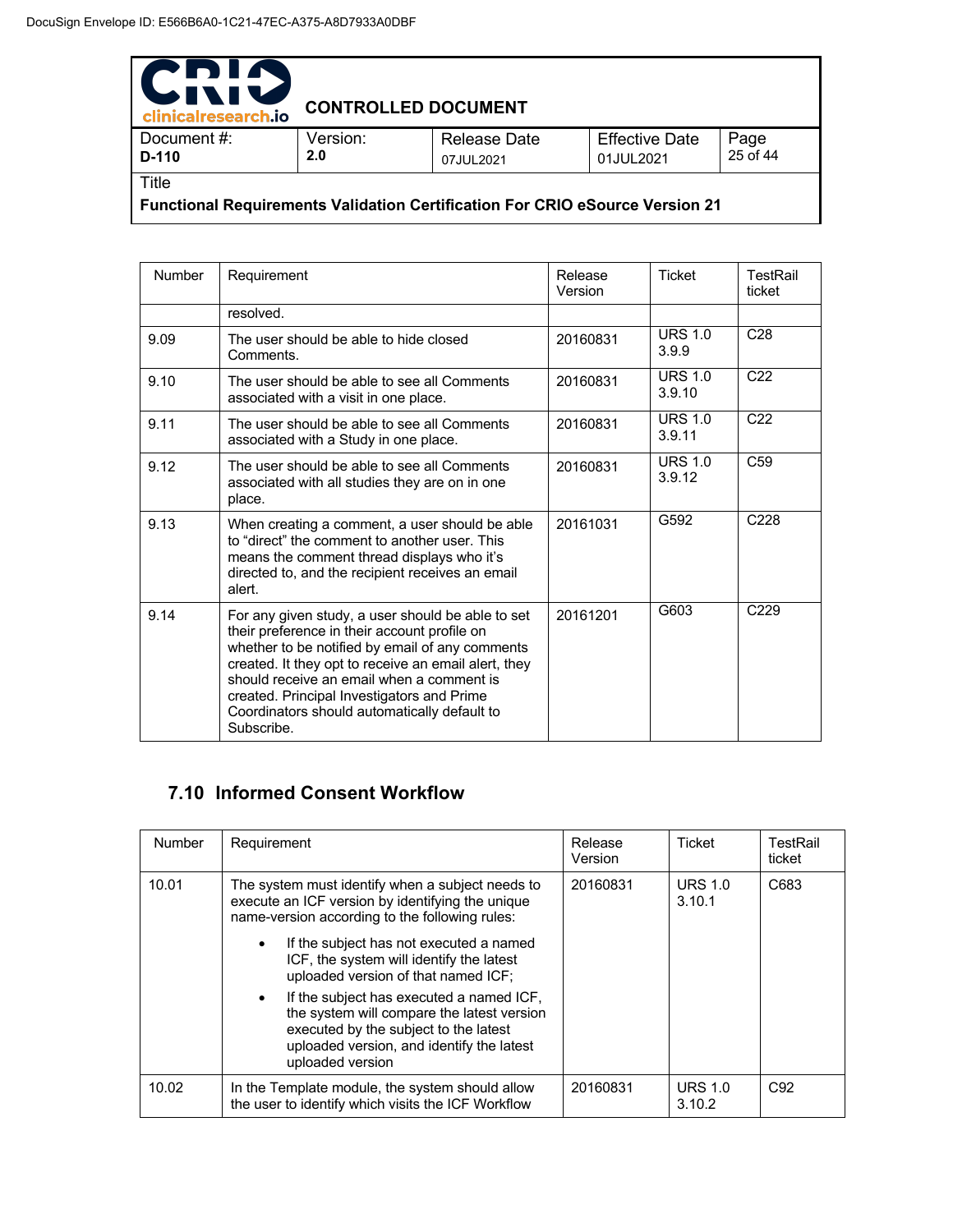| PNIA<br>INI'<br>clinicalresearch.io                                                          | <b>CONTROLLED DOCUMENT</b> |                           |                                    |                  |
|----------------------------------------------------------------------------------------------|----------------------------|---------------------------|------------------------------------|------------------|
| Document#:<br>$D-110$                                                                        | Version:<br>2.0            | Release Date<br>07JUL2021 | <b>Effective Date</b><br>01JUL2021 | Page<br>26 of 44 |
| Title<br><b>Functional Requirements Validation Certification For CRIO eSource Version 21</b> |                            |                           |                                    |                  |

Number Requirement Release Version Ticket TestRail ticket does not apply to. Examples might be telephonic visits or visits conducted at a third party facility. 10.03 | If there is an outstanding Executable ICF and the visit is one that is not identified as exempt from the ICF Workflow, then, in data collection mode, the appointment should have a visible identifier present that lists the Executable ICF(s). *Modified to remove reference to Android.* 20160831 URS 1.0 3.10.3 C683 10.04 The system should support multiple ICF's within the same study – eg, "Main" and "Substudy". Each document should have separate versioning. 20161201 G592 C184

### **7.11 Source data review and editing**

| Number | Requirement                                                                                                                                                                                                                                                                                                        | Release<br>Version | <b>Ticket</b>            | TestRail<br>ticket |
|--------|--------------------------------------------------------------------------------------------------------------------------------------------------------------------------------------------------------------------------------------------------------------------------------------------------------------------|--------------------|--------------------------|--------------------|
| 11.01  | In data collection mode, prior to visit close, the<br>user may edit previously saved data, but the<br>system should require the user to indicate the<br>reason for the change.                                                                                                                                     | 20160831           | URS $1.0$<br>3.11.1      | C655               |
|        | Modified to remove reference to Android.                                                                                                                                                                                                                                                                           |                    |                          |                    |
| 11.02  | In the application, the system should allow the<br>user to view and edit all saved source data.                                                                                                                                                                                                                    | 20160831           | <b>URS 1.0</b><br>3.11.2 | C655               |
| 11.02a | In the version, the system should allow a user to<br>retrieve and edit multi-record logs from the Subject<br>profile page, without having to open a visit.                                                                                                                                                         | 2070705            | G <sub>1010</sub>        | C86                |
| 11.03  | The system should offer the user a view with or<br>without "audit trail". When displayed without audit<br>trail, only the most recent responses are displayed.<br>When displayed with audit trail, then all username<br>and date/timestamps are displayed, along with<br>past values and reasons for modification. | 20160831           | URS $1.0$<br>3.11.3      | C <sub>29</sub>    |
| 11.03a | For multi-record procedures, the audit trail should<br>display a history of all actions taken, including<br>changes and "saved without modification" actions.                                                                                                                                                      | 20170705           | G <sub>1072</sub>        | C86                |
| 11.03b | For Permanent Procedures, the audit trail should<br>display the most recent response, and past<br>responses, to the question of whether there was a<br>change made.                                                                                                                                                | 20180128           | G1493                    | C685               |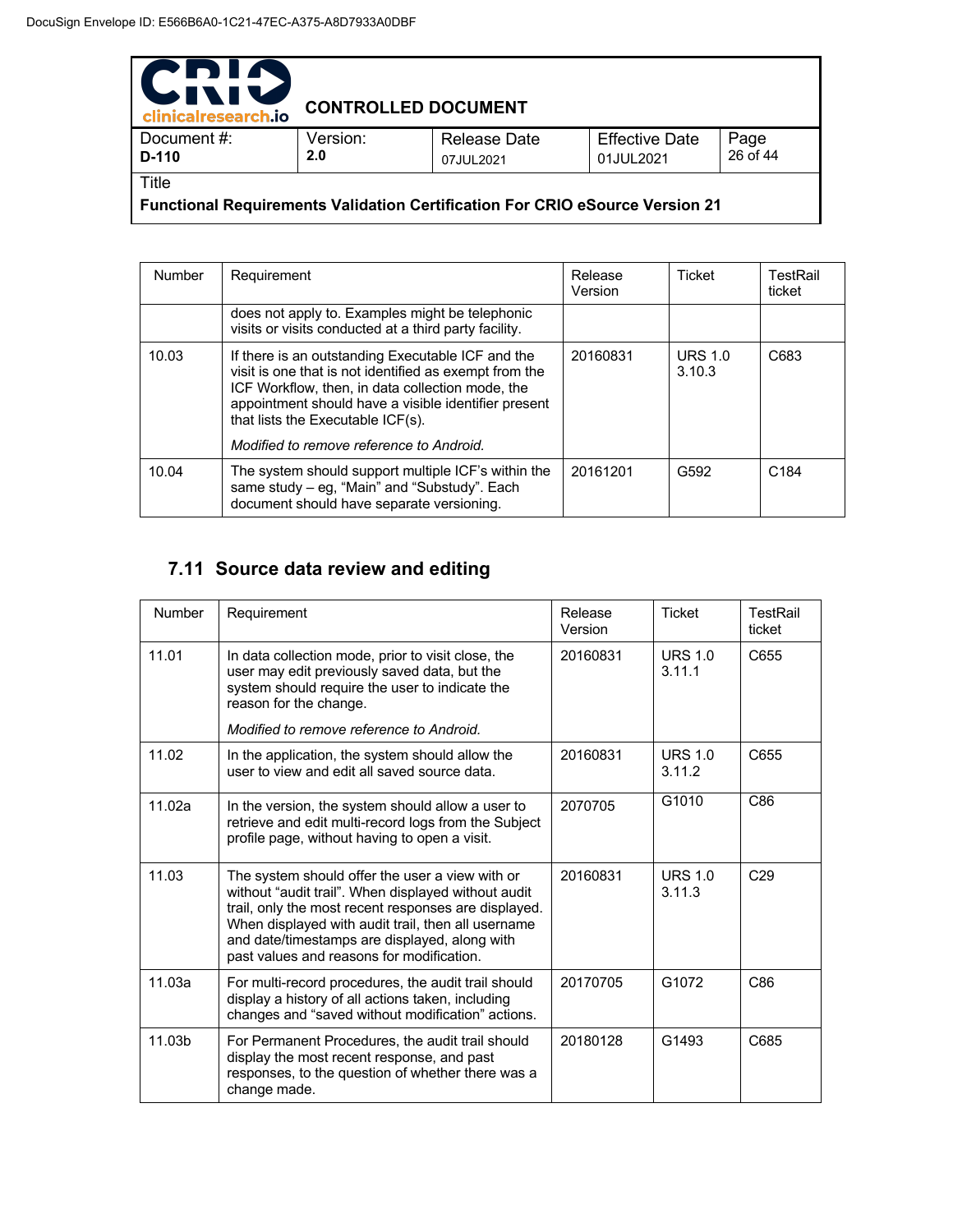| PDIA<br><b>WIND</b><br>clinicalresearch.io                                          | <b>CONTROLLED DOCUMENT</b> |                           |                                    |                  |
|-------------------------------------------------------------------------------------|----------------------------|---------------------------|------------------------------------|------------------|
| Document #:<br>D-110                                                                | Version:<br>2.0            | Release Date<br>07JUL2021 | <b>Effective Date</b><br>01JUL2021 | Page<br>27 of 44 |
| Title                                                                               |                            |                           |                                    |                  |
| <b>Functional Requirements Validation Certification For CRIO eSource Version 21</b> |                            |                           |                                    |                  |

Number Requirement Release Version Ticket TestRail ticket 11.04 When a user makes an edit, the system must require the user to indicate a reason for the edit. The reason should be the choices "Error correction" or "New information/clarification" or "Other", which requires a comment. 20160831 URS 1.0 3.11.4 C655 11.05 The system should permit the user to download and print completed source. 20160831 URS 1.0 3.11.5  $C82$ 11.05a | The printed source should display the PI name and visit date. 20170215 G702 C82 11.06 | The system's print mode should be optimized for printer-friendliness. 20160831 URS 1.0 3.11.6 C82 11.07 | The system should permit the user to create a separate pop-up window for each completed procedure. 20170705 G983 C666 11.08 The system should allow the user to download PDF's of all completed source within a study. 20170705 G822 C82 11.09 The system should have a tool that enables rapid PI sign-off on each visit. Upon execution, the system stamps the PI signature, which is visible to the CRA. 20171026 G1579 C83 11.10 The system should create a tab in the Home page for the PI that lists up all visits that need to be signed off on. 20171026 G1579 C1645 11.11 The system should have a view for study users to see what visits have been PI-signed, and what visits are left for PI signature. 20171113 G1579 C135 11.11a **The system should have administrative settings** that determine: Whether to enable this workflow or now If yes, whether PI is to sign off only on fully completed visits (as opposed to full & partial) If yes, whether PI is to sign off only on visits that have been QA'd If yes, from what point in time 20171113 G1857 C186 11.12 | The system should have a tool that enables rapid QA sign-off on each visit. Upon execution, the system marks the visit as QA'ed, and this is not visible to the CRA. 20171026 G1620 C84 11.13 **The system should have a view for study users to** see what visits have been QA'd, and what visits 20171026 G1620 C135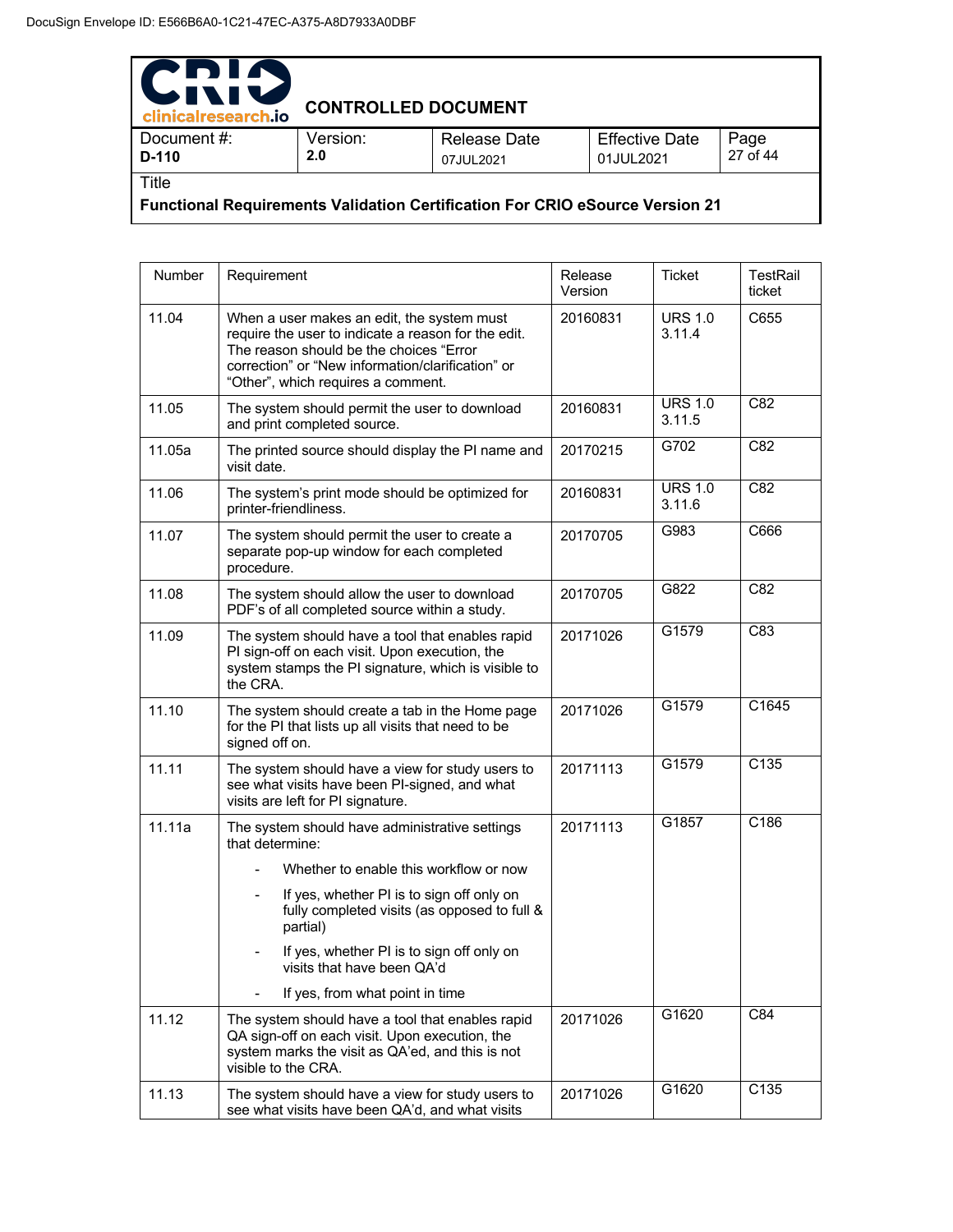| PDIA<br><b>WIND</b><br>clinicalresearch.io                                   | <b>CONTROLLED DOCUMENT</b> |                                  |                                    |                  |  |
|------------------------------------------------------------------------------|----------------------------|----------------------------------|------------------------------------|------------------|--|
| Document#:<br>$D-110$                                                        | Version:<br>2.0            | <b>Release Date</b><br>07JUL2021 | <b>Effective Date</b><br>01JUL2021 | Page<br>28 of 44 |  |
| Title                                                                        |                            |                                  |                                    |                  |  |
| Functional Requirements Validation Certification For CRIO eSource Version 21 |                            |                                  |                                    |                  |  |

| <b>Number</b> | Requirement                                                                                                     | Release<br>Version | Ticket | TestRail<br>ticket |
|---------------|-----------------------------------------------------------------------------------------------------------------|--------------------|--------|--------------------|
|               | are left for QA review.                                                                                         |                    |        |                    |
| 11.14         | The system should have administrative settings<br>that determine whether this QA workflow is<br>enabled or not. | 20171113           | G1857  | C <sub>256</sub>   |

### **7.12 Schedule**

| Number | Requirement                                                                                                                                                                                                                                                                | Release<br>Version | <b>Ticket</b>             | <b>TestRail</b><br>ticket |
|--------|----------------------------------------------------------------------------------------------------------------------------------------------------------------------------------------------------------------------------------------------------------------------------|--------------------|---------------------------|---------------------------|
| 12.01  | The system should assign an individual calendar<br>to each user.                                                                                                                                                                                                           | 20160831           | <b>URS 1.0</b><br>3.12.1  | C <sub>217</sub>          |
| 12.02  | The system should allow the user to select which<br>individual's calendar or group of individuals'<br>calendars to display, with the user's own calendar<br>as the default. Each user should be able to<br>specify their own color, which color codes the<br>appointments. | 20160831           | <b>URS 1.0</b><br>3.12.2  | C <sub>217</sub>          |
| 12.03  | The system should offer at least daily and monthly<br>calendar views.                                                                                                                                                                                                      | 20160831           | <b>URS 1.0</b><br>3.12.3  | C219                      |
| 12.04  | Today's date should be highlighted for<br>convenience.                                                                                                                                                                                                                     | 20160831           | <b>URS 1.0</b><br>3.12.4  | C <sub>219</sub>          |
| 12.05  | The system should allow point-and-click<br>scheduling, whereby the user simply points at a<br>given user's calendar and clicks to add an<br>appointment.                                                                                                                   | 20160831           | <b>URS 1.0</b><br>3.12.5  | C <sub>219</sub>          |
| 12.06  | The system should have two types of<br>appointments: Patient Visits and non-Visits.                                                                                                                                                                                        | 20160831           | <b>URS 1.0</b><br>3.12.6  | C <sub>219</sub>          |
| 12.07  | When in Patient Visit mode, the system should<br>color code the days that are in window.                                                                                                                                                                                   | 20160831           | <b>URS 1.0</b><br>3.12.7  | C <sub>221</sub>          |
| 12.08  | When in Patient Visit mode, the applicable data<br>fields are Study, Subject, Visit Number,<br>Date/Time, individual calendar-holder, and length<br>of appointment.                                                                                                        | 20160831           | <b>URS 1.0</b><br>3.12.8  | C139                      |
| 12.09  | When in Non-Visit mode, the applicable data<br>fields are Topic, Date/Time, individual calendar-<br>holder, and length of appointment.                                                                                                                                     | 20160831           | <b>URS 1.0</b><br>3.12.9  | C845                      |
| 12.10  | When in Non-Visit mode, there should be a<br>Recurring feature which allows the user to<br>program the appointment as recurring on a set<br>schedule.                                                                                                                      | 20160831           | <b>URS 1.0</b><br>3.12.10 | C845                      |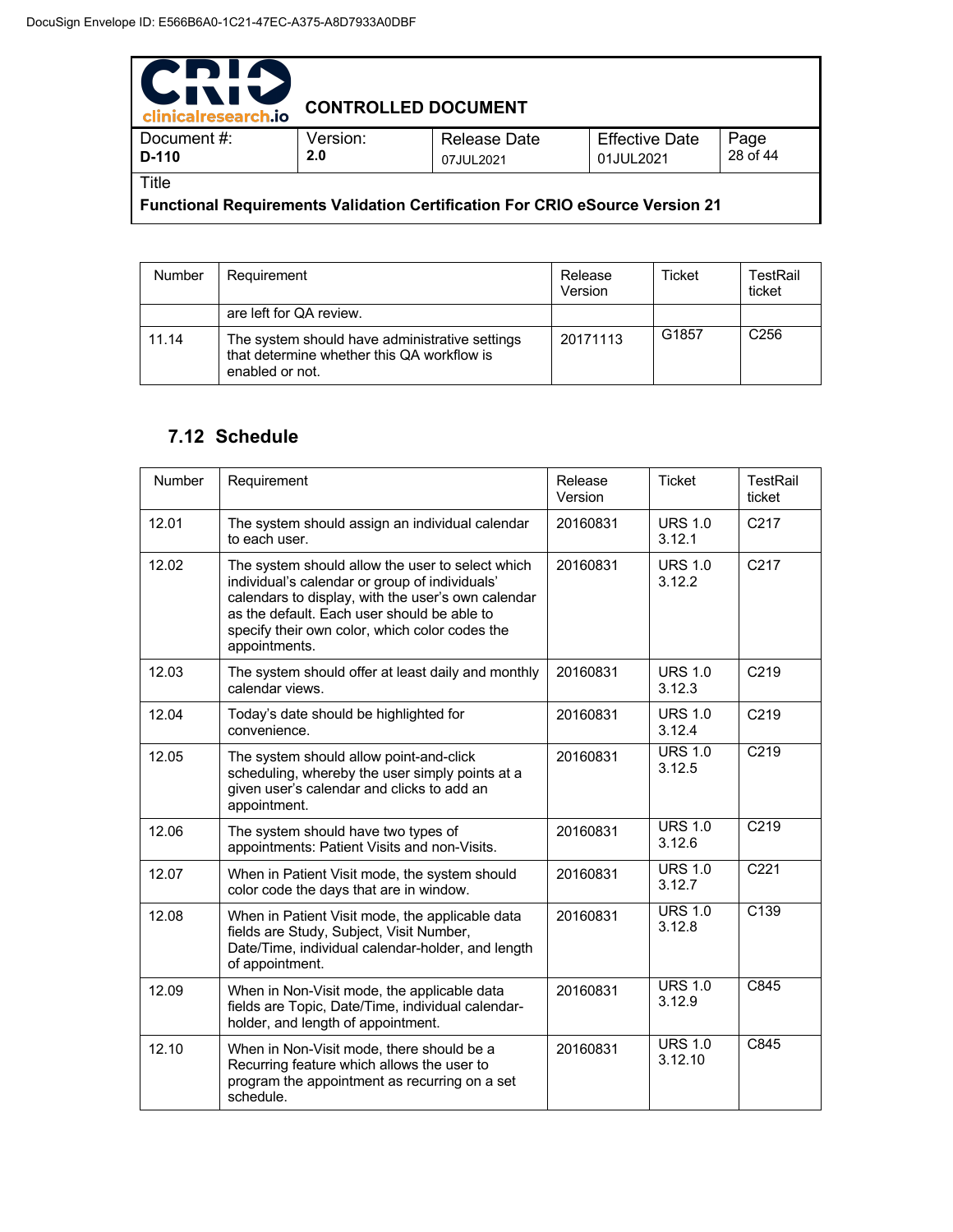| PDIA<br>611<br>clinicalresearch.io                                                  | <b>CONTROLLED DOCUMENT</b> |                                  |                                    |                  |  |
|-------------------------------------------------------------------------------------|----------------------------|----------------------------------|------------------------------------|------------------|--|
| Document #:<br>D-110                                                                | Version:<br>2.0            | <b>Release Date</b><br>07JUL2021 | <b>Effective Date</b><br>01JUL2021 | Page<br>29 of 44 |  |
| Title                                                                               |                            |                                  |                                    |                  |  |
| <b>Functional Requirements Validation Certification For CRIO eSource Version 21</b> |                            |                                  |                                    |                  |  |

| Number | Requirement                                                                                                                                                                                                                                                                                                                                                                                                                                                                                                                                                                                                    | Release<br>Version | <b>Ticket</b>             | <b>TestRail</b><br>ticket |
|--------|----------------------------------------------------------------------------------------------------------------------------------------------------------------------------------------------------------------------------------------------------------------------------------------------------------------------------------------------------------------------------------------------------------------------------------------------------------------------------------------------------------------------------------------------------------------------------------------------------------------|--------------------|---------------------------|---------------------------|
| 12.11  | The time, length and assigned calendar-holder of<br>an existing appointment should be easily<br>modifiable through a drag-and-drop interface.                                                                                                                                                                                                                                                                                                                                                                                                                                                                  | 20160831           | <b>URS 1.0</b><br>3.12.11 | C845                      |
| 12.12  | Patient Visit appointments can be marked as No<br>Show or Cancelled.                                                                                                                                                                                                                                                                                                                                                                                                                                                                                                                                           | 20160831           | <b>URS 1.0</b><br>3.12.12 | C345                      |
| 12.13  | In addition to programmed Visits, the system must<br>allow the user to schedule an "Unscheduled" Visit,<br>which is an additional, ad hoc visit at which a<br>specified sub-set of procedures are completed.<br>The system must allow the user to select from the<br>menu of all procedures one or more procedures<br>that attach to the Unscheduled Visit. In data<br>collection mode, the system should create source<br>template for that visit specifically with those<br>procedures chosen. The Unscheduled Visit<br>should be displayed in the Subject view.<br>Modified to remove reference to Android. | 20160831           | <b>URS 1.0</b><br>3.12.13 | C <sub>140</sub>          |
| 12.13a | The user should be able to give an Unscheduled<br>Visit a customized name.                                                                                                                                                                                                                                                                                                                                                                                                                                                                                                                                     | 20170918           | G890                      | C140                      |
| 12.14  | Appointments should be re-schedulable unless<br>they are in progress or in pause mode. If the user<br>reschedules a Partially Completed visit, the<br>system should allow the user to open up that visit<br>on the day of the visit and complete source. The<br>source record should complete as one cumulative<br>record and until it reaches Completed status.<br>However, the visit should have an annotation<br>present that indicates it was split over multiple<br>visits.                                                                                                                               | 20160831           | <b>URS 1.0</b><br>3.12.14 | C1616                     |
| 12.15  | Appointments should be cancellable unless the<br>Visit has started and there is some saved data.                                                                                                                                                                                                                                                                                                                                                                                                                                                                                                               | 20160831           | <b>URS 1.0</b><br>3.12.15 | C660                      |

### **7.13 Tasks**

| <b>Number</b> | Requirement                                                                                                                                      | Release<br>Version | <b>Ticket</b>            | TestRail<br>ticket |
|---------------|--------------------------------------------------------------------------------------------------------------------------------------------------|--------------------|--------------------------|--------------------|
| 13.01         | The system must create an aggregated "inbox" for<br>each user that displays all Comments on studies<br>they are a part of.                       | 20160831           | <b>URS 1.0</b><br>3.13.1 | C <sub>59</sub>    |
| 13.02         | In the comments inbox, the first words of the<br>comment should appear along with the study,<br>patient, visit, procedure (if any), Internal vs. | 20160831           | <b>URS 1.0</b><br>3.13.2 | C <sub>59</sub>    |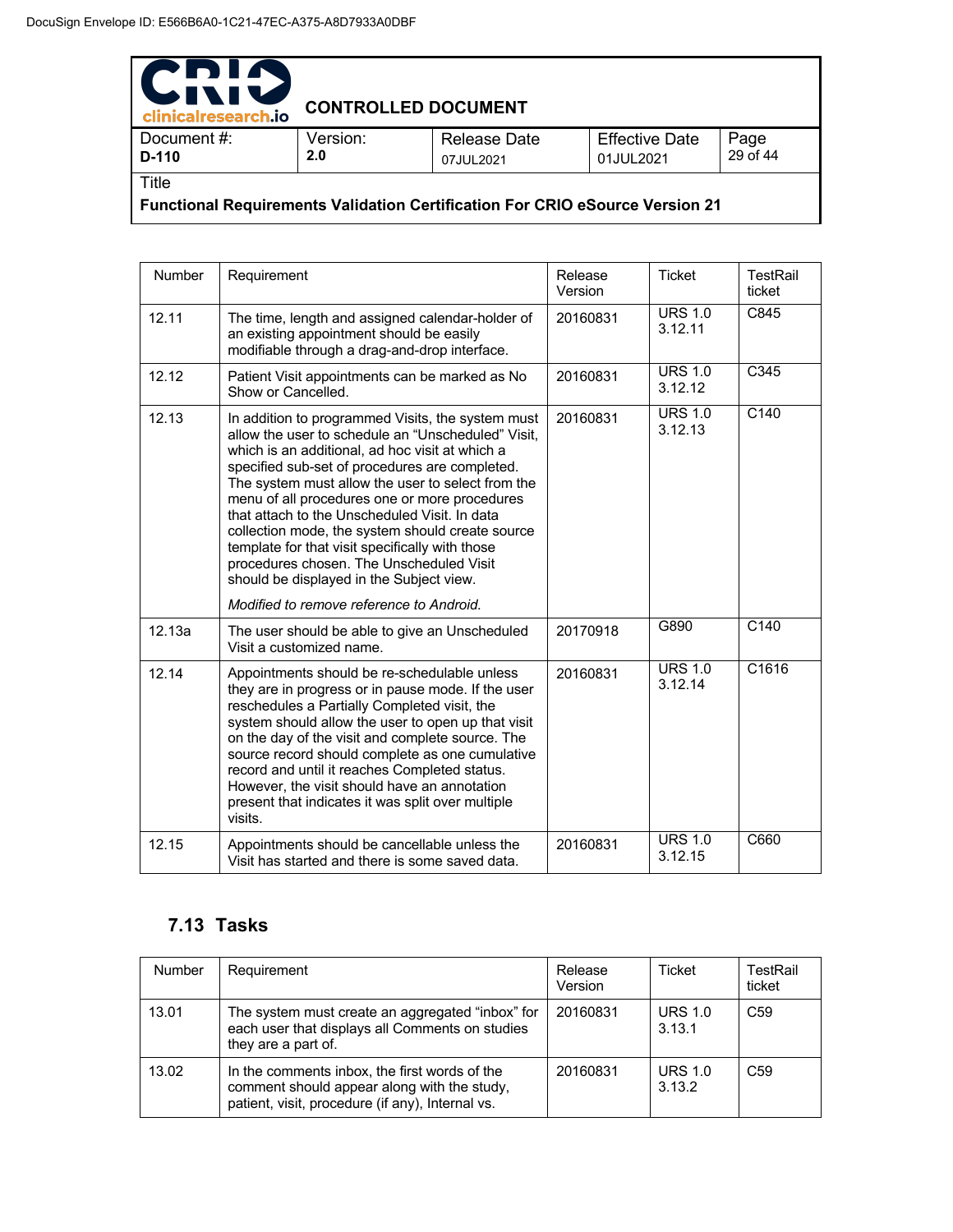| PDIA<br>511<br>IV.                                                                           |                            |                           |                                    |                  |
|----------------------------------------------------------------------------------------------|----------------------------|---------------------------|------------------------------------|------------------|
| clinicalresearch.io                                                                          | <b>CONTROLLED DOCUMENT</b> |                           |                                    |                  |
| Document #:<br>D-110                                                                         | Version:<br>2.0            | Release Date<br>07JUL2021 | <b>Effective Date</b><br>01JUL2021 | Page<br>30 of 44 |
| Title<br><b>Functional Requirements Validation Certification For CRIO eSource Version 21</b> |                            |                           |                                    |                  |

| Number | Requirement                                                                                                                                                                                   | Release<br>Version            | <b>Ticket</b>            | TestRail<br>ticket                |
|--------|-----------------------------------------------------------------------------------------------------------------------------------------------------------------------------------------------|-------------------------------|--------------------------|-----------------------------------|
|        | External and originator.                                                                                                                                                                      |                               |                          |                                   |
| 13.03  | In the comments inbox, the user should be able to<br>jump to the section of the eSource where the<br>comment resides, and respond to and resolve the<br>comment from there.                   | 20160831                      | <b>URS 1.0</b><br>3.13.3 | C <sub>59</sub>                   |
| 13.04  | Comments marked as resolved should be<br>archived for later viewing in the Tasks module.                                                                                                      | 20160831                      | <b>URS 1.0</b><br>3.13.4 | C <sub>59</sub>                   |
| 13.05  | The system must create an aggregated "inbox" for<br>all draft progress notes started by the user.                                                                                             | 20160831                      | <b>URS 1.0</b><br>3.13.5 | C60                               |
| 13.06  | In the draft progress note inbox, the first words of<br>the note should appear along with the study,<br>subject, visit and date/time of creation.                                             | 20160831                      | <b>URS 1.0</b><br>3.13.6 | C60                               |
| 13.07  | In the draft progress note inbox, the user should<br>be able to jump to the section of the eSource<br>where the draft progress note resides, and<br>complete and publish the note from there. | 20160831                      | <b>URS 1.0</b><br>3.13.7 | C60                               |
| 13.08  | The system should permit the user to create a to-<br>do that is subject specific. The user should be<br>able to specify the task, assign one or more<br>users, and specify a due date/time.   | 20171013                      | G1580                    | C149,<br>C <sub>150</sub><br>C151 |
| 13.09  | Tasks that are coming due within 3 days should<br>become "Immediate", and tasks that are past due<br>become "Overdue".                                                                        | 20171013                      | G1580                    | C150,<br>C <sub>151</sub>         |
| 13.10  | To do's should display in the Tasks tab, and<br>Immediate and Overdue should appear in the<br>dashboard.                                                                                      | 20171013                      | G1580                    | C154                              |
| 13.11  | A user should be able to mark a Task as<br>Complete.                                                                                                                                          | 20171013                      | G1580                    | C154                              |
| 13.12  | Visits scheduled OOW (Out of Window) and<br>currently in "Scheduled" status will display in<br>Visits table.                                                                                  | V <sub>21</sub><br>(20210707) | J-Dev990                 | C1743                             |
| 13.12a | Visits in "Scheduled" status will be removed from<br>table if rescheduled to be in-window.                                                                                                    | V <sub>21</sub><br>(20210707) | J-Dev990                 | C1744                             |
| 13.12b | Visits in "Scheduled" status will be removed from<br>table if visit status changes to "Cancelled",<br>"Partially Complete, or "Complete".                                                     | V <sub>21</sub><br>(20210707) | J-Dev990                 | C1745                             |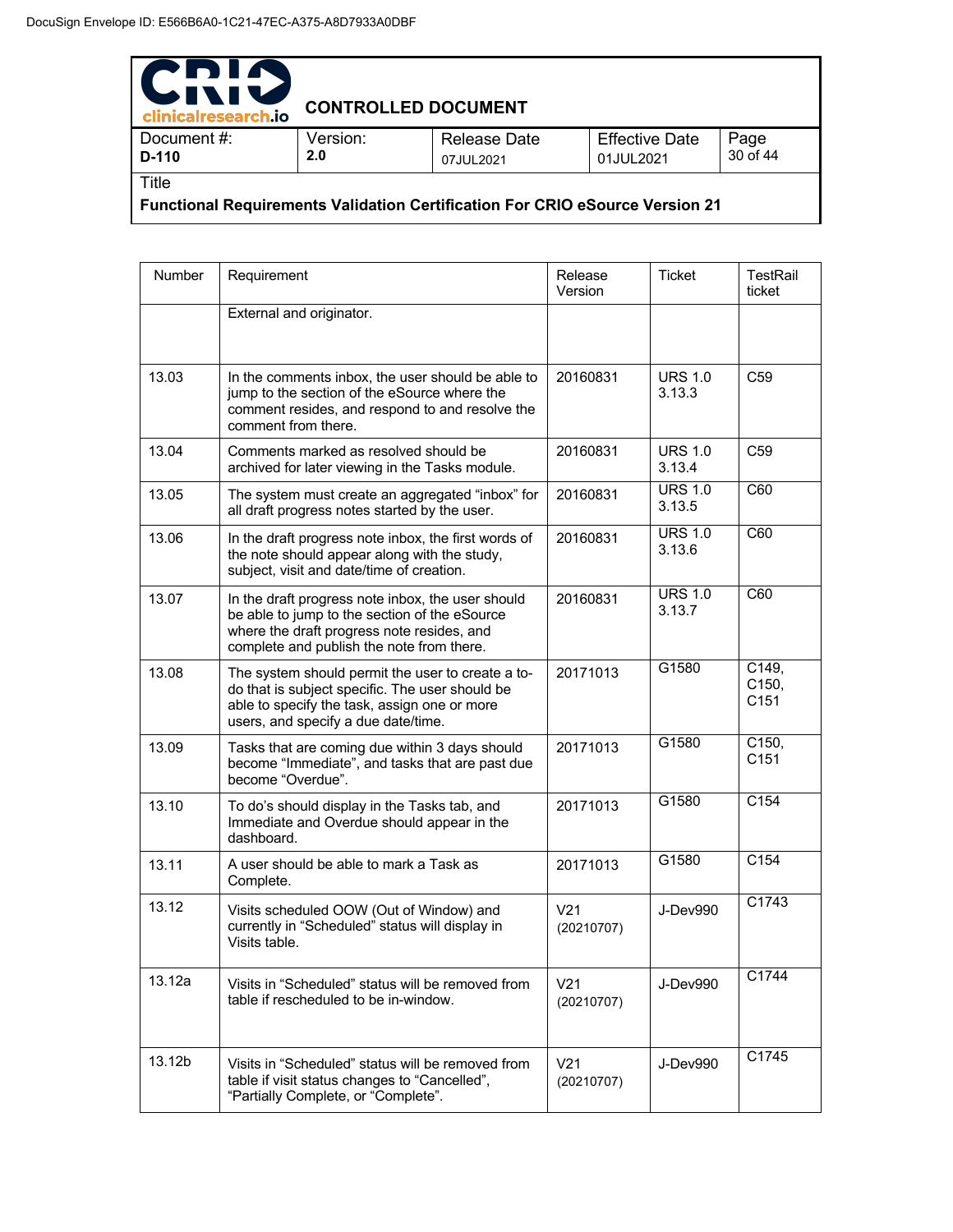| PDIN<br>1 V I<br>clinicalresearch.io                                                | <b>CONTROLLED DOCUMENT</b> |                           |                                    |                  |  |  |
|-------------------------------------------------------------------------------------|----------------------------|---------------------------|------------------------------------|------------------|--|--|
| Document#:<br>$D-110$                                                               | Version:<br>2.0            | Release Date<br>07JUL2021 | <b>Effective Date</b><br>01JUL2021 | Page<br>31 of 44 |  |  |
| <b>Title</b>                                                                        |                            |                           |                                    |                  |  |  |
| <b>Functional Requirements Validation Certification For CRIO eSource Version 21</b> |                            |                           |                                    |                  |  |  |

Number Requirement Release Version Ticket | TestRail ticket 13.13 Visits completed OOW (Out of Window) and currently in "Partially Complete" or "Complete" status will display in the Visits table. V21 (20210707) J-Dev990 C1745 13.13a | Visits in "Partially Complete" or "Complete" status will be removed from table once an "OOW Visit" type progress note is left on the visit. V21 (20210707) J-Dev990 C1742

### **7.14 Logs**

| <b>Number</b> | Requirement                                                                                                                                                                                                                        | Release<br>Version | Ticket                   | TestRail<br>ticket |
|---------------|------------------------------------------------------------------------------------------------------------------------------------------------------------------------------------------------------------------------------------|--------------------|--------------------------|--------------------|
| 14.01         | For each study, the system should automatically<br>generate a running Screening log which lists<br>subject ID, subject initials, date of birth, gender,<br>date of screening, status and status reason.                            | 20160831           | <b>URS 1.0</b><br>3.14.1 | C <sub>208</sub>   |
| 14.02         | For each study, the system should automatically<br>generate a running Subject ID log which lists<br>subject ID, subject initials, date of birth, gender,<br>subject first name, subject last name and subject<br>telephone number. | 20160831           | <b>URS 1.0</b><br>3.14.2 | C <sub>209</sub>   |
| 14.03         | For each study, the system should automatically<br>generate a running ICF log which lists subject ID,<br>subject initials, ICF name-version executed, and<br>date of execution.                                                    | 20160831           | <b>URS 1.0</b><br>3.14.3 | C <sub>210</sub>   |
| 14.04         | The system should permit the user to download<br>and print logs.                                                                                                                                                                   | 20160831           | <b>URS 1.0</b><br>3.14.4 | C <sub>211</sub>   |
| 14.05         | The system's print mode should be optimized for<br>printer-friendliness.                                                                                                                                                           | 20160831           | <b>URS 1.0</b><br>3.14.5 | C <sub>211</sub>   |

### **7.15 Files**

| Number | Requirement | Release<br>Version | Ticket | <sup>-</sup> estRail<br>. .<br>ticket |
|--------|-------------|--------------------|--------|---------------------------------------|
|--------|-------------|--------------------|--------|---------------------------------------|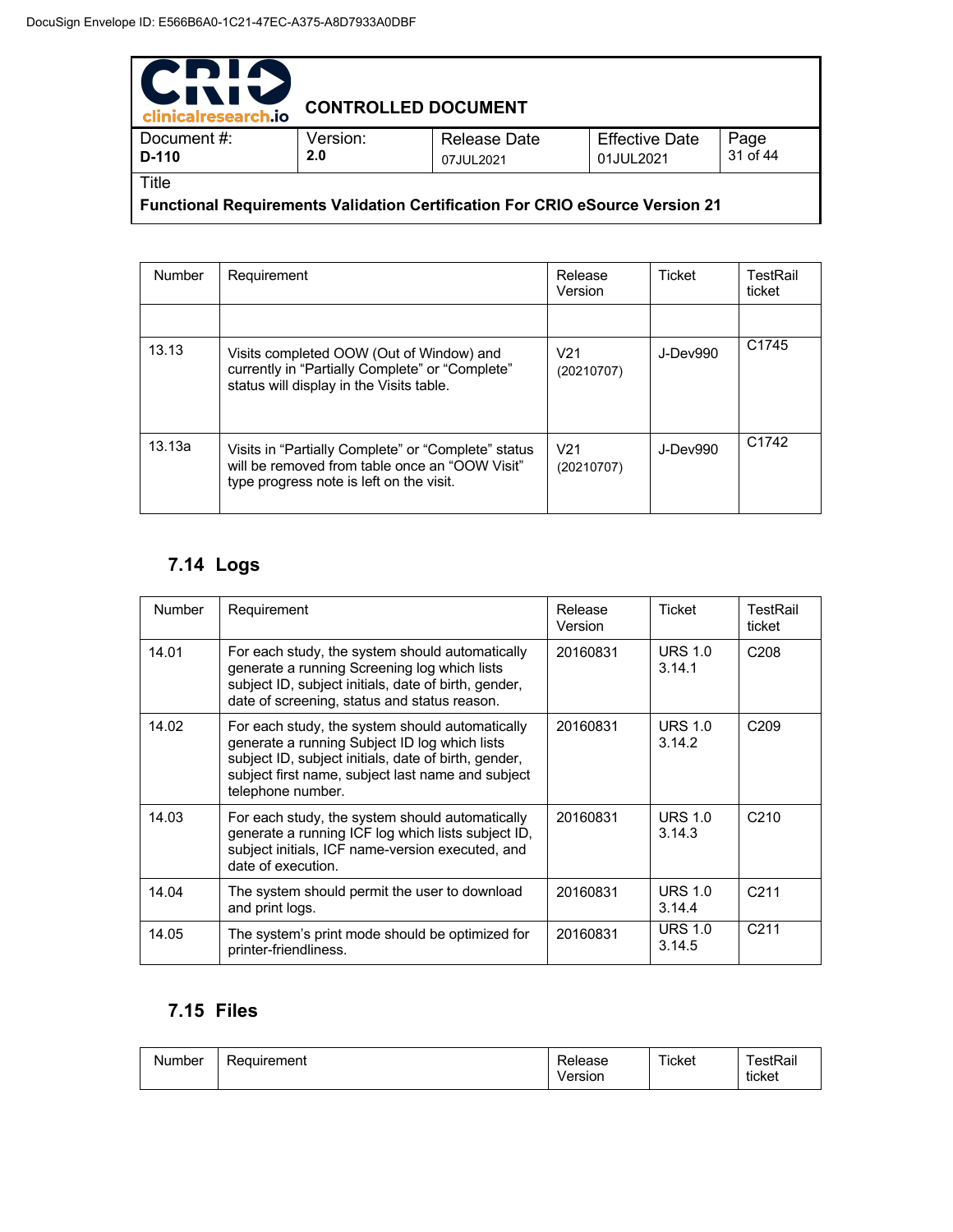| PDIA<br><b>WIXI</b><br>clinicalresearch.jo                                          | <b>CONTROLLED DOCUMENT</b> |                                  |                                    |                  |  |  |
|-------------------------------------------------------------------------------------|----------------------------|----------------------------------|------------------------------------|------------------|--|--|
| Document #:<br>D-110                                                                | Version:<br>2.0            | <b>Release Date</b><br>07JUL2021 | <b>Effective Date</b><br>01JUL2021 | Page<br>32 of 44 |  |  |
| Title                                                                               |                            |                                  |                                    |                  |  |  |
| <b>Functional Requirements Validation Certification For CRIO eSource Version 21</b> |                            |                                  |                                    |                  |  |  |

Number Requirement Release Version Ticket | TestRail ticket 15.01 | The system must allow the user to upload a file and assign the file to a study, subject and visit and describe the type and assign a name. 20160831 URS 1.0 3.15.1 C232 15.02 | The system must allow the user to delete or swap files or modify attributes. 20160831 URS 1.0 3.15.2 C239 15.03 | The system must allow the user to review and filter for all files for a study in one place. 20160831 URS 1.0 3.15.3 C233 15.04 | The system should permit the user to download files. 20160831 URS 1.0 3.15.4 C232

### **7.16 Lab routing and uploading**

| Number | Requirement                                                                                                                                                                          | Release<br>Version | <b>Ticket</b>           | TestRail<br>ticket |
|--------|--------------------------------------------------------------------------------------------------------------------------------------------------------------------------------------|--------------------|-------------------------|--------------------|
| 16.01  | Users are able to upload a PDF file and, upon<br>upload, identify the study, subject, visit (if<br>applicable), and document type, along with basic<br>free text description.        | 20170214           | <b>URS 2.0</b><br>3.1.1 | C <sub>232</sub>   |
| 16.01a | The maximum file size should be 100MB.                                                                                                                                               | 20170215           | G2671                   | N/A                |
| 16.01b | Users should be able to upload a PDF file from<br>within a completed visit page, and the system<br>should auto-populate the tags accordingly.                                        | 20170705           | G1101                   | C <sub>1646</sub>  |
| 16.02  | Users should be able to give the document a more<br>specific name.                                                                                                                   | 20170214           | <b>URS 2.0</b><br>3.1.2 | C <sub>239</sub>   |
| 16.02a | Upon upload, the system grabs the original file<br>name and displays that as a customized name, as<br>a default.                                                                     | 20170727           | G935                    | C <sub>232</sub>   |
| 16.03  | The username, date/time of uploaded document<br>should appear.                                                                                                                       | 20170214           | URS $2.0$<br>3.1.3      | C <sub>234</sub>   |
| 16.04  | Users should be able to delete uploaded<br>documents not yet signed.                                                                                                                 | 20170214           | <b>URS 2.0</b><br>3.1.4 | C <sub>235</sub>   |
| 16.05  | Users should be able to edit each of the metadata<br>fields associated with the document prior to e-<br>signature, including study, subject, visit, document<br>type, document name. | 20170214           | <b>URS 2.0</b><br>3.1.5 | C <sub>239</sub>   |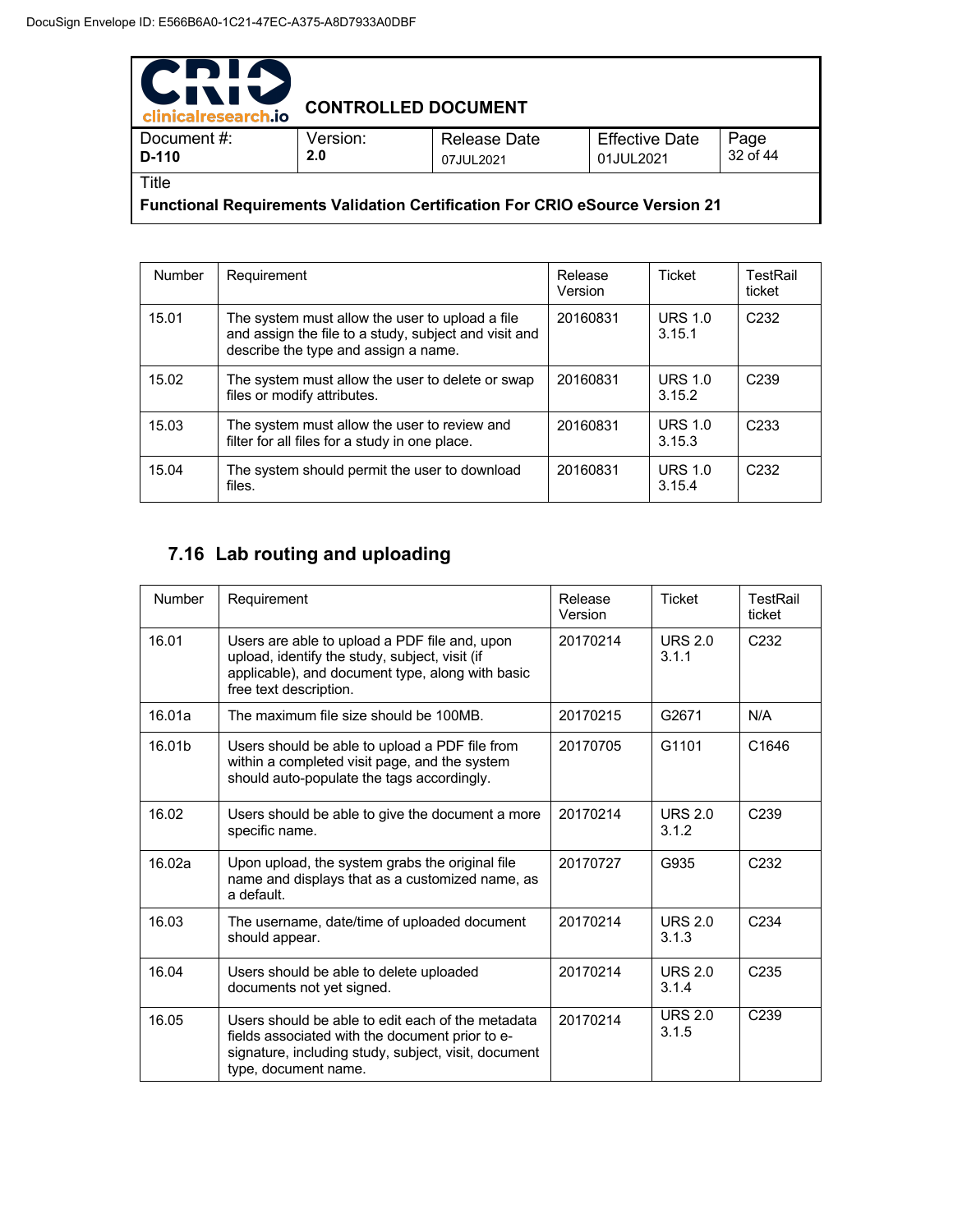| PDIA<br>IVI<br>$\blacktriangleright$<br>clinicalresearch.io | <b>CONTROLLED DOCUMENT</b> |                                  |                                    |                  |
|-------------------------------------------------------------|----------------------------|----------------------------------|------------------------------------|------------------|
| Document #:<br>$D-110$                                      | Version:<br>2.0            | <b>Release Date</b><br>07JUL2021 | <b>Effective Date</b><br>01JUL2021 | Page<br>33 of 44 |
| Title                                                       |                            |                                  |                                    |                  |

**Functional Requirements Validation Certification For CRIO eSource Version 21** 

| Number | Requirement                                                                                                                                                                                                                                                                                                                                          | Release<br>Version | <b>Ticket</b>            | TestRail<br>ticket                   |
|--------|------------------------------------------------------------------------------------------------------------------------------------------------------------------------------------------------------------------------------------------------------------------------------------------------------------------------------------------------------|--------------------|--------------------------|--------------------------------------|
| 16.06  | Users should be able to forward emails with<br>attached documents to a site-assigned email<br>address; once forwarded, an "Incoming" queue<br>should allow users to view and tag documents.                                                                                                                                                          | 20170214           | <b>URS 2.0</b><br>3.1.6  | C <sub>241</sub><br>C <sub>243</sub> |
| 16.07  | Users should be able to delete documents<br>forwarded to the Incoming queue.                                                                                                                                                                                                                                                                         | 20170214           | <b>URS 2.0</b><br>3.1.7  | C <sub>242</sub>                     |
| 16.08  | Upon upload, the user may assign the document<br>to a user and include a message to the user.                                                                                                                                                                                                                                                        | 20170214           | <b>URS 2.0</b><br>3.2.1  | C <sub>232</sub>                     |
| 16.09  | Users may route documents that have already<br>been uploaded.                                                                                                                                                                                                                                                                                        | 20170214           | <b>URS 2.0</b><br>3.2.2  | C <sub>236</sub>                     |
| 16.10  | Users may route documents that are already e-<br>signed, for another review and e-signature.                                                                                                                                                                                                                                                         | 20170214           | <b>URS 2.0</b><br>3.2.3  | C <sub>236</sub>                     |
| 16.11  | A user who is assigned a document should<br>receive an email that has a link to the document<br>along with the message.                                                                                                                                                                                                                              | 20170214           | <b>URS 2.0</b><br>3.2.4  | C <sub>236</sub>                     |
| 16.12  | User should view an image of the document along<br>with the associated study, subject, visit, document<br>type, and who and when it was assigned to, along<br>with the assignment message, in addition to the<br>username and date/time of initial upload.                                                                                           | 20170214           | <b>URS 2.0</b><br>3.2.5  | C247                                 |
| 16.13  | The user who is reviewing the document should<br>be able to: add "NCS" text, add "CS" text, add free<br>text, add drawing elements (including square, line,<br>circle, arrow and free-form) on top of the<br>document, in an area of their choosing, through<br>point-and-click interface. (These added-on<br>elements to be defined as "elements".) | 20170214           | <b>URS 2.0</b><br>3.2.6  | C247                                 |
| 16.13a | The user should be able to redact information on<br>the page by applying a redaction element.                                                                                                                                                                                                                                                        | 20170918           | G1089                    | C <sub>247</sub>                     |
| 16.14  | Users should be able to move elements.                                                                                                                                                                                                                                                                                                               | 20170214           | <b>URS 2.0</b><br>3.2.7  | C247                                 |
| 16.15  | Users should be able to delete elements.                                                                                                                                                                                                                                                                                                             | 20170214           | <b>URS 2.0</b><br>3.2.8  | C <sub>247</sub>                     |
| 16.16  | Users should be able to show the underlying<br>document, such that elements do not obscure the<br>original.                                                                                                                                                                                                                                          | 20170214           | <b>URS 2.0</b><br>3.2.9  | C <sub>247</sub>                     |
| 16.17  | Users should be able to esign the document using<br>either username/password method, or a hand-<br>drawn method.                                                                                                                                                                                                                                     | 20170214           | <b>URS 2.0</b><br>3.2.10 | C1648                                |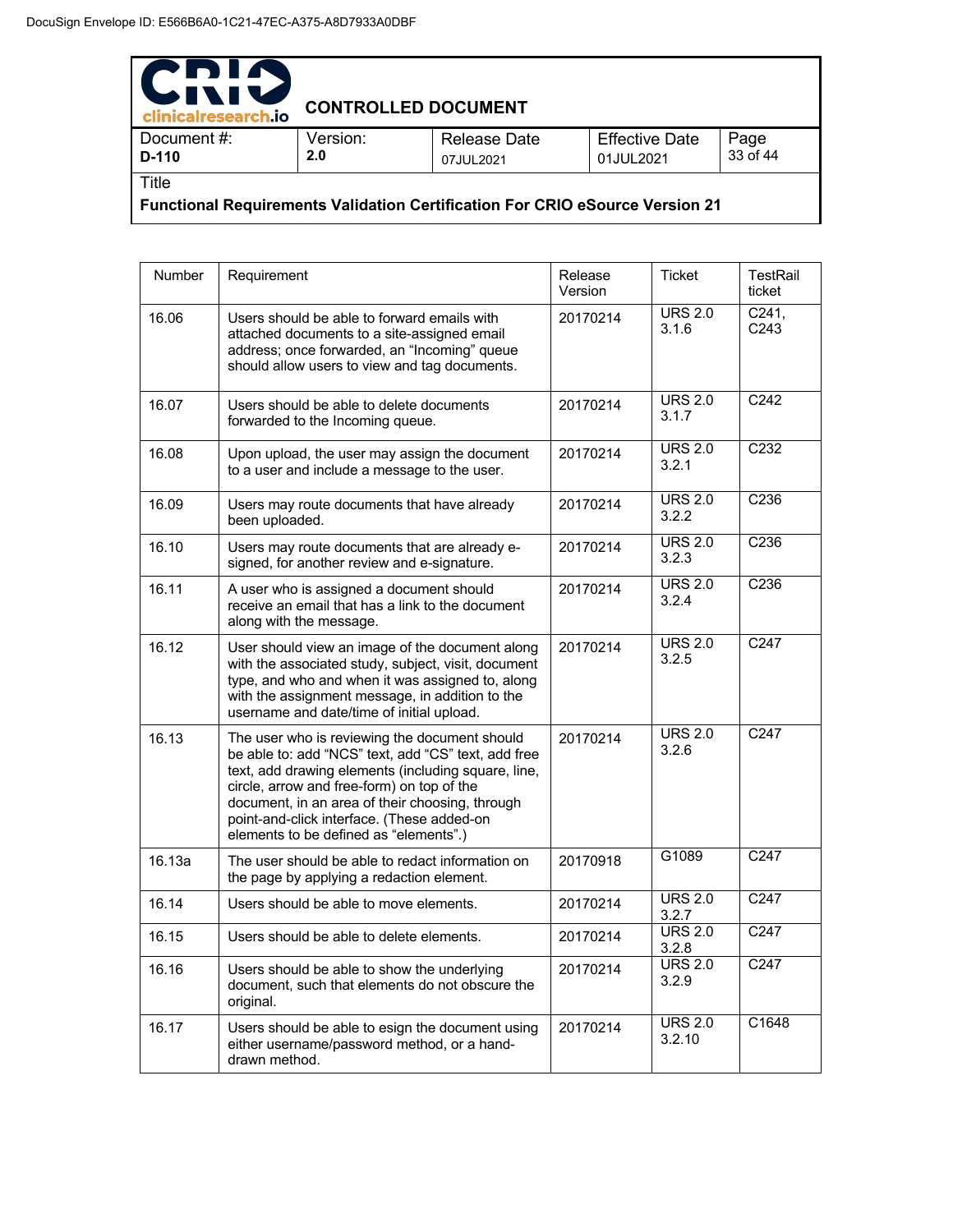| PDIA<br>WIN<br>clinicalresearch.io                                                  | <b>CONTROLLED DOCUMENT</b> |                                  |                                    |                  |
|-------------------------------------------------------------------------------------|----------------------------|----------------------------------|------------------------------------|------------------|
| Document #:<br>D-110                                                                | Version:<br>2.0            | <b>Release Date</b><br>07JUL2021 | <b>Effective Date</b><br>01JUL2021 | Page<br>34 of 44 |
| Title                                                                               |                            |                                  |                                    |                  |
| <b>Functional Requirements Validation Certification For CRIO eSource Version 21</b> |                            |                                  |                                    |                  |

Number Requirement Release Version Ticket | TestRail ticket 16.17a Users should be able to esign the document upon upload, and not necessarily after being assigned the task of e-signing. 20170502 G2672 C244, C1648 16.18 When e-signing, if there has been a change, the user should be forced to certify this attestation: "I attest to the veracity of all statements made and agree that this electronic document, including all markings and comments by me, is a true and correct original." 20170214 URS 2.0 3.2.11 C244, C1648 16.18a When e-signing, if there has been no change to the document, the user should be forced to certify this attestation: "I certify that this document is a true and correct copy." 20170214 URS 2.0 3.2.11 C244, C1648 16.19 Upon e-signature, the username who signed, the attestation, the image of the esignature, and the date/time of the esignature should be visible. 20170214 URS 2.0 3.2.12 C244, C1648 16.19a Upon e-signature, an email should go to the document owner alerting the owner that the document was signed, who signed it, when it was signed, and listing out all the text comments that were affixed. 20171026 G1422 C248 16.20 Users should be able to save a file in draft form, and access it later, at which point all markings will have been preserved. 20170214 URS 2.0 3.2.13 C247 16.21 Users should able to download a PDF of the file; if the file is e-signed, the e-signature (image of esignature, attestation, username, date/time of esignature) should be a part of the PDF. 20170214 URS 2.0 3.2.14 C244, C1648 16.22 Users should be able to view past documents of the same type when viewing the document. 20170918 G984 C1646

### **7.17 Viewing and modifying documents**

| <b>Number</b> | Requirement                                                                                                                                                 | Release<br>Version                | Ticket            | TestRail<br>ticket |
|---------------|-------------------------------------------------------------------------------------------------------------------------------------------------------------|-----------------------------------|-------------------|--------------------|
| 17.01         | <b>IREMOVEDI</b>                                                                                                                                            | 20170214                          | <b>URS 2.0</b>    | N/A                |
|               | Previously: E-signed files should not be deletable.                                                                                                         | Removed in<br>version<br>20180128 | 3.3.1             |                    |
| 17.01a        | E-signed files should be deletable by the user;<br>however, the actual file should no longer be<br>visible, although, for audit trail purposes, the fact of | 20180128                          | G <sub>1649</sub> | C <sub>238</sub>   |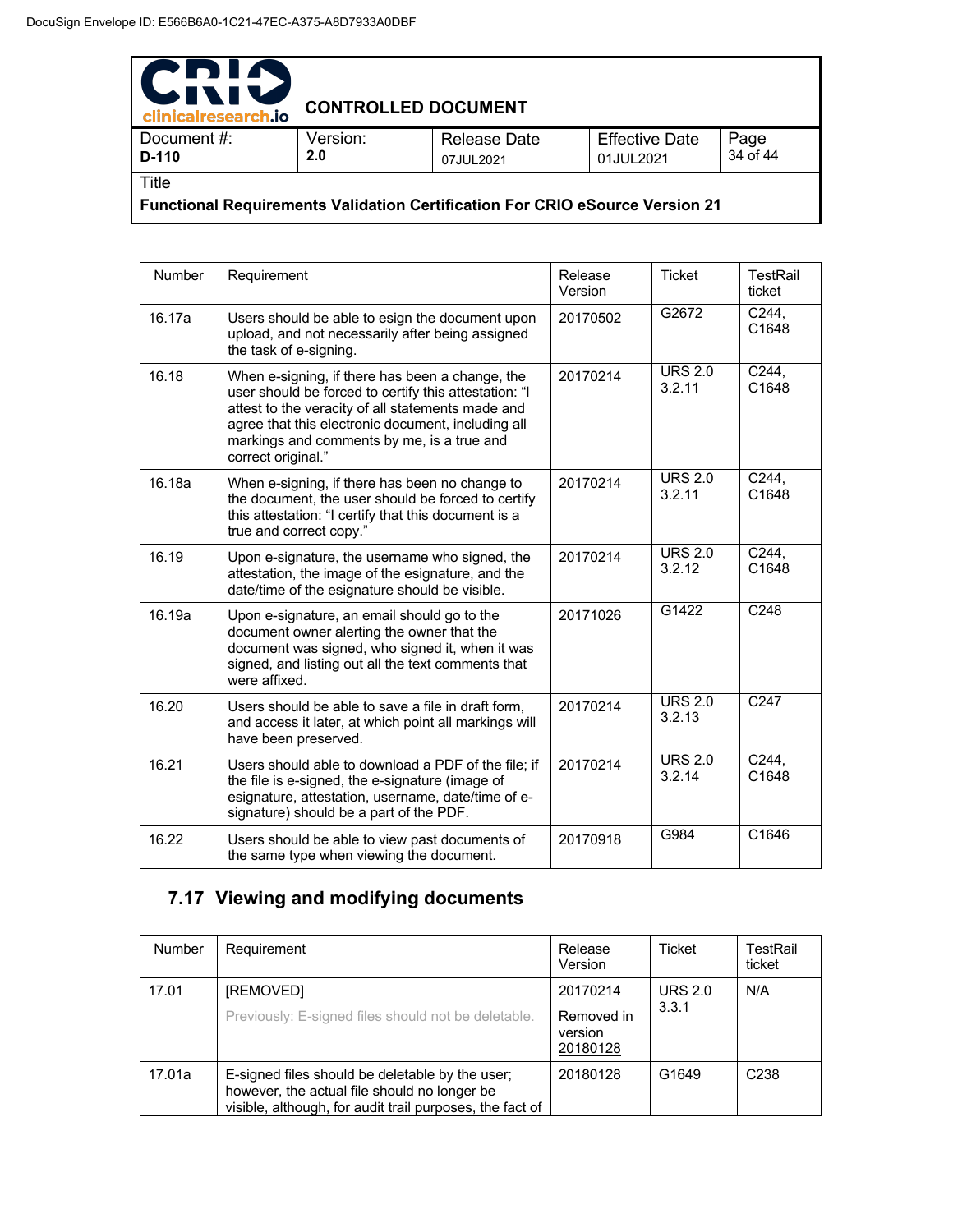| PDIA<br>INIS<br>clinicalresearch.io                                                 | <b>CONTROLLED DOCUMENT</b> |                           |                                    |                  |
|-------------------------------------------------------------------------------------|----------------------------|---------------------------|------------------------------------|------------------|
| Document #:<br>D-110                                                                | Version:<br>2.0            | Release Date<br>07JUL2021 | <b>Effective Date</b><br>01JUL2021 | Page<br>35 of 44 |
| Title                                                                               |                            |                           |                                    |                  |
| <b>Functional Requirements Validation Certification For CRIO eSource Version 21</b> |                            |                           |                                    |                  |

Number | Requirement | Release Version Ticket | TestRail ticket deletion should be visible. 17.02 | Users should be able to modify esigned files, and, upon signature, an audit trail should generate asking for a reason for the change. The reason should specify either error or new information and be able to enter free-text for reason/comment. 20170214 URS 2.0 3.3.2 C244, C1648 17.03 Upon modification, the audit trail should display: latest e-signature information, plus reason recorded for change (error/change history selection plus comment), along with an audit trail of any text comments added or deleted. 20170214 URS 2.0 3.3.3 C244, C1648 17.04 CRA's should be able to view e-signed files, but not non-signed files. 20170214 URS 2.0 3.3.4 C25

### **7.18 Portfolio level workflows for files**

| <b>Number</b> | Requirement                                                                                                         | Release<br>Version | <b>Ticket</b>           | TestRail<br>ticket |
|---------------|---------------------------------------------------------------------------------------------------------------------|--------------------|-------------------------|--------------------|
| 18.01         | Within a study, and across study, there should be<br>tabs where files with the following statuses can be<br>viewed: | 20170214           | <b>URS 2.0</b><br>3.4.1 | C <sub>233</sub>   |
|               | All files                                                                                                           |                    |                         |                    |
|               | Files that the user is required to sign                                                                             |                    |                         |                    |
|               | Files that the user is the owner of                                                                                 |                    |                         |                    |
|               | Files that are in draft form (ie, markings<br>۰<br>made and saved, but not esigned)                                 |                    |                         |                    |
|               | Files that have been sent to the site email<br>and are in "Incoming" status                                         |                    |                         |                    |
| 18.02         | There should be a custom filter search capability<br>that lets users retrieve files based on:                       | 20170214           | <b>URS 2.0</b><br>3.4.2 | C <sub>233</sub>   |
|               | Documents assigned to a particular user<br>for signature                                                            |                    |                         |                    |
|               | Esigned vs. not esigned                                                                                             |                    |                         |                    |
| 18.03         | A user should be able to modify the owner.                                                                          | 20170214           | <b>URS 2.0</b><br>3.4.3 | C <sub>239</sub>   |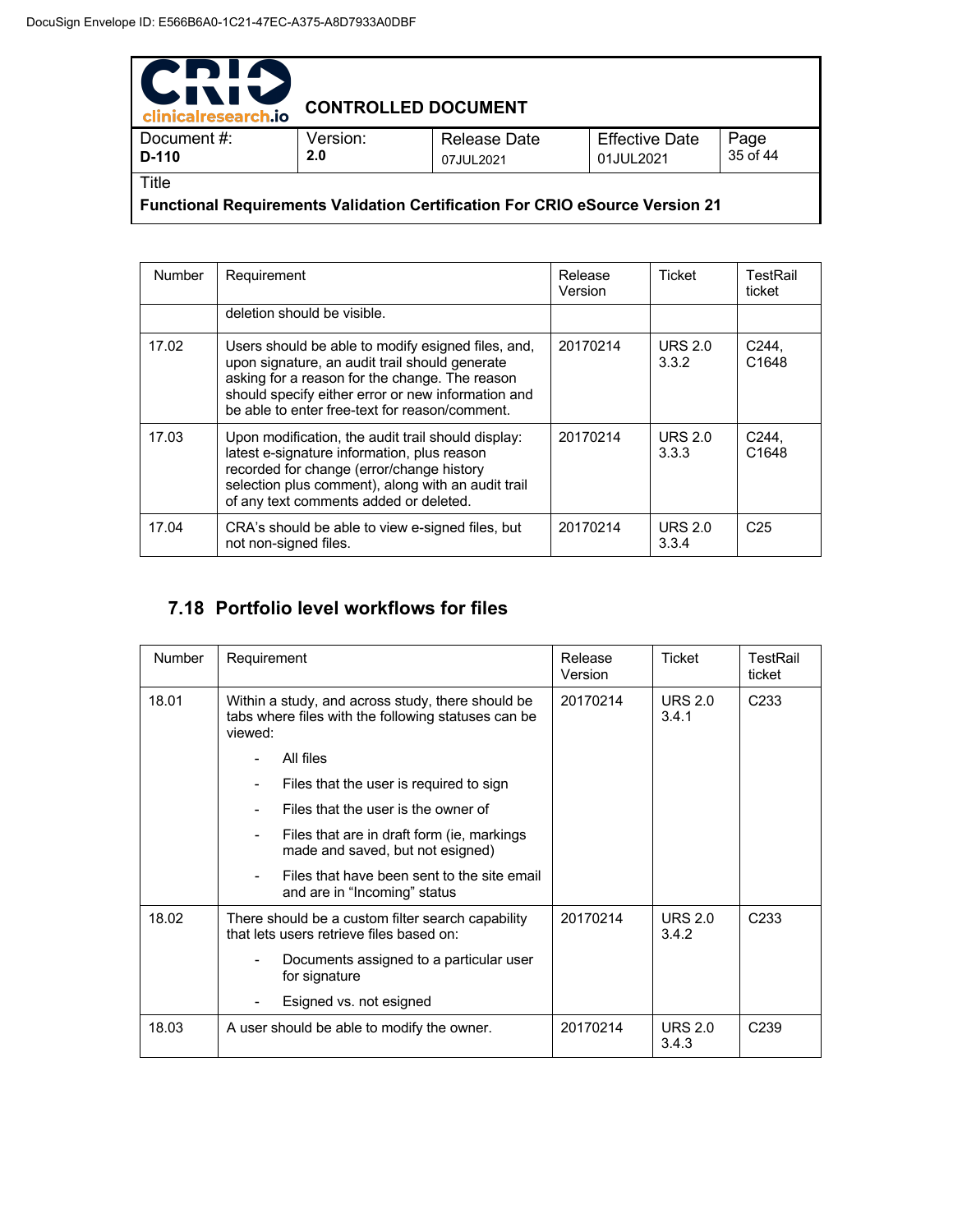| PDIA<br><b>UNI</b><br>clinicalresearch.io                                           | <b>CONTROLLED DOCUMENT</b> |                           |                                    |                  |  |
|-------------------------------------------------------------------------------------|----------------------------|---------------------------|------------------------------------|------------------|--|
| Document#:<br>D-110                                                                 | Version:<br>2.0            | Release Date<br>07JUL2021 | <b>Effective Date</b><br>01JUL2021 | Page<br>36 of 44 |  |
| Title                                                                               |                            |                           |                                    |                  |  |
| <b>Functional Requirements Validation Certification For CRIO eSource Version 21</b> |                            |                           |                                    |                  |  |

### **7.19 Dashboard**

| Number | Requirement                                                                                                                                                                                                                       | Release<br>Version | <b>Ticket</b> | TestRail<br>ticket           |
|--------|-----------------------------------------------------------------------------------------------------------------------------------------------------------------------------------------------------------------------------------|--------------------|---------------|------------------------------|
| 19.01  | The home page of the user should now display<br>visits scheduled for the day; from here the user<br>may open a visit for source data collection.                                                                                  | 20170215           | G278          | C63                          |
| 19.02  | The home page should have a list of overdue<br>visits, which are visits not in Complete or Partially<br>Complete status that are prior to today.                                                                                  | 20170215           | G278          | C61                          |
| 19.03  | The home page should have a list of tasks,<br>including draft progress notes, comments where<br>the user is invoked, assigned documents                                                                                           | 20170215           | G278          | C59, C60,<br>C <sub>57</sub> |
| 19.03a | The home page should differentiate between "My<br>Tasks" and "Prime Tasks", as follows:                                                                                                                                           | 20170918           | G1143         | C59, C60,<br>C <sub>57</sub> |
|        | А.<br>My Tasks - Unresolved Comments                                                                                                                                                                                              |                    |               |                              |
|        | The number of unresolved comments that you<br>originated that has been replied to, anything you<br>originated that has not been replied to for 5 days,<br>and anything in which you have been @<br>mentioned in the last comment. |                    |               |                              |
|        | В.<br>My Tasks - Draft Progress Notes                                                                                                                                                                                             |                    |               |                              |
|        | The number of your draft progress notes.                                                                                                                                                                                          |                    |               |                              |
|        | C. My Tasks - Assigned Documents                                                                                                                                                                                                  |                    |               |                              |
|        | Documents assigned to you.                                                                                                                                                                                                        |                    |               |                              |
|        | D. My Tasks - Owned Documents                                                                                                                                                                                                     |                    |               |                              |
|        | Document you own.                                                                                                                                                                                                                 |                    |               |                              |
|        | E. Pl/Prime Study Tasks - Unresolved<br>Comments                                                                                                                                                                                  |                    |               |                              |
|        | The number of unresolved comments for the<br>studies in which you are a prime coordinator or<br>principal investigator.                                                                                                           |                    |               |                              |
|        | F. Pl/Prime Study Tasks - Draft Progress<br><b>Notes</b>                                                                                                                                                                          |                    |               |                              |
|        | The number of draft progress notes for the studies<br>in which you are a prime coordinator or principal<br>investigator.                                                                                                          |                    |               |                              |
|        | <b>Incoming Documents</b><br>G.                                                                                                                                                                                                   |                    |               |                              |
|        | Number of Incoming Documents for your site.                                                                                                                                                                                       |                    |               |                              |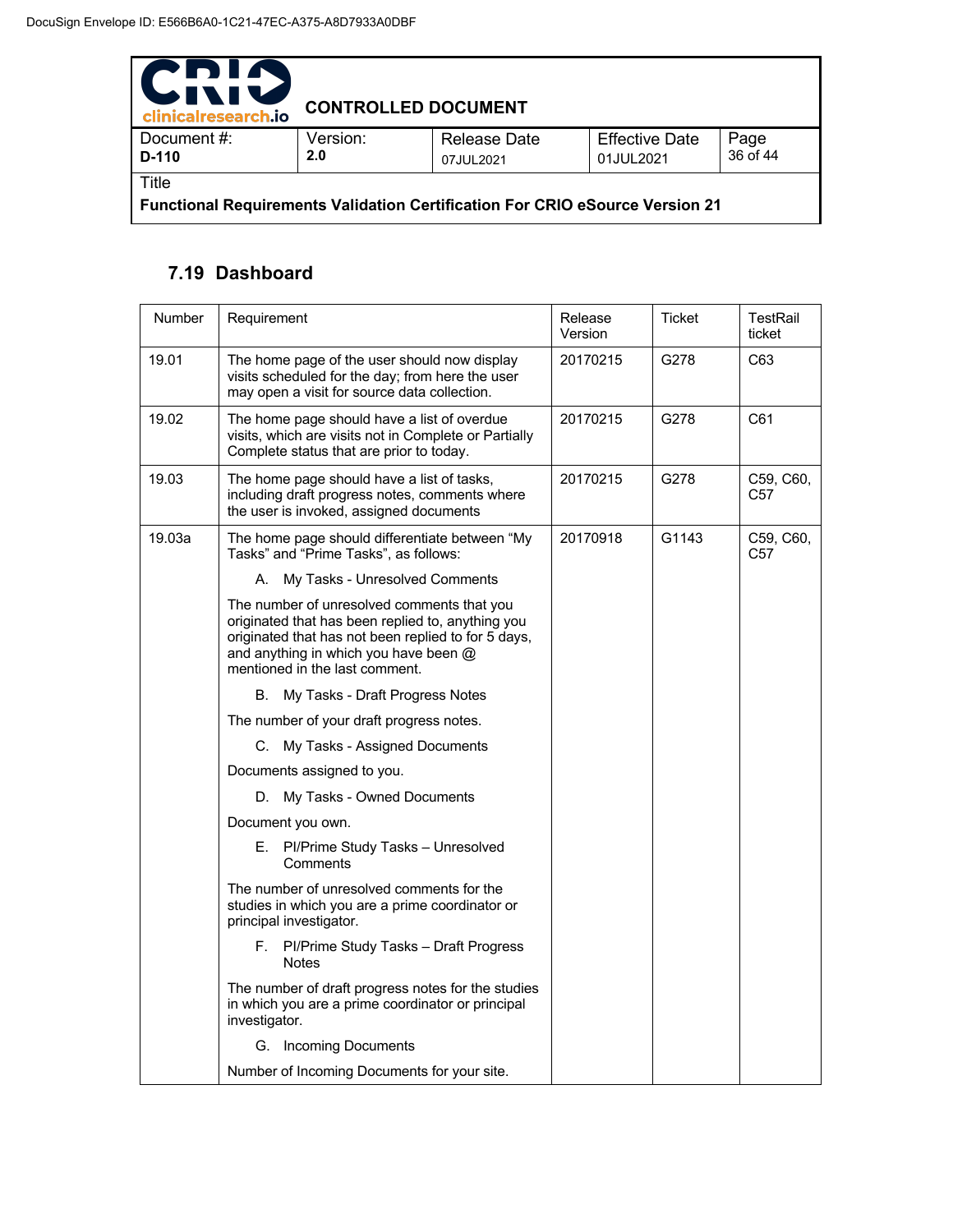| PDIA<br><b>UNIV</b><br>clinicalresearch.io                                   | <b>CONTROLLED DOCUMENT</b> |                           |                                    |                  |  |
|------------------------------------------------------------------------------|----------------------------|---------------------------|------------------------------------|------------------|--|
| Document#:<br>$D-110$                                                        | Version:<br>2.0            | Release Date<br>07JUL2021 | <b>Effective Date</b><br>01JUL2021 | Page<br>37 of 44 |  |
| Title                                                                        |                            |                           |                                    |                  |  |
| Functional Requirements Validation Certification For CRIO eSource Version 21 |                            |                           |                                    |                  |  |

| <b>Number</b> | Requirement                                                                                                                                                                                  | Release<br>Version | <b>Ticket</b> | TestRail<br>ticket |
|---------------|----------------------------------------------------------------------------------------------------------------------------------------------------------------------------------------------|--------------------|---------------|--------------------|
| 19.04         | The home page should display study tiles for all<br>active studies, with a "P" in the upper left corner<br>for any study that the user is Principal Investigator<br>or Prime Coordinator on. | 20170215           | G278          | C <sub>57</sub>    |

# **7.20 Organization and user roles**

| Number | Requirement                                                                                                                                                                                                                                                                               | Release<br>Version | <b>Ticket</b>            | <b>TestRail</b><br>ticket                                   |
|--------|-------------------------------------------------------------------------------------------------------------------------------------------------------------------------------------------------------------------------------------------------------------------------------------------|--------------------|--------------------------|-------------------------------------------------------------|
| 20.01  | The system must allow users to create their own<br>account.                                                                                                                                                                                                                               | 20160831           | <b>URS 1.0</b><br>3.16.1 | C <sub>260</sub>                                            |
| 20.02  | The system must let the Administrator create an<br>Organization and assign name and address.                                                                                                                                                                                              | 20160831           | <b>URS 1.0</b><br>3.16.2 | C <sub>1</sub>                                              |
| 20.03  | The system must allow for the creation of more<br>than one site affiliated with the Organization.                                                                                                                                                                                         | 20160831           | <b>URS 1.0</b><br>3.16.3 | C <sub>254</sub>                                            |
| 20.04  | The system must allow the Administrator to<br>provision other Administrators.                                                                                                                                                                                                             | 20160831           | <b>URS 1.0</b><br>3.16.4 | C <sub>252</sub>                                            |
| 20.05  | The system must allow the Administrator to invite<br>one or more internal users to be a part of a site<br>and specify default role. Upon addition, the user<br>should appear as default role during study<br>creation process, and the user should see the<br>studies on their dashboard. | 20160831           | URS $1.0$<br>3.16.5      | C <sub>260</sub> ,<br>C <sub>213</sub><br>C <sub>1650</sub> |
| 20.06  | The system must allow the Administrator to<br>remove a user's access to studies.                                                                                                                                                                                                          | 20160831           | <b>URS 1.0</b><br>3.16.6 | C <sub>1650</sub>                                           |
| 20.07  | The Administrator may be able to restrict study<br>design rights to certain users.                                                                                                                                                                                                        | 20170515           | G2673                    | C1651                                                       |
| 20.08  | The Administrator should be able to create a<br>default setting for the site whereby study<br>configuration is a restricted or unrestricted right for<br>users.                                                                                                                           | 20170515           | G2673                    | C1652                                                       |
| 20.09  | When a user does not have configuration right,<br>the user should still have access to a sandbox<br>environment to preview the configured template.                                                                                                                                       | 20171113           | G1860                    | C <sub>258</sub>                                            |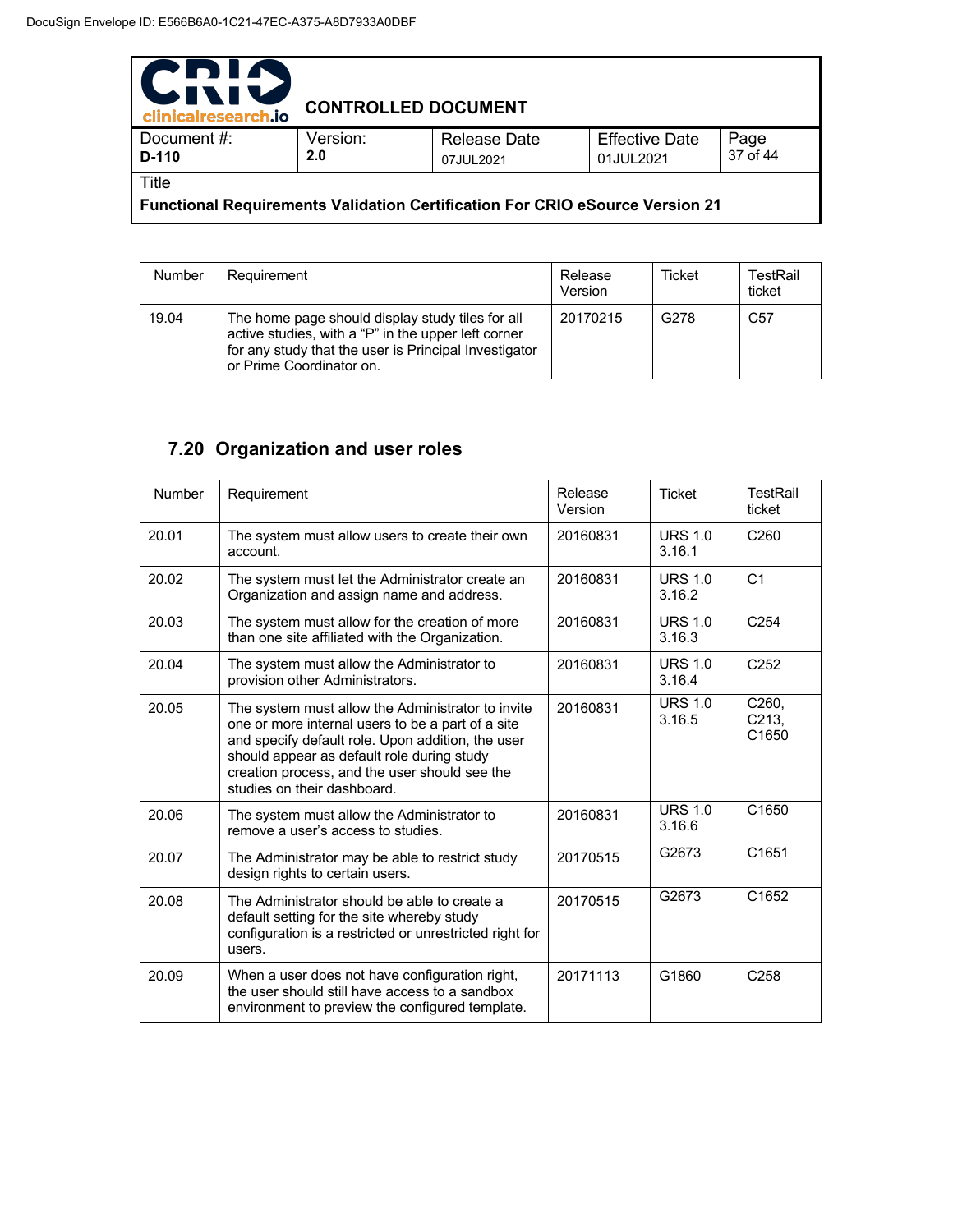| PDIA<br>511<br>clinicalresearch.io                                                  | <b>CONTROLLED DOCUMENT</b> |                                  |                                    |                  |  |
|-------------------------------------------------------------------------------------|----------------------------|----------------------------------|------------------------------------|------------------|--|
| Document#:<br>$D-110$                                                               | Version:<br>2.0            | <b>Release Date</b><br>07JUL2021 | <b>Effective Date</b><br>01JUL2021 | Page<br>38 of 44 |  |
| Title                                                                               |                            |                                  |                                    |                  |  |
| <b>Functional Requirements Validation Certification For CRIO eSource Version 21</b> |                            |                                  |                                    |                  |  |

### **7.21 External user view**

| Number | Requirement                                                                                                                                                              | Release<br>Version | <b>Ticket</b>            | TestRail<br>ticket |
|--------|--------------------------------------------------------------------------------------------------------------------------------------------------------------------------|--------------------|--------------------------|--------------------|
| 21.01  | The system must restrict the external user's view<br>of the study to the eSource documentation.                                                                          | 20160831           | <b>URS 1.0</b><br>3.17.1 | C <sub>41</sub>    |
| 21.02  | The system must provide read-only access. The<br>external user must not be able to edit eSource.                                                                         | 20160831           | <b>URS 1.0</b><br>3.17.2 | C41                |
| 21.03  | The system must allow the external user to<br>generate comments.                                                                                                         | 20160831           | <b>URS 1.0</b><br>3.17.3 | C <sub>22</sub>    |
| 21.04  | The system must not allow the external user to<br>see the patient's full name, telephone or other<br>contact information, draft progress notes, or<br>internal comments. | 20160831           | <b>URS 1.0</b><br>3.17.4 | C <sub>41</sub>    |

### **7.22 User profile**

| <b>Number</b>                | Requirement                                                                                                                                                                                                   | Release<br>Version | Ticket                   | TestRail<br>ticket |
|------------------------------|---------------------------------------------------------------------------------------------------------------------------------------------------------------------------------------------------------------|--------------------|--------------------------|--------------------|
| 22.01                        | The system must allow each licensee to create<br>their own username and password.                                                                                                                             | 20160831           | <b>URS 1.0</b><br>3.18.1 | C <sub>260</sub>   |
| 22.02                        | The system must allow each user to define their<br>own profile including their personal photo, their<br>title, phone number and email address.                                                                | 20160831           | <b>URS 1.0</b><br>3.18.2 | C <sub>260</sub>   |
| 22.03                        | A licensee may be a user for different<br>organizations.                                                                                                                                                      | 20160831           | <b>URS 1.0</b><br>3.18.3 | C <sub>263</sub>   |
| 22.04                        | Registered user profiles should be searchable as<br>User or External User and can be invited to a<br>study.                                                                                                   | 20160831           | <b>URS 1.0</b><br>3.18.4 | C <sub>261</sub>   |
| 22.05<br>(formerly)<br>23.09 | The system must ensure that user code/password<br>combinations (used for security, audit trails, and/or<br>electronic signatures) are unique to one individual<br>and cannot be reused by another individual. | 20160831           | <b>URS 1.0</b><br>3.19.9 | C610               |

# **7.23 Part 11 compliance – REMOVED; addressed above**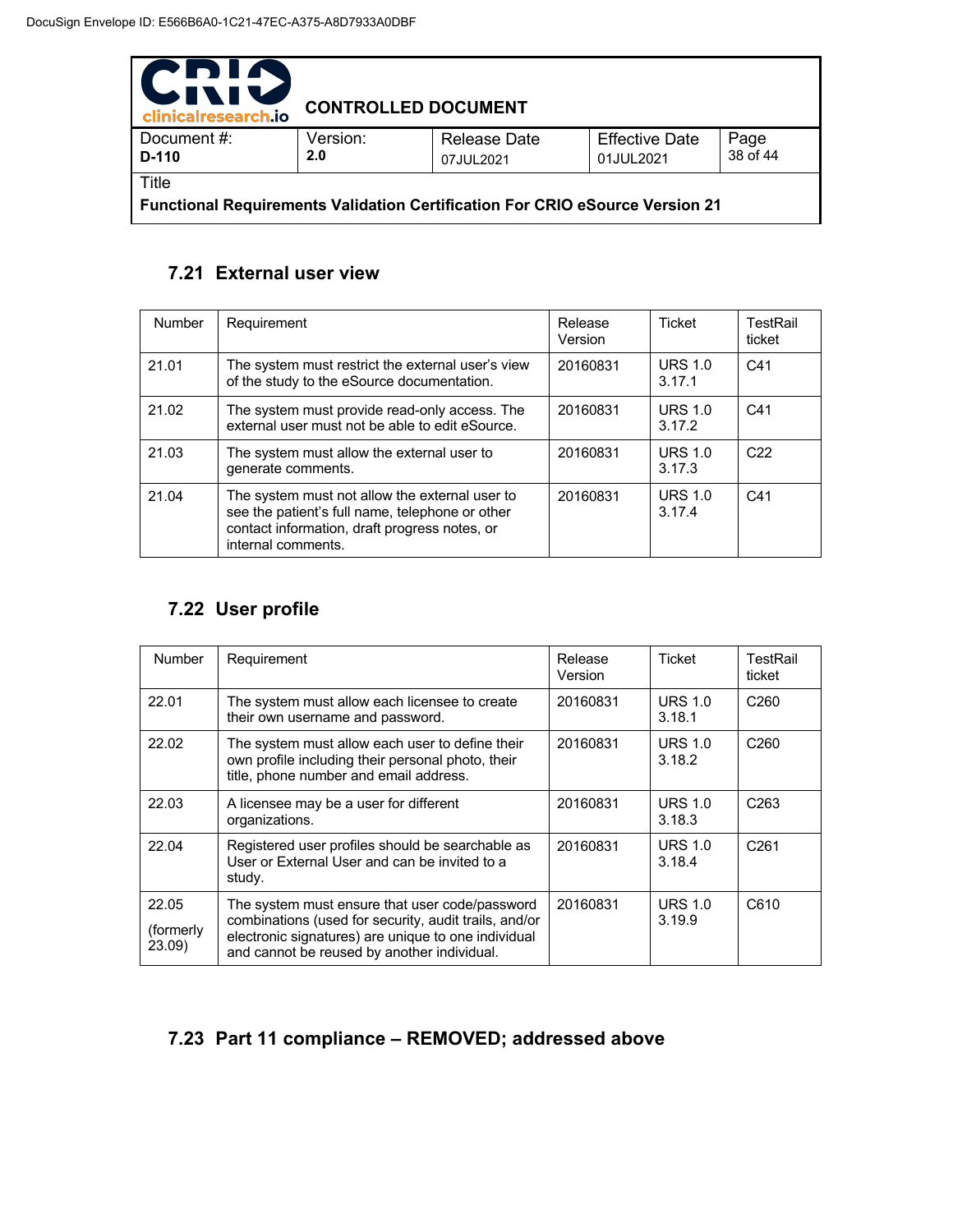| PDIA<br>WIN<br>clinicalresearch.io                                                  | <b>CONTROLLED DOCUMENT</b> |                                  |                                    |                  |  |
|-------------------------------------------------------------------------------------|----------------------------|----------------------------------|------------------------------------|------------------|--|
| Document#:<br>$D-110$                                                               | Version:<br>2.0            | <b>Release Date</b><br>07JUL2021 | <b>Effective Date</b><br>01JUL2021 | Page<br>39 of 44 |  |
| Title                                                                               |                            |                                  |                                    |                  |  |
| <b>Functional Requirements Validation Certification For CRIO eSource Version 21</b> |                            |                                  |                                    |                  |  |

### **7.24 Data management**

| <b>Number</b> | Requirement                                                                                                                                                                    | Release<br>Version | <b>Ticket</b>            | TestRail<br>ticket                                    |
|---------------|--------------------------------------------------------------------------------------------------------------------------------------------------------------------------------|--------------------|--------------------------|-------------------------------------------------------|
| 24.01         | Electronic records and associated audit trails and<br>metadata must be able to be maintained for the<br>retention intervals required by relevant predicate<br>rules.           | 20160831           | <b>URS 1.0</b><br>3.20.1 | $N/A$ :<br>addressed<br>in<br>archiving<br><b>SOP</b> |
| 24.02         | Audit trails and electronic signatures must be<br>permanently associated with its related record,<br>and must meet the same retention and review<br>requirements.              | 20160831           | <b>URS 1.0</b><br>3.20.1 | $N/A$ :<br>addressed<br>in<br>archiving<br><b>SOP</b> |
| 24.03         | Users must not be able to permanently delete<br>electronic records, or their associated audit trails<br>and/or electronic signatures.                                          | 20160831           | <b>URS 1.0</b><br>3.20.2 | N/A                                                   |
| 24.04         | If the system utilizes intranet or internet<br>connections, the system must support encryption<br>technology to ensure the security and authenticity<br>of electronic records. | 20160831           | <b>URS 1.0</b><br>3.20.3 | N/A                                                   |
| 24.05         | The application must be encrypted at rest.                                                                                                                                     | 20160831           | <b>URS 1.0</b><br>3.20.4 | N/A                                                   |

### **7.25 Security and performance**

| <b>Number</b> | Requirement                                                                                                                                             | Release<br>Version                                                                                              | Ticket                   | TestRail<br>ticket |
|---------------|---------------------------------------------------------------------------------------------------------------------------------------------------------|-----------------------------------------------------------------------------------------------------------------|--------------------------|--------------------|
| 25.01         | The system should have security and privacy<br>safeguards that fulfill HIPAA requirements.                                                              | 20160831                                                                                                        | <b>URS 1.0</b><br>3.21.1 | N/A                |
| 25.02         | [REMOVED]<br>Previously: The system should reside on the<br>company's owned servers, with access and<br>control policies consistent with best practice. | 20160831<br>Moved to<br>cloud<br>environment<br>on 9 MAR<br>2020: IQ<br>validation<br>subsequently<br>performed | <b>URS 1.0</b><br>3.21.2 | N/A                |
| 25.03         | The system should have automated back-up<br>capabilities consistent with best practice.                                                                 | 20160831                                                                                                        | <b>URS 1.0</b><br>3.21.3 | N/A                |
| 25.04         | The system should have reliability, performance,<br>response time, throughput, speed and error                                                          | 20160831                                                                                                        | <b>URS 1.0</b><br>3.21.4 | N/A                |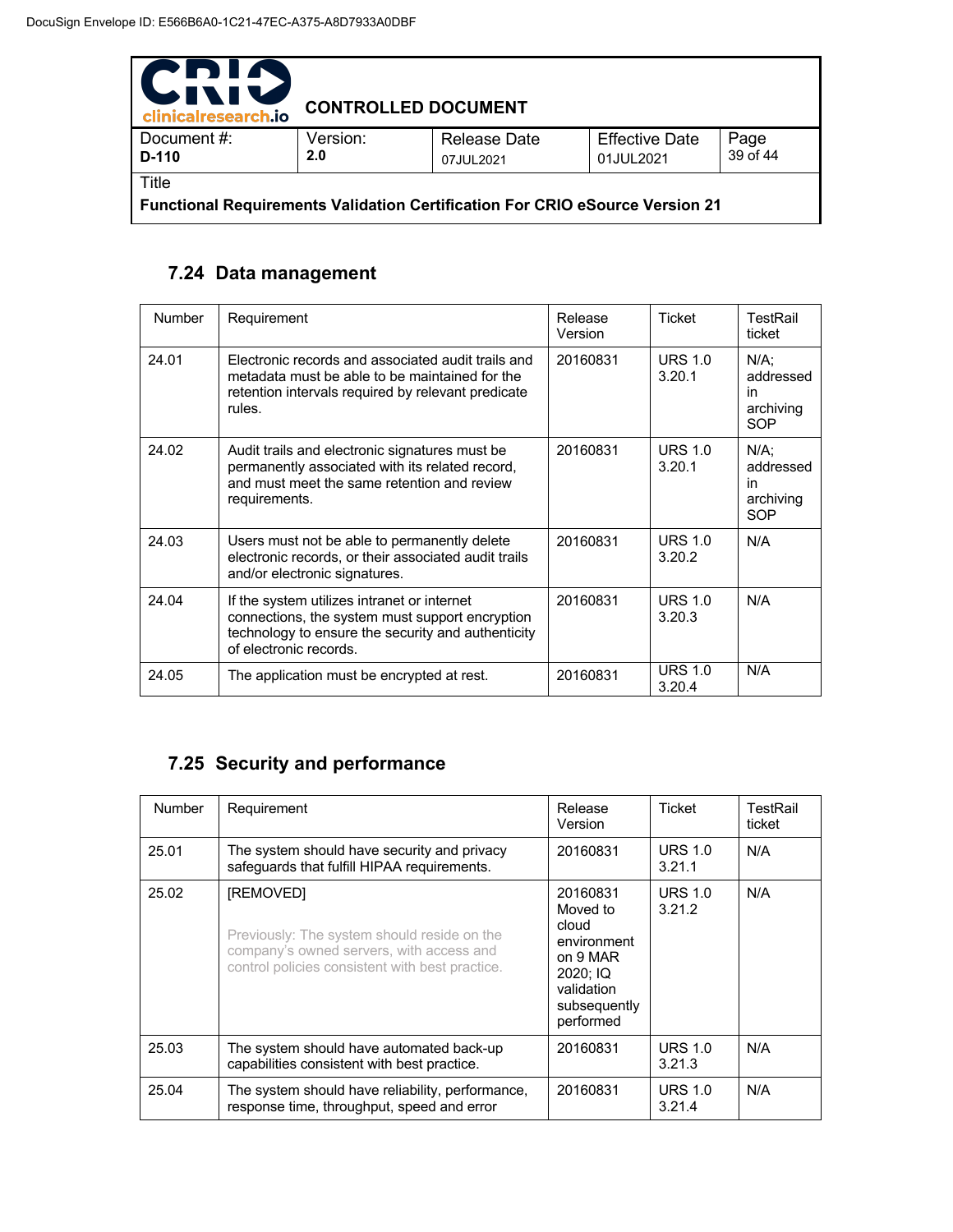| PDIN<br>WIN<br>clinicalresearch.io                                                  | <b>CONTROLLED DOCUMENT</b> |                                  |                                    |                  |  |
|-------------------------------------------------------------------------------------|----------------------------|----------------------------------|------------------------------------|------------------|--|
| Document #:<br>D-110                                                                | Version:<br>2.0            | <b>Release Date</b><br>07JUL2021 | <b>Effective Date</b><br>01JUL2021 | Page<br>40 of 44 |  |
| Title                                                                               |                            |                                  |                                    |                  |  |
| <b>Functional Requirements Validation Certification For CRIO eSource Version 21</b> |                            |                                  |                                    |                  |  |

| <b>Number</b> | Requirement                                                                                                                                                                                          | Release<br>Version                                                                                                          | <b>Ticket</b>            | TestRail<br>ticket |
|---------------|------------------------------------------------------------------------------------------------------------------------------------------------------------------------------------------------------|-----------------------------------------------------------------------------------------------------------------------------|--------------------------|--------------------|
|               | analytics capabilities commensurate with<br>enterprise-grade software solutions.                                                                                                                     |                                                                                                                             |                          |                    |
| 25.05         | [REMOVED]                                                                                                                                                                                            | 20160831                                                                                                                    | <b>URS 1.0</b><br>3.21.5 | N/A                |
|               | Previously: The system must be scaleable to<br>support a use case with at least 100 research<br>sites, conducting 2,000 active discrete studies,<br>with 30,000 subjects and 30 million data points. | CRIO has<br>exceeded<br>this volume<br>and will<br>maintain load<br>times<br>consistent<br>with<br>customer<br>expectations |                          |                    |
| 25.06         | [REMOVED]                                                                                                                                                                                            | 20170215                                                                                                                    | G630                     | N/A                |
|               | Previously: The system should time out a user<br>from the browser after 30 minutes of inactivity.                                                                                                    | Removed in<br>version<br>20180128                                                                                           |                          |                    |
| 25.06a        | The system should time out a user from the<br>application after 120 minutes of inactivity.                                                                                                           | 20180128                                                                                                                    | G2674                    | N/A                |
|               | Modified to remove reference to Android.                                                                                                                                                             |                                                                                                                             |                          |                    |

# **7.26 Master Template**

| Number | Requirement                                                                                                                                                                                                                                                                                  | Release<br>Version            | <b>Ticket</b>      | TestRail<br>Ticket                     |
|--------|----------------------------------------------------------------------------------------------------------------------------------------------------------------------------------------------------------------------------------------------------------------------------------------------|-------------------------------|--------------------|----------------------------------------|
| 26.01  | The CRIO Administrator should be able to designate<br>one of the sites as the Master Site.<br>The Master Site will have the publication<br>functionality turned on.                                                                                                                          | V <sub>20</sub><br>(20210604) | J-EDC57<br>J-EDC58 | C <sub>1705</sub>                      |
| 26.02  | The Study Designer at the Master Site ("Designer")<br>should be able to create a study. The Designer must<br>complete these attributes for master templating as<br>they will be transmitted to Receiving Sites and<br>locked from editing:<br>• Sponsor<br>• Protocol Number<br>• Indication | V <sub>20</sub><br>(20210604) | J-EDC57<br>J-EDC58 | C <sub>1705</sub><br>C <sub>1739</sub> |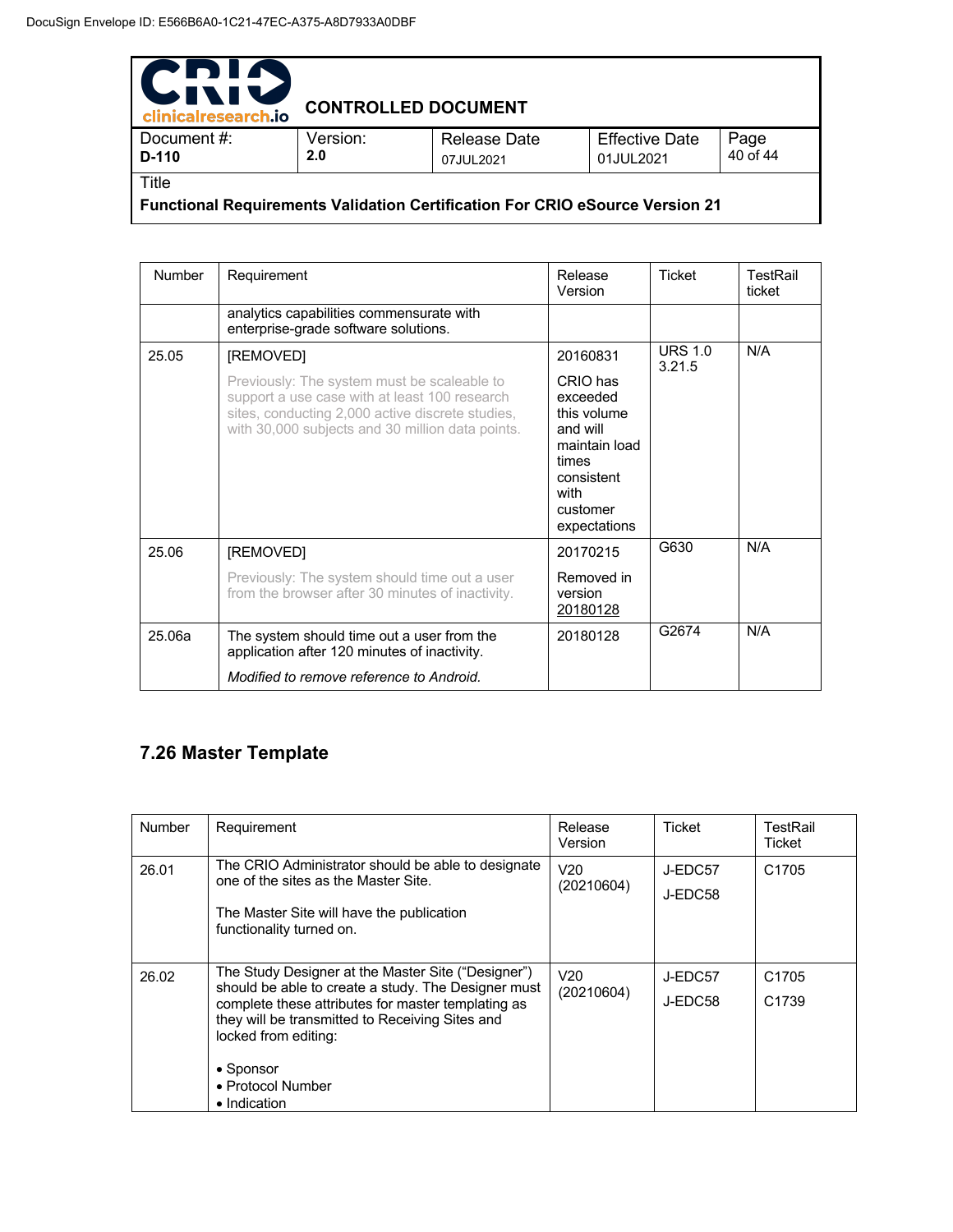| PDIA<br>WITH<br>clinicalresearch.io                                                          | <b>CONTROLLED DOCUMENT</b> |                           |                                    |                  |
|----------------------------------------------------------------------------------------------|----------------------------|---------------------------|------------------------------------|------------------|
| Document #:<br>D-110                                                                         | Version:<br>2.0            | Release Date<br>07JUL2021 | <b>Effective Date</b><br>01JUL2021 | Page<br>41 of 44 |
| Title<br><b>Functional Requirements Validation Certification For CRIO eSource Version 21</b> |                            |                           |                                    |                  |

|       | • Market Name<br>• Description<br>$\bullet$ CRO<br>• Sponsor IRB<br>• Phase<br>$\bullet$ Title<br>• CT Gov Identifier<br>When the Designer is creating a study, the system<br>will include other attributes (e.g., Site #, Nickname,<br>Status, Target Enrollment) but are not a part of<br>master templating. Therefore these fields will not be<br>transmitted to Receiving Sites.<br>Note: If the attributes Sponsor Tracking Number and<br>CRO Tracking Number need to be pushed to<br>Receiving Sites, these two attributes are a part of<br>master templating and must be completed in the<br>Overview tab after initial study set up. |                               |                               |                |
|-------|----------------------------------------------------------------------------------------------------------------------------------------------------------------------------------------------------------------------------------------------------------------------------------------------------------------------------------------------------------------------------------------------------------------------------------------------------------------------------------------------------------------------------------------------------------------------------------------------------------------------------------------------|-------------------------------|-------------------------------|----------------|
| 26.03 | The Designer should be able to create a Version<br>and name/rename it before publication.                                                                                                                                                                                                                                                                                                                                                                                                                                                                                                                                                    | V <sub>20</sub><br>(20210604) | J-EDC30<br>J-EDC32            | C1705<br>C1739 |
| 26.04 | The Designer should be able to delete a Version<br>before publication.                                                                                                                                                                                                                                                                                                                                                                                                                                                                                                                                                                       | V <sub>20</sub><br>(20210604) | J-EDC30<br>J-EDC32            | C1705          |
| 26.05 | The Designer should be able to create a new<br>version (whether published or unpublished) by<br>copying an existing version.                                                                                                                                                                                                                                                                                                                                                                                                                                                                                                                 | V <sub>20</sub><br>(20210604) | J-EDC30<br>J-EDC32            | C1705          |
| 26.06 | The Designer should be able to view all sites that<br>the Designer has access to from a permissions<br>perspective (i.e. all sites within an organization if the<br>Designer is an administrator for that organization,<br>plus any sites which that Designer is invited to as a<br>site user).                                                                                                                                                                                                                                                                                                                                              | V <sub>20</sub><br>(20210604) | J-EDC30<br>J-EDC32<br>J-EDC65 | C1705<br>C1739 |
| 26.07 | The Designer may publish a template to one or<br>more sites, or to all sites, that he/she has access to.                                                                                                                                                                                                                                                                                                                                                                                                                                                                                                                                     | V20<br>(20210604)             | J-EDC30<br>J-EDC32<br>J-EDC65 | C1705<br>C1739 |
| 26.08 | The site should receive a notification (banner at the<br>top of My Dashboard page) that a new template has<br>been published.                                                                                                                                                                                                                                                                                                                                                                                                                                                                                                                | V20<br>(20210604)             | J-EDC123                      | C1707          |
| 26.09 | Once a template is in published status, it should be<br>frozen from further editing. The user should not be<br>able to edit procedures (including the name,                                                                                                                                                                                                                                                                                                                                                                                                                                                                                  | V <sub>20</sub><br>(20210604) | J-EDC60                       | C1705          |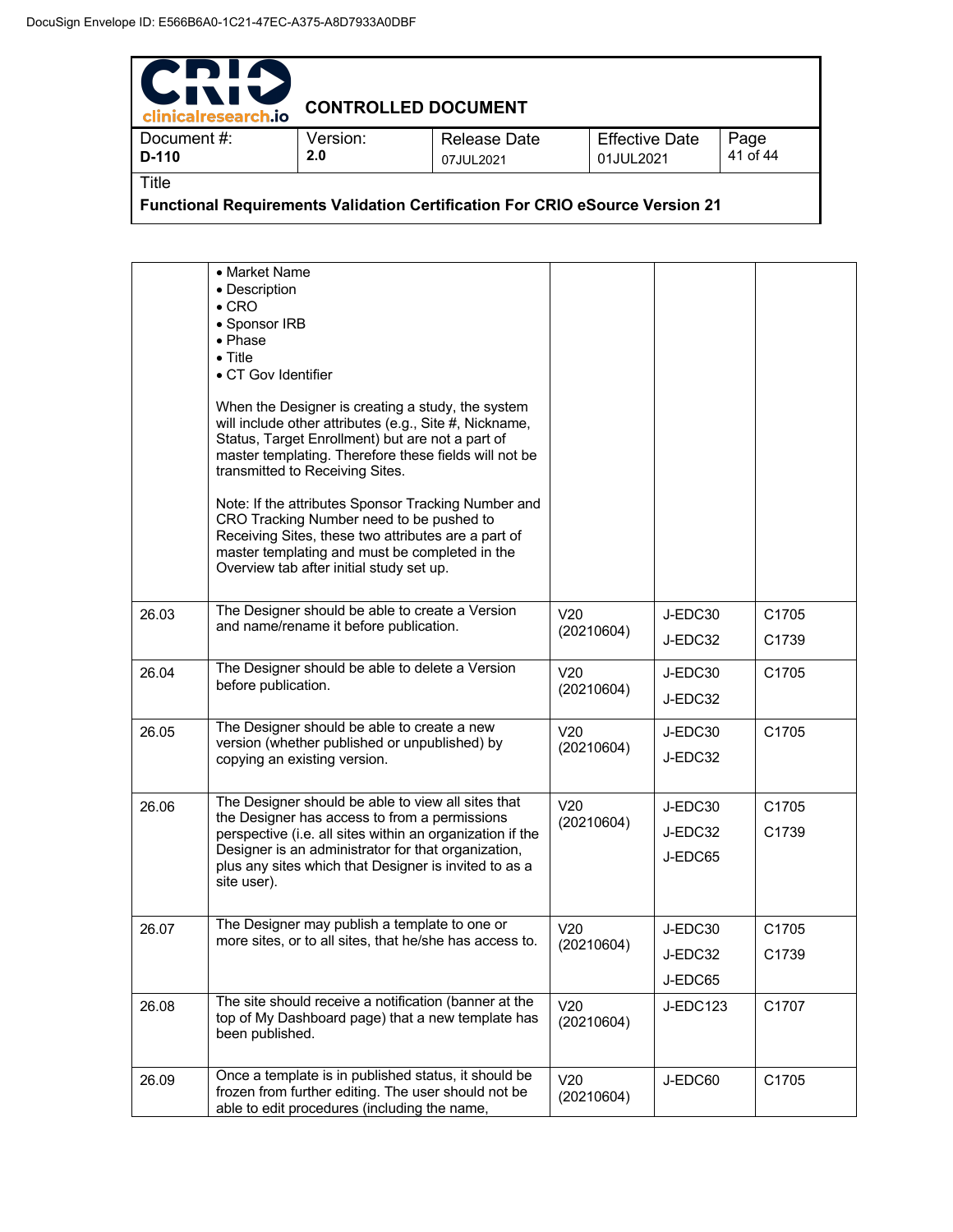| 2 D L<br><b>TV</b><br>clinicalresearch.io | <b>CONTROLLED DOCUMENT</b> |                                                        |                                    |                  |
|-------------------------------------------|----------------------------|--------------------------------------------------------|------------------------------------|------------------|
| Document #:<br>D-110                      | Version:<br>2.0            | Release Date<br>07JUL2021                              | <b>Effective Date</b><br>01JUL2021 | Page<br>42 of 44 |
| Title                                     |                            | $\mathbf{u}$ is the state of the state of $\mathbf{u}$ |                                    |                  |

**Functional Requirements Validation Certification For CRIO eSource Version 21** 

|       | sequence, questions, question order, and procedure<br>logic), visits (including number, name, windows,<br>notes or sequencing), overview fields, or procedure-<br>visit combinations. The user cannot add any new<br>procedures, questions, visits, or overview fields. |                   |                      |                   |
|-------|-------------------------------------------------------------------------------------------------------------------------------------------------------------------------------------------------------------------------------------------------------------------------|-------------------|----------------------|-------------------|
| 26.10 | The system should have a log of every version<br>published, and every site that inherited that version,<br>and the date it inherited it. This log is available in<br>Looker.                                                                                            | V20<br>(20210604) | J-EDC123<br>J-EDC120 | C <sub>1703</sub> |
| 26.11 | The system should display every site on the system,<br>the current version it has, the date it inherited that<br>version, and the previous versions and dates<br>inherited. This log is available in Looker.<br>Note: This is a flip view of the above.                 | V20<br>(20210604) | J-EDC123<br>J-EDC120 | C <sub>1709</sub> |

### **Receiving Sites:**

| Number | Requirement                                                                                                                                                                                                                                                                                                                                                                                                                    | Release<br>Version            | Ticket                        | TestRail<br>Ticket                              |
|--------|--------------------------------------------------------------------------------------------------------------------------------------------------------------------------------------------------------------------------------------------------------------------------------------------------------------------------------------------------------------------------------------------------------------------------------|-------------------------------|-------------------------------|-------------------------------------------------|
| 26.12  | In the inherited study in the Receiving Site, the<br>following attributes are pre-populated from the<br>Master Site and non-editable:<br>• Sponsor<br>• Protocol Number<br>• Market Name<br>• Description<br>$\bullet$ CRO<br>• Sponsor IRB<br>• Phase<br>$\bullet$ Title<br>• CT Gov Identifier<br>The site may populate all remaining fields in Study<br>Overview (e.g., Site #, Nickname, Status, Target<br>Enrollmentetc). | V20<br>(20210604)             | J-EDC57<br>J-EDC58            | C1687                                           |
| 26.13  | When a site receives a new version, the Configure<br>tab will automatically reflect the configuration<br>pushed from the Master Site. The Receiving Site<br>may perform additional configuration, but there are<br>limitations to editing configuration as to what the site<br>can do vs. cannot do.                                                                                                                           | V <sub>20</sub><br>(20210604) | J-EDC57<br>J-EDC58<br>J-EDC60 | C1687<br>C <sub>1691</sub><br>C <sub>1692</sub> |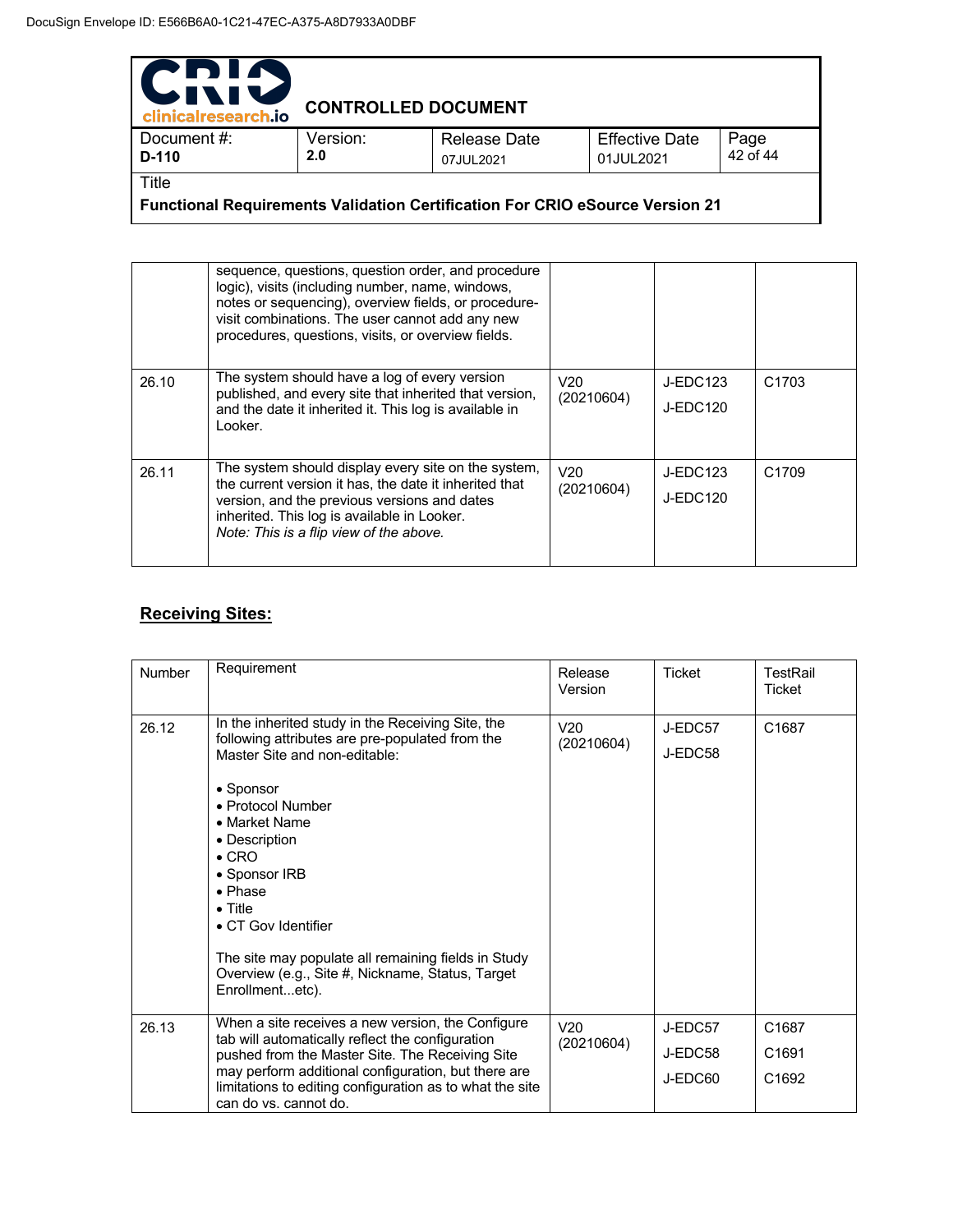| PDIA<br>511<br>clinicalresearch.io                                                           | <b>CONTROLLED DOCUMENT</b> |                                  |                                    |                  |
|----------------------------------------------------------------------------------------------|----------------------------|----------------------------------|------------------------------------|------------------|
| Document #:<br>$D-110$                                                                       | Version:<br>2.0            | <b>Release Date</b><br>07JUL2021 | <b>Effective Date</b><br>01JUL2021 | Page<br>43 of 44 |
| Title<br><b>Functional Requirements Validation Certification For CRIO eSource Version 21</b> |                            |                                  |                                    |                  |

|       | Here is what the site can do:<br>$\bullet$ Add a visit.<br>• Add a procedure<br>• Add a question to a procedure<br>• Add an edit check (alert rule), including one that<br>references a locked question<br>· Tie a procedural logic statement (disable logic or<br>value reference) to the answer of a locked question;<br>for instance, if the site inherits the question "Did site<br>draw blood?" and if the site responds "Yes", the site                                                                                                                                                                                                                               |                               |                                |                |
|-------|-----------------------------------------------------------------------------------------------------------------------------------------------------------------------------------------------------------------------------------------------------------------------------------------------------------------------------------------------------------------------------------------------------------------------------------------------------------------------------------------------------------------------------------------------------------------------------------------------------------------------------------------------------------------------------|-------------------------------|--------------------------------|----------------|
|       | can have the "Yes" response trigger the site's<br>custom-added question, "Was any blood clotting<br>observed?"                                                                                                                                                                                                                                                                                                                                                                                                                                                                                                                                                              |                               |                                |                |
|       | Here's what the site cannot do with respect to the<br>inherited template:                                                                                                                                                                                                                                                                                                                                                                                                                                                                                                                                                                                                   |                               |                                |                |
| 26.14 | • Delete a visit<br>$\bullet$ Move a visit<br>• Update Anchor visits for the study<br>• Delete a procedure<br>· Delete or modify a question<br>• Delete or modify any edit checks (alert rule)<br>• Create disable logic that could have the effect of<br>disabling an inherited question<br>• Delete or modify any inherited procedural logic<br>statements (alert rules or disable rules).<br>• Delete or modify any inherited instructions or<br>question clarifications<br>• Add text to the instructional box and add<br>clarifications to inherited questions<br>In study configuration, all elements that were<br>configured by the site should be visually denoted. | V <sub>20</sub><br>(20210604) | J-EDC57<br>J-EDC58             | C1691<br>C1708 |
| 26.15 | The version should be visible in the following areas<br>and upon print-out:<br>• Procedure modal will have the version at the top<br>next to the category.<br>• Version is printed on the study pages (above the<br>tabs).<br>• Version is also displayed on the completed visit<br>pages.                                                                                                                                                                                                                                                                                                                                                                                  | V20<br>(20210604)             | J-EDC30<br>J-EDC32<br>J-EDC120 | C1693          |
| 26.16 | When a new version is published, it replaces the<br>prior version received.                                                                                                                                                                                                                                                                                                                                                                                                                                                                                                                                                                                                 | V20<br>(20210604)             | J-EDC30<br>J-EDC32             | C1694          |